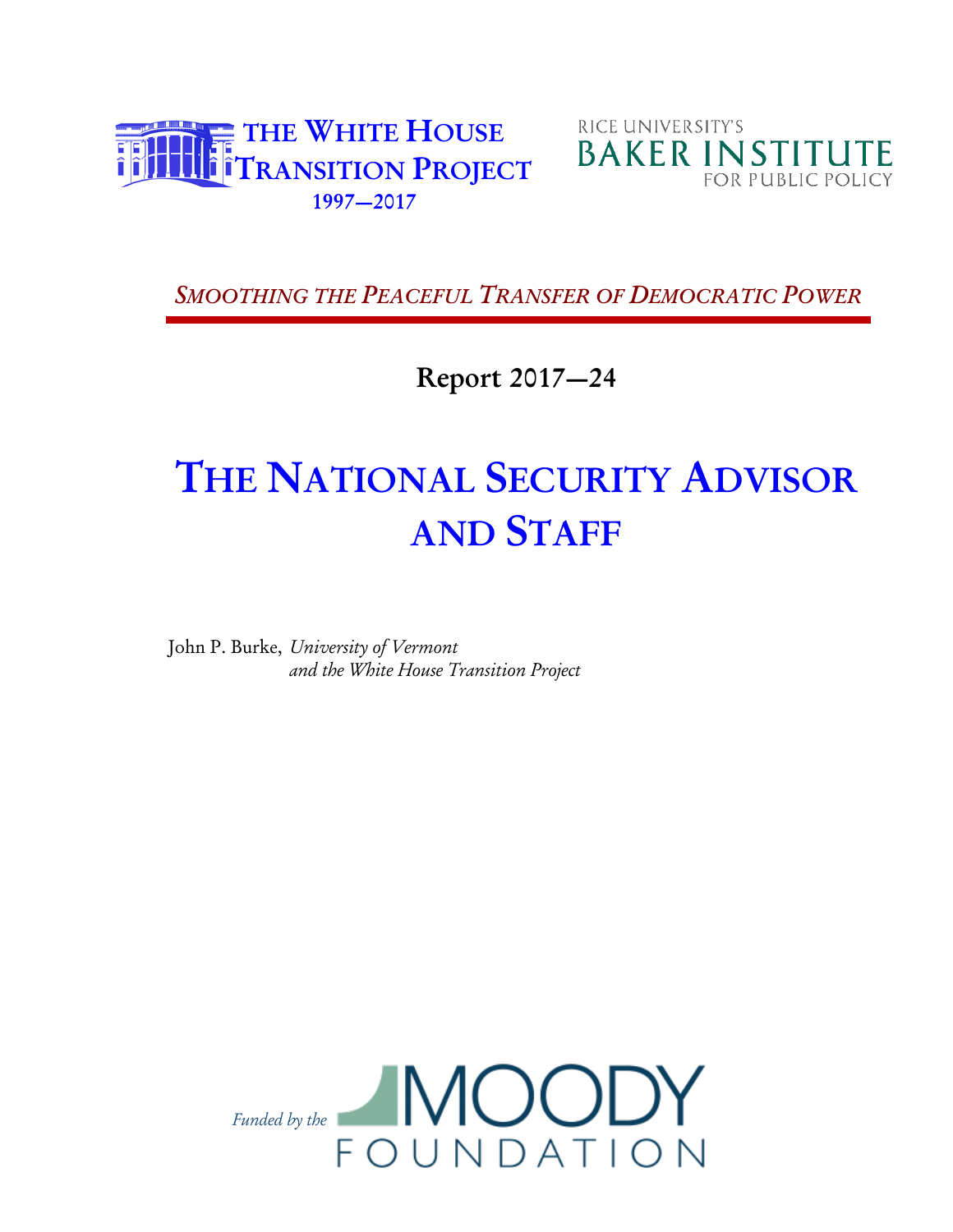# WHO WE ARE *&* WHAT WE DO

<span id="page-1-0"></span>The White House Transition Project. Established in 1999 to provide information to incoming White House staff members so that they can hit the ground running, The White House Transition Project includes a group of presidency scholars from across the country who participate in writing essays about past transitions and the inner workings of key White House offices. Since its creation, it has participated in the 2001, 2009 and now the 2017 presidential transitions with the primary goal of streamlining the process and enhancing the understanding of White House operations. WHTP maintains an important, international dimension by consulting with foreign governments and organizations interested in improving governmental transitions. [http://whitehousetransitionproject.org](http://whitehousetransitionproject.org/)

Rice University's James A. Baker, III Institute for Public Policy. Founded in 1993 on the campus of Rice University, the Baker Institute has twenty programs that focus on a broad range of issues including energy, health, conflict resolution, science and technology, tax and expenditure policy and Latin America and China studies. With an eye toward educating and engaging the next generation of leaders, the Baker Institute collaborates with experts from academia, government, the media, business, and nongovernmental and private organizations. [http://bakerinstitute.org](http://bakerinstitute.org/)

The Moody Foundation. Chartered in 1942 by William Lewis Moody, Jr., a successful businessman from Galveston, Texas, the Moody Foundation makes a difference for the people of Texas. The Foundation makes grants for projects focusing on the arts, humanities, religion, education, social services, community development, and health. In addition, the Moody Foundation has contributed to the building of many universities, hospitals, museums, and libraries across Texas. [http://moodyf.org](http://moodyf.org/)

© The White House Transition Project, 2001- 2017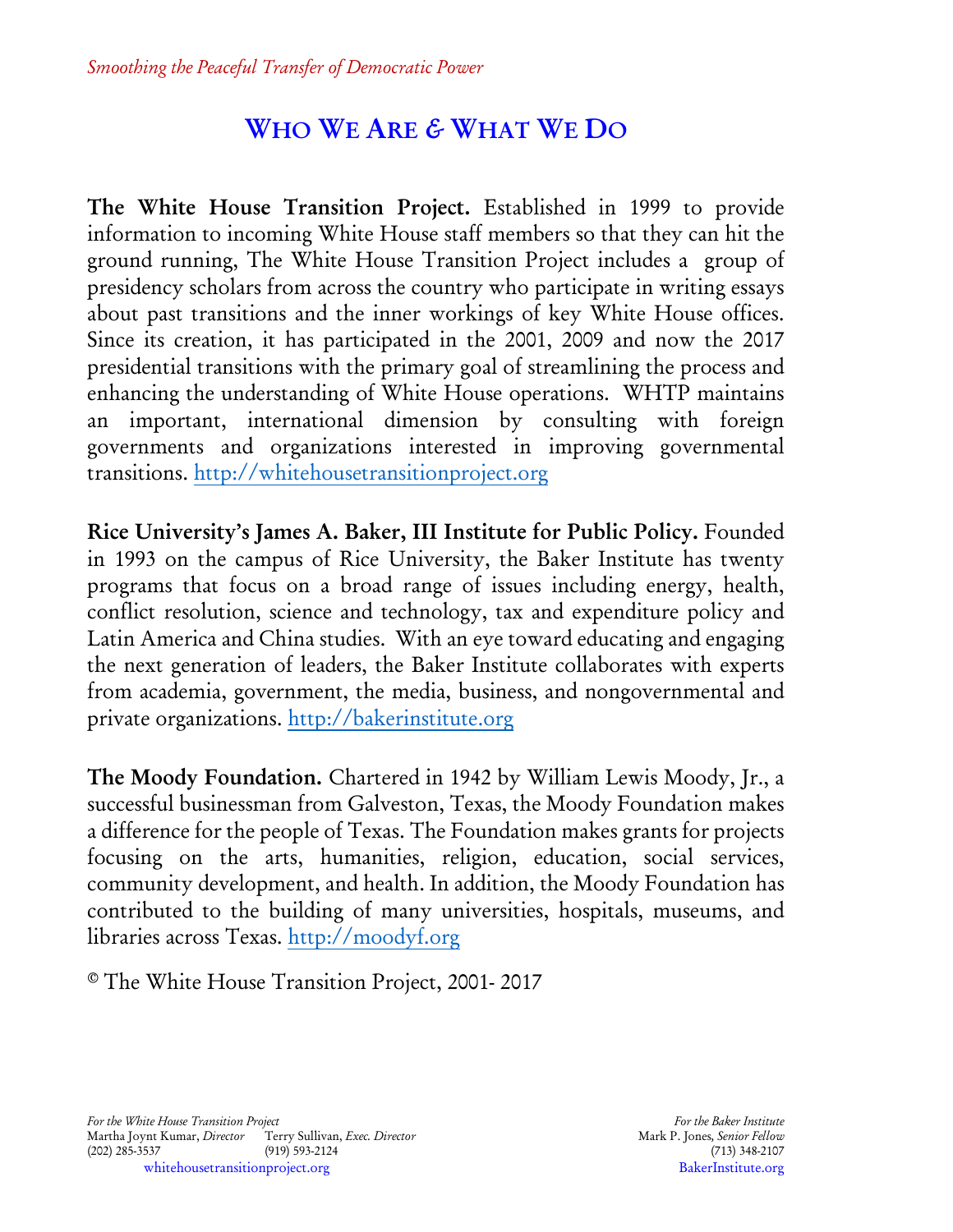# TABLE OF CONTENTS

| WHO WE ARE & WHAT WE DO                                                                                                                                                                               | $\mathbf{I}$                                            |
|-------------------------------------------------------------------------------------------------------------------------------------------------------------------------------------------------------|---------------------------------------------------------|
| <b>EXECUTIVE SUMMARY</b>                                                                                                                                                                              | V                                                       |
| I. HISTORICAL DEVELOPMENT<br>Foundation: The Truman Years<br>Organizational Change: The Eisenhower Years<br>The McGeorge Bundy Years: Change, but for the Better?                                     | $\overline{2}$<br>$\overline{2}$<br>$\overline{4}$<br>8 |
| <b>II. THE MODERN NSC ADVISOR</b><br>Responsibilities of the NSC Advisor                                                                                                                              | 12<br>12                                                |
| III. A CHIEF RESPONSIBILITY: THE NEED FOR HONEST BROKERAGE                                                                                                                                            | 14                                                      |
| IV. TENSIONS WITH OTHER COMPONENTS OF THE ADVISOR ROLE<br><b>Advocating Policy</b><br>Public Visibility<br>Political Advice, Partisan Involvement<br>Diplomacy, Operations, and Policy Implementation | 17<br>17<br>19<br>20<br>21                              |
| V. THE NSC ADVISOR IN CONTEXT<br>NSC Advisor and the President<br>NSC Advisor and the Other Principals                                                                                                | 23<br>23<br>26                                          |
| VI: INTERAGENCY PLANNING AND COORDINATION<br>The "Scowcroft Model"                                                                                                                                    | 28<br>31                                                |
| VII. NSC ADVISOR AND THE NSC STAFF<br>Deputy NSC Advisor<br>Internal Organization<br>Organizational Culture                                                                                           | 34<br>34<br>35<br>36                                    |
| VIII. THE EARLY POLICY AGENDA                                                                                                                                                                         | 37                                                      |
| IX. TAKING STOCK OF POST-9/11 ORGANIZATIONAL CHANGES                                                                                                                                                  | 41                                                      |
| X: FINAL POINTS                                                                                                                                                                                       | 42                                                      |
| LIST OF NSC ADVISORS ASSISTANTS TO THE PRESIDENT FOR NATIONAL SECURITY<br><b>AFFAIRS 1953-2008</b>                                                                                                    | 45                                                      |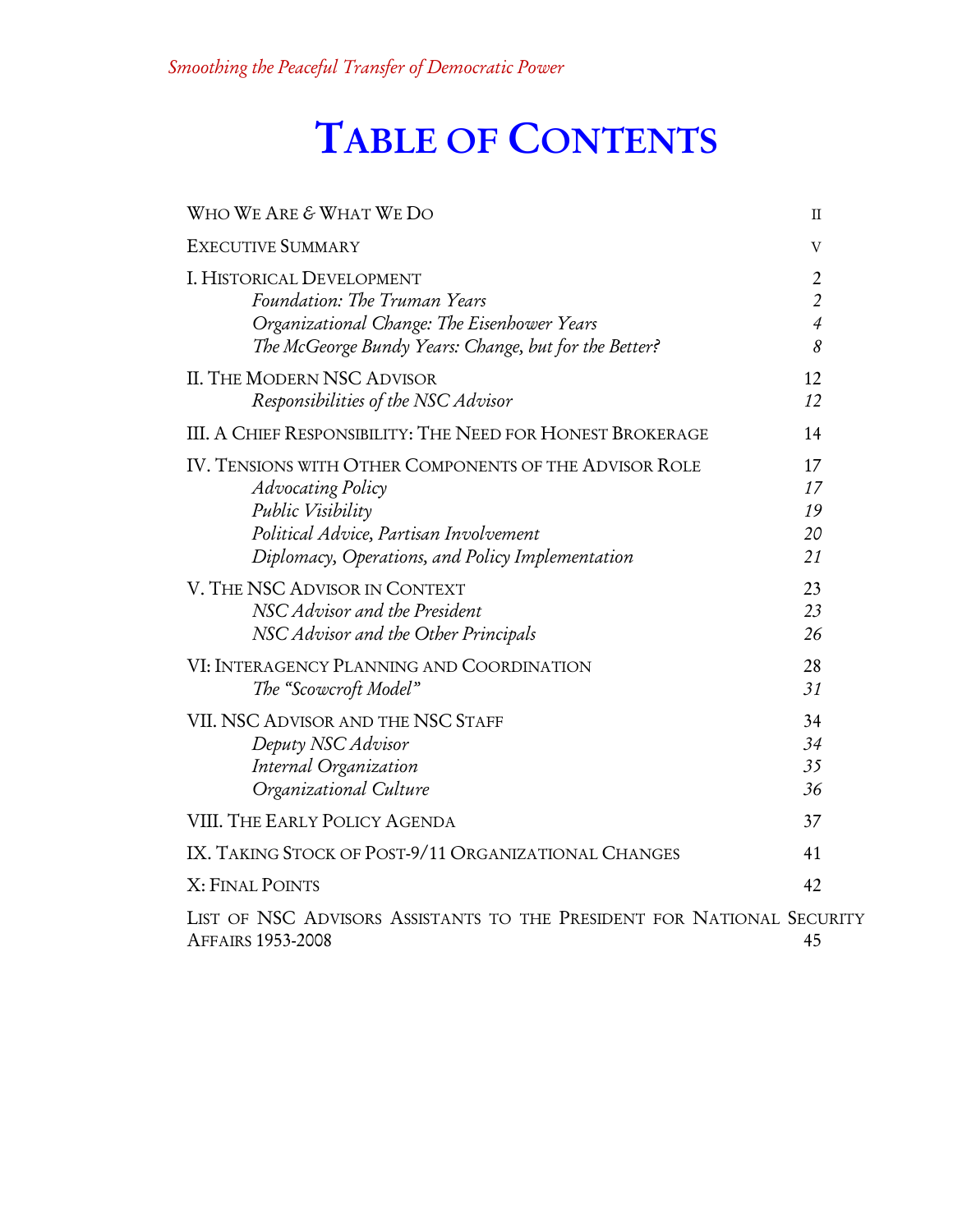*Smoothing the Peaceful Transfer of Democratic Power*

*For the White House Transition Project For the Baker Institute* Martha Joynt Kumar, *Director* Terry Sullivan, *Exec. Director* Mark P. Jones*, Senior Fellow* (202) 285-3537 (919) 593-2124 (713) 348-2107 whitehousetransitionproject.org BakerInstitute.org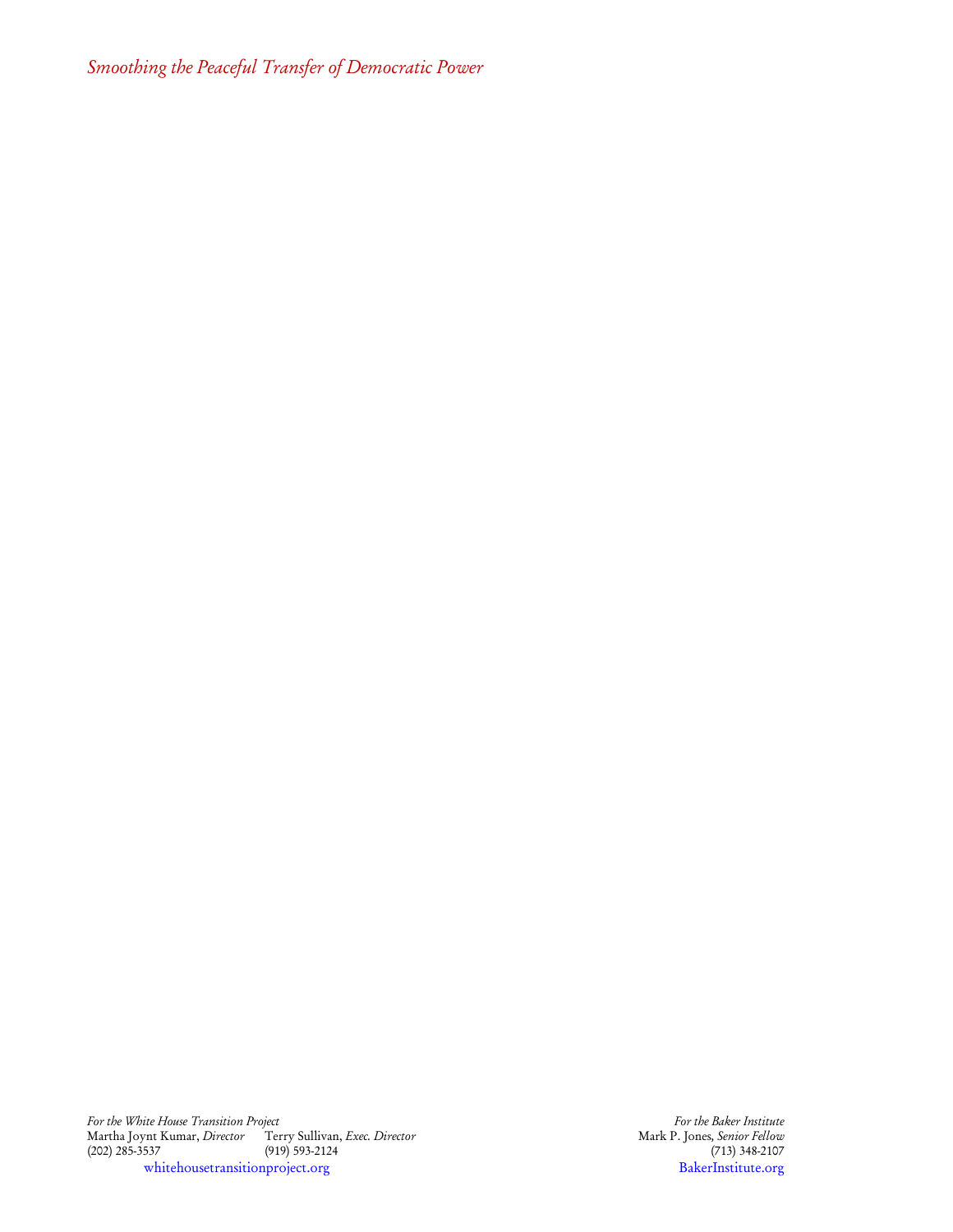



# [Report 2017—24](#page-0-0)

# [THE NATIONAL SECURITY ADVISOR](#page-0-0)  [AND STAFF](#page-0-0)

John P. Burke, *[University of Vermont](#page-0-1) [and the White House Transition Project](#page-0-1)*

## <span id="page-4-0"></span>EXECUTIVE SUMMARY

One of the major tasks during a transition is to figure out which "package" of these various duties is most appropriate.

There is tremendous pressure during the transition to select persons who have been loyal to the candidate, allegiant to his or her agenda, and hopefully knowledgeable about the substance of policy. But decision making after Inauguration Day may require more: attention to how that decision making can operate effectively and, especially, the role of the NSC advisor in fulfilling that task.

In considering the responsibilities of NSC advisor, advocacy must be factored in, but within limits.

As with advocacy, early consideration should be given to the degree and character of the NSC advisor's public role.

Politicization of the NSC advisor's role is an area that should be considered during the transition. If advocacy is problematic, perceptions of pursuing a political agenda or becoming a partisan figure are even more so.

Involvement in policy implementation and on-going operations appears to be the riskiest expansion of the NSC advisor's role.

Meeting presidential needs and predilections matter and should be part of the calculus during the transition about how the job of the NSC advisor is defined and how broader advisory arrangements are structured.

*Funded by the* FOUNDATION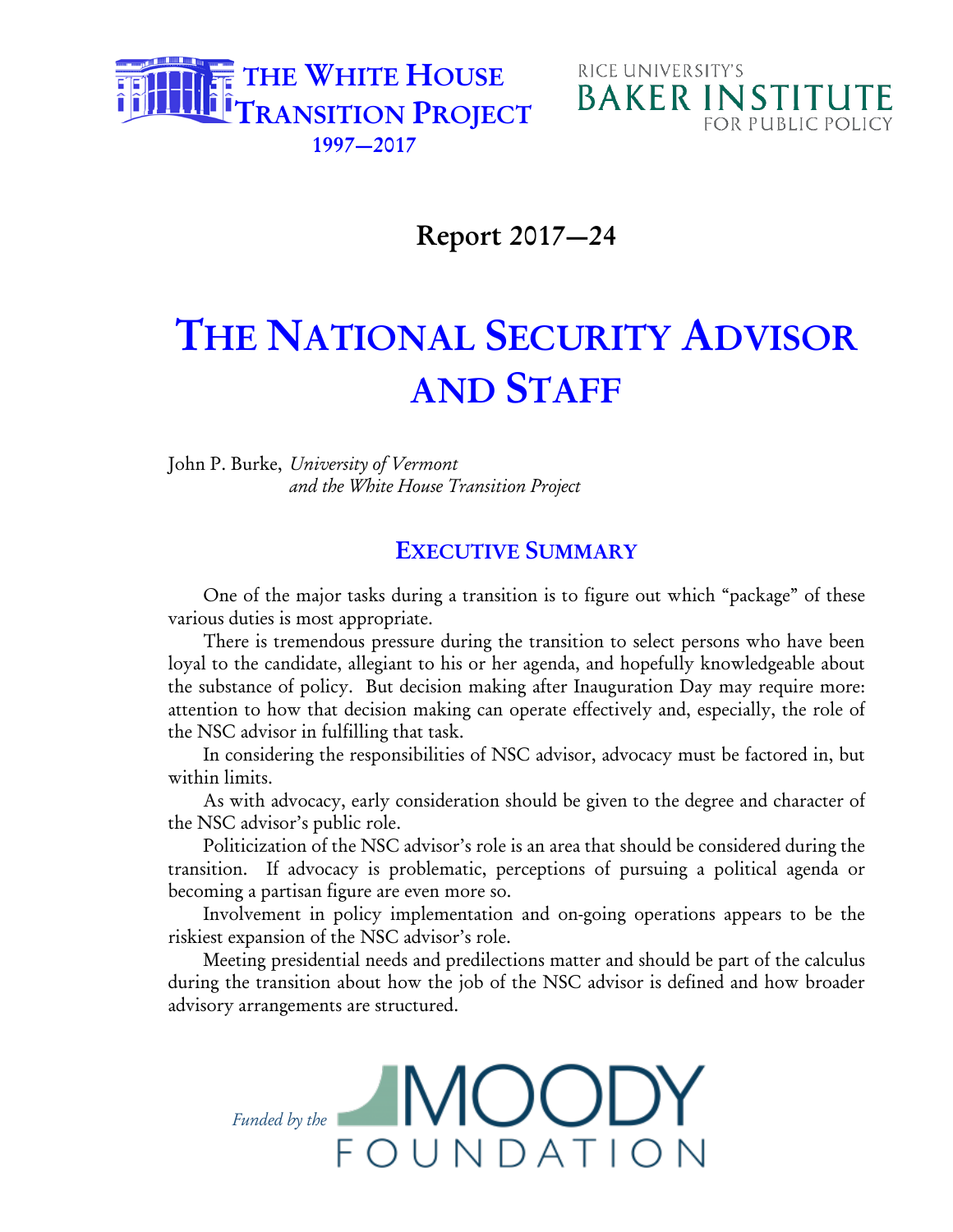#### *Smoothing the Peaceful Transfer of Democratic Power*

Personalities matter, and it is part of the job of NSC advisor to think about the collective contribution all the principals make to presidential decision making.

Interagency coordination has been a perennial problem since the NSC's creation in 1947. Yet the development of the Scowcroft model offers good news to presidential transitions: it has now survived through three presidencies, and at least organizationally it seems to offer a reasonable template for effective coordination.

Particular attention must be paid early to the selection of a deputy NSC advisor who can fit the particulars of that job as it has now evolved into greater importance.

Transitions need to move quickly in selecting key appointees in order to get their agenda off of the ground. Early selection of an NSC advisor is just as important as early selection of a chief of staff.

For presidential transitions, there is no historical precedent, to draw upon for insight, for the changed organizational context in the aftermath of 9/11. Nor is there one fraught with such a heavy degree of uncertainty and future danger. The war against terror must figure as central in the calculus of all of those involved, during the transition, in the areas of homeland and national security policy. Indeed, effective integration of *homeland* security and *national* security policy is now a new—and vitally consequential--factor in the effectiveness of presidential transitions.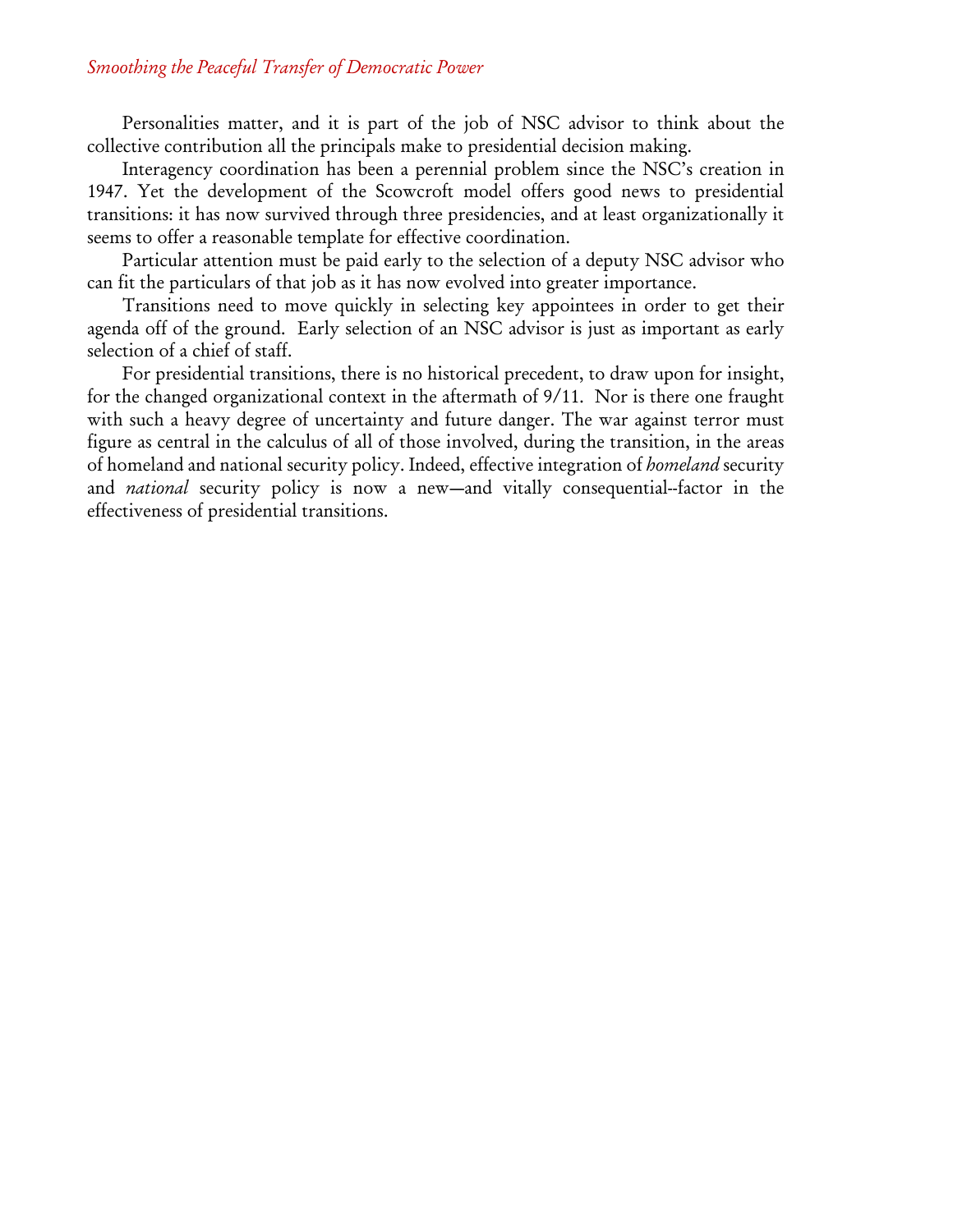THE WHITE HOUSE TRANSITION PROJECT 1997—2017



# *SMOOTHING THE PEACEFUL TRANSFER OF DEMOCRATIC POWER*

[Report 2017—24](#page-0-0)

# [THE NATIONAL SECURITY](#page-0-0)  [ADVISOR AND STAFF](#page-0-0)

John P. Burke, *[University of Vermont](#page-0-1) [and the White House Transition Project](#page-0-1)*

The Assistant to the President for National Security Affairs (as the job has been officially titled since the early 1970's, but informally termed "NSC advisor") and the staff that serves under that person is one of the most important White House offices in its impact on policy. In some administrations, that impact is so strong that foreign and national security policy making is essentially centralized in the hands of the NSC advisor with minimal input from cabinet-level departments such as State or Defense. Few today- -or even back then--could identify President Richard M. Nixon's first secretary of state even though he had been Dwight D. Eisenhower's second attorney general (William Rogers, by the way). Yet Nixon's NSC advisor, Henry Kissinger, was a household name and a recognizable media figure. Indeed such was the power of the position, that when Nixon eventually appointed Kissinger as secretary of state in 1973, he retained his job as NSC advisor.[1](#page-6-0) In other administrations, NSC advisor and departmental input in the policy process were more balanced. Such was the case, for example, during Gen. Brent Scowcroft's tenure in the job under President George H.W. Bush. In still other administrations, the policy roles of the NSC advisor and staff have been more attenuated. The latter has been rarer since the 1960's. But there have been cases, such as during Alexander Haig's tenure as secretary of state, where departmental dominance was asserted, although in Haig's case not successfully or for very long.

<span id="page-6-0"></span> <sup>1.</sup> Kissinger eventually relinquished the NSC advisor post on November 3, 1975, during the Ford presidency, and was replaced by his deputy, Gen. Brent Scowcroft.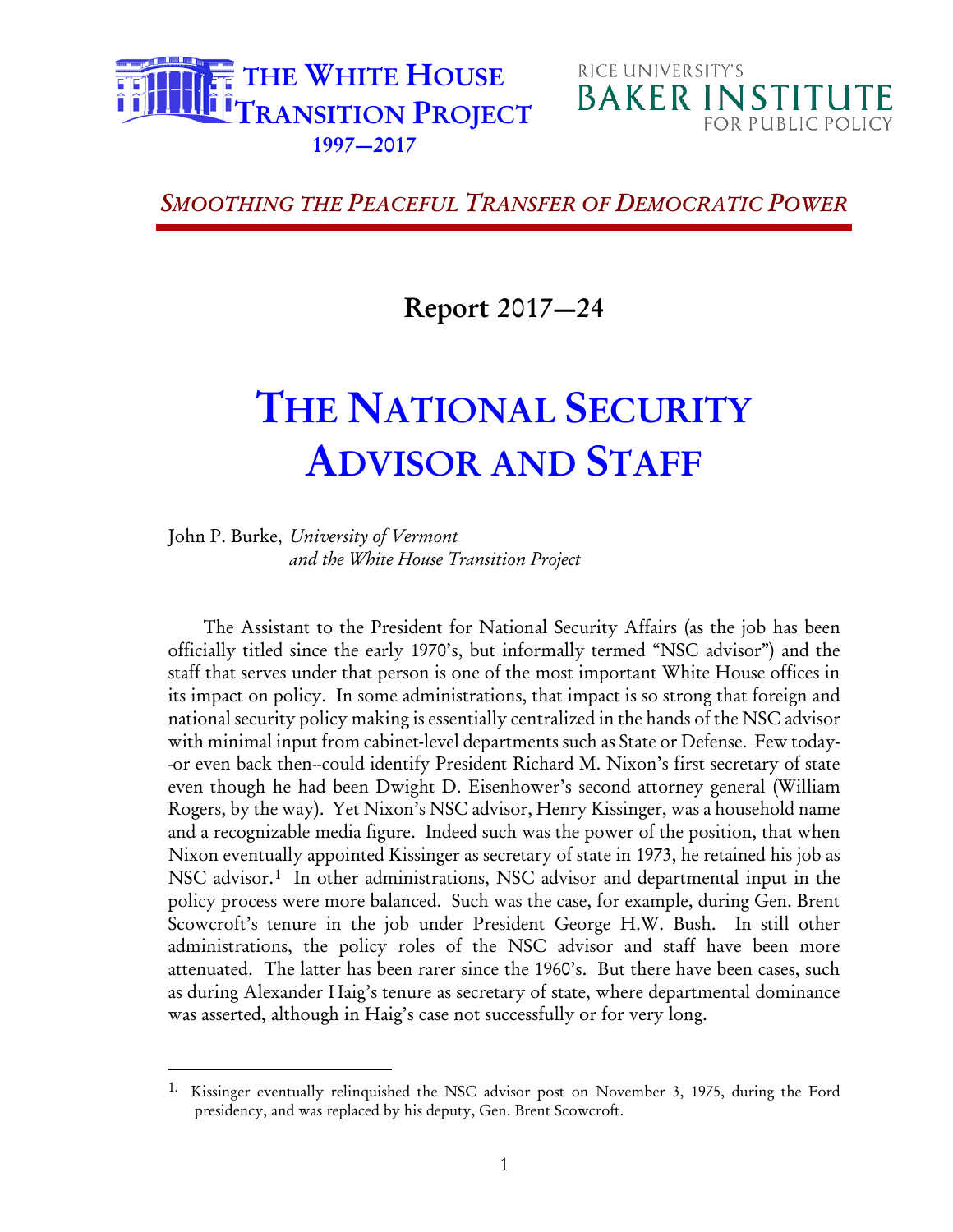As with many of the units and offices within the White House staff, there is little statutory or legal constraint (beyond budgetary limits) in how the role of NSC advisor is defined or how the NSC staff is organized and operates. Much is the result of tradition, presidential inclination, and the personalities, prior experiences, and interpersonal dynamics among the "principals"—the president's key advisers, the NSC advisor included. Indeed matters are so fluid that there is no common agreement whether the informal title is NSC "adviser" or "advisor" (I will follow the preference of recent administrations and use the latter).[2](#page-7-2) 

For presidential transitions, the role of NSC advisor and the organization of the NSC staff must clearly be of special attention and concern. Not only have they become the president's most important source of policy advice on foreign and national security policy, the NSC advisor-designate almost always plays a major role in how national security policy making will be organized and in filling NSC staff positions. Plus, in the short run of a new presidency's early—and critical—days and months, they are readily available sources of information and counsel: they are non-confirmable positions that can be more quickly filled than is the case for the sub-cabinet.

### I. HISTORICAL DEVELOPMENT

<span id="page-7-0"></span>The evolution of the role of the NSC advisor and staff has been significant. Their precise time of origin as key players in the process, particularly the NSC advisor, is subject to some debate. But the history is instructive.

#### <span id="page-7-1"></span>*Foundation: The Truman Years*

At least organizationally, a plausible case can be made tracing at least some impact back to the National Security Act of 1947, which first statutorily established the National Security Council as an advisory body to the president.[3](#page-7-3) As part of the act, the

<span id="page-7-2"></span> <sup>2.</sup> In their memoirs, Presidents Nixon, Kissinger, and Carter, and NSC advisors Zbigniew Brezinski and Robert McFarlane use "adviser," while Reagan, Bush and Scowcroft, and Clinton prefer "advisor." *The New York Times* and the *Washington Post* also use "adviser." The White House uses "advisor," although a history of the National Security Council on the White House's own website (National Security Council, "History of the National Security Council, 1947-1997," [www.whitehouse.gov/nsc/history.html\)](http://www.whitehouse.gov/nsc/history.html) uses "adviser" as has, since its creation in 1946, the White House's Council of Economic Advisers.

<span id="page-7-3"></span><sup>3.</sup> In the original 1947 act, the president, the secretaries of state and defense, the three service-branch secretaries (Navy, Army, and Air Force), and the chair of the National Security Resources Board were designated statutory members of the NSC. Late in the drafting of the 1947 act, the president was also given the power to designate additional members of the NSC when he felt necessary (although the acted stated that they were only eligible for inclusion if they held an office confirmed by the Senate); by 1949, the treasury secretary was regularly attending NSC meetings. In the 1949 reorganization of the NSC (which had as its impetus recommendations by the first Hoover Commission), the three service secretaries were removed as statutory members—thus strengthening the position of the defense secretary--and the vice president was added. The Chairman of the Joint Chiefs of Staff and the Director of the CIA were also designated as statutory advisers to the NSC; at least in theory that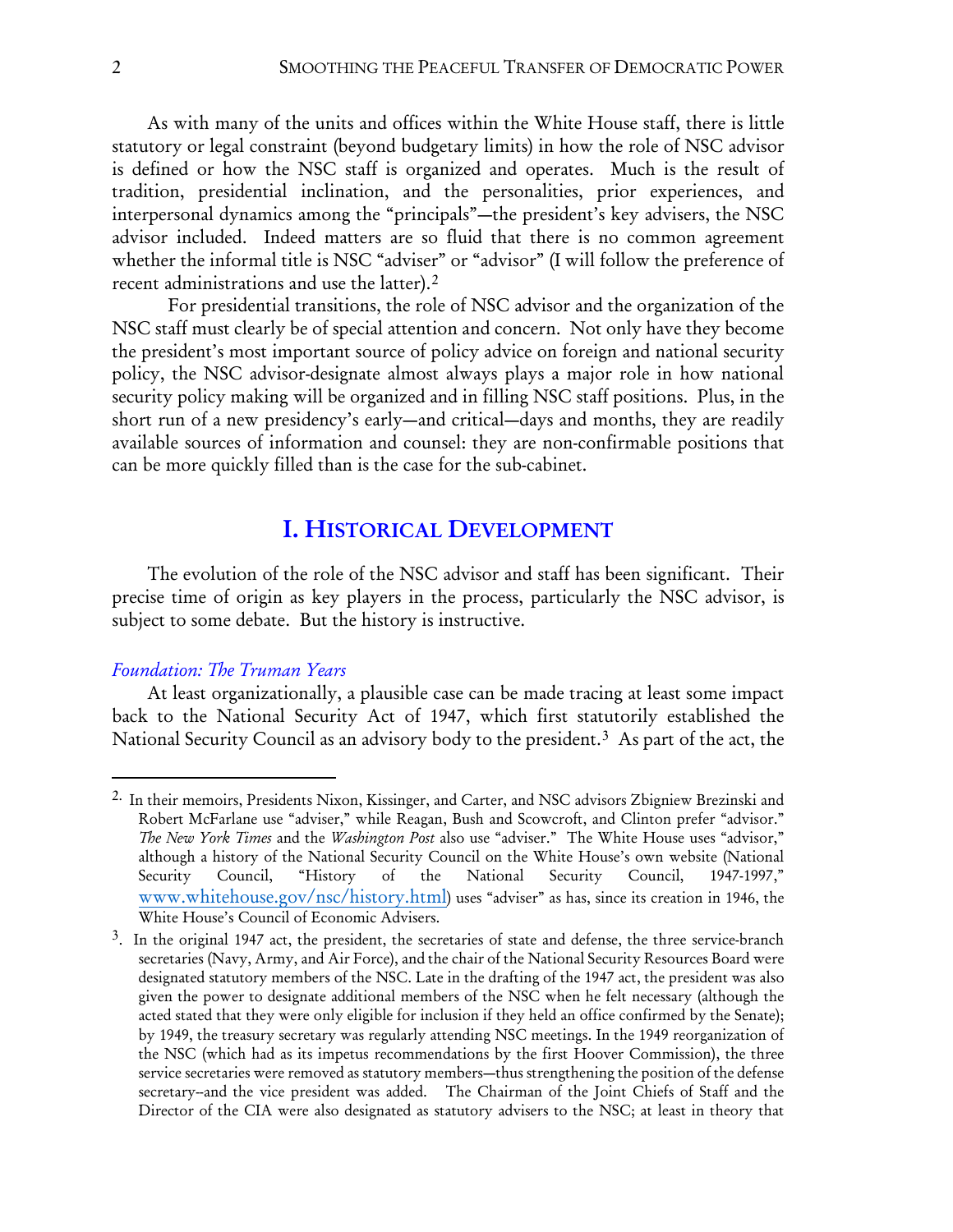$\overline{a}$ 

position of NSC "executive secretary" and an NSC staff were created to facilitate the Council in its work. The White House successfully maneuvered to place both under direct presidential control rather than lodging them in the Pentagon, as then Navy Secretary and later first Defense Secretary James Forrestal had strenuously lobbied in favor of.[4](#page-8-0)

Yet the Truman national security system was a weak one. Truman distrusted the collective deliberative apparatus thrust upon him by the Republican-controlled  $80<sup>th</sup>$ Congress. Until the Korean War broke out in June 1950, he attended only twelve of fifty-seven NSC meetings.[5](#page-8-1) During the war, the NSC met every Thursday, and Truman attended sixty four of its remaining seventy-one meetings.[6](#page-8-2) As for the NSC staff, it was a presidential instrument from the start, although not a very strong one. Truman's choice as its first executive secretary—Rear Admiral Sidney Souers—was a pale imitation, if that, of even the weaker NSC advisors in subsequent administrations. Most accounts of the history of the NSC and its staff mention Souers and his successor under Truman, James S. Lay Jr., but they are rarely included in lists of "NSC advisors." At most they served as somewhat limited policy coordinators and staff facilitators, not sources of substantive policy advice much less embodying other aspects of the modern NSC advisor's role. Yet they were steadfast in maintaining presidential control over the NSC; it would serve at most in an advisory but not constraining capacity for the president.

change gave the JCS Chair a bit of freedom to disagree with the defense secretary. The NSC executive secretary and staff were also formally incorporated as part of the Executive Office of the President, thus further securing presidential control of the national security process. In 1951, The Mutual Security Act made the director of mutual security a statutory member of the NSC. Truman's initial appointee was Averill Harriman. In 1953, the National Security Resources Board was abolished and replaced by the Office of Defense Mobilization, whose chair was made a statutory member of the council. In addition, the director of the Foreign Operations Administration was made a member of the council; however, later the Foreign Operations Administration was reorganized as the International Cooperation Administration, the director of which was not made a statutory member. Currently, according the NSC's White House website, "The National Security Council is chaired by the President. Its regular attendees (both statutory and non-statutory) are the Vice President, the Secretary of State, the Secretary of the Treasury, the Secretary of Defense, and the Assistant to the President for National Security Affairs. The Chairman of the Joint Chiefs of Staff is the statutory military advisor to the Council, and the Director of National Intelligence is the intelligence advisor. The Chief of Staff to the President, Counsel to the President, and the Assistant to the President for Economic Policy are invited to attend any NSC meeting. The Attorney General and the Director of the Office of Management and Budget are invited to attend meetings pertaining to their responsibilities. The heads of other executive departments and agencies, as well as other senior officials, are invited to attend meetings of the NSC when appropriate" (National Security Council, "History of the National Security Council").

<span id="page-8-0"></span><sup>&</sup>lt;sup>4.</sup> Truman further curbed Forrestal's efforts at control by having the secretary of state rather than defense preside over NSC meetings in his absence.

<span id="page-8-1"></span><sup>5.</sup> Karl F. Inderfurth and Loch K. Johnson, "Early Years," in Karl F. Inderfurth and Loch K. Johnson, eds., *Fateful Decisions: Inside the National Security Council*, New York: Oxford University Press, 2004, 27; in Falk's count, Truman attended eleven of fifty-six meetings (Stanley L. Falk, "The National Security Council Under Truman, Eisenhower, and Kennedy," *Political Science Quarterly*, 79 (3, 1964): 406).

<span id="page-8-2"></span><sup>6.</sup> National Security Council, "History of the National Security Council."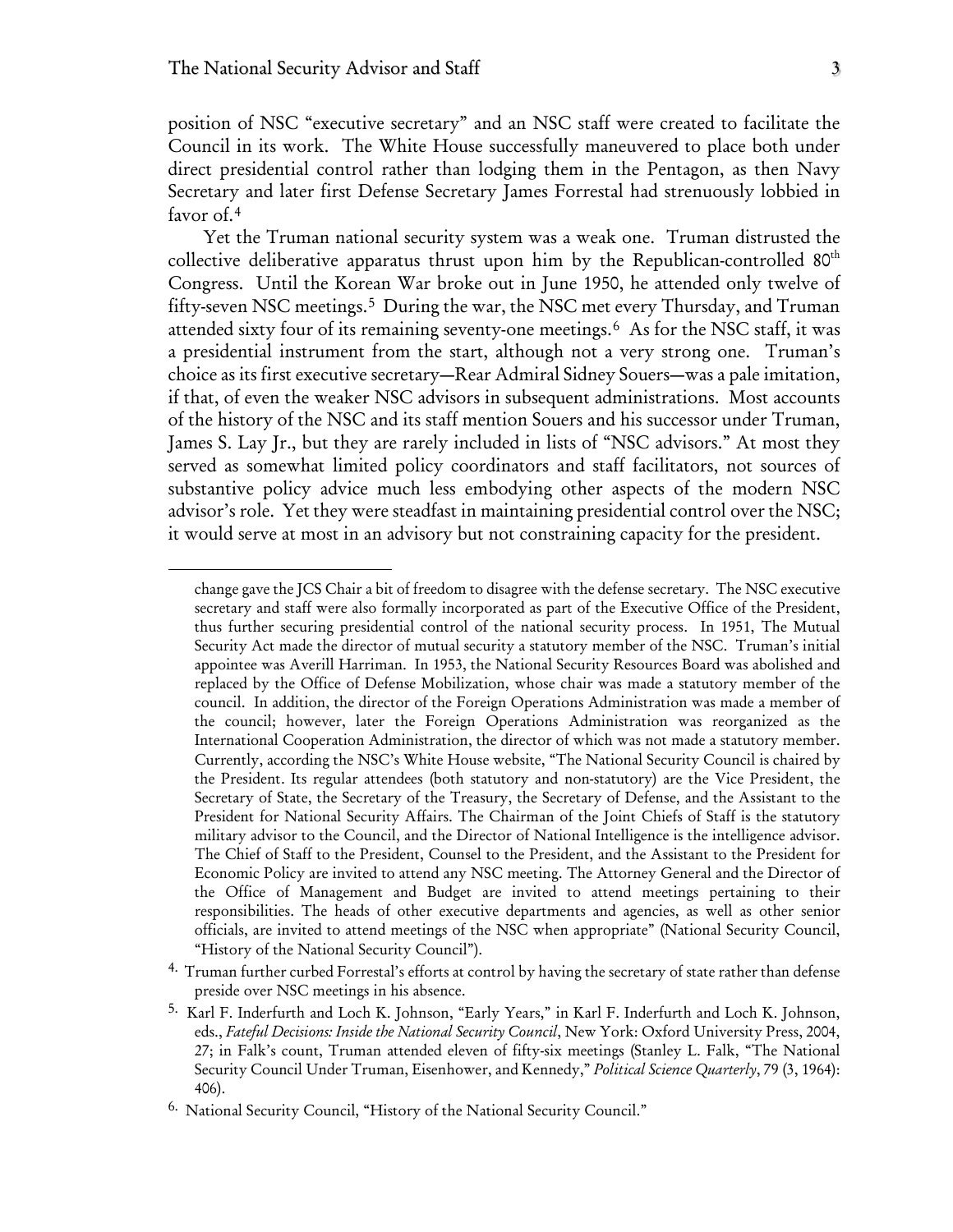There were organizational weaknesses. The NSC staff was small and largely drawn from departmental detailees.[7](#page-9-1) Initial position papers for Council discussion were prepared by State or Defense, not by an independent NSC staff. As well, the working groups established to consider these papers—before they rose to the full NSC--were drawn from the affected departments.[8](#page-9-2) 

In the view of James Lay, the staff members detailed from departments to work for the NSC "tended to become or be looked upon as foreigners to their respective departments." But at the same time, the "consultants" from the departments who directly reviewed policy papers with the NSC's executive secretary "looked upon their passive role as secondary to their heavy departmental responsibilities, [and] gave less and less attention to NSC affairs." Interagency coordinating and vetting, at a higher level but below the full meetings of the NSC, were non-existent.

The final product—staff reports to the NSC—"were too frequently unacceptable when they reached the Council table. It was difficult for the staff to exercise initiative in developing forward-looking policies." As a result, Lay notes, "more and more, individual departments preferred to send their draft recommendations directly to the Council without any staff coordination, with inevitable clashes and delays at the Council table."[9](#page-9-3) According to the history of the NSC on the White House Web site, the planning process prior to NSC meetings "suffered from haphazard staffing and irregular meetings and was sometimes bypassed entirely. The executive secretaries of the Council had no real authority or influence beyond managing the process."<sup>[10](#page-9-4)</sup>

#### <span id="page-9-0"></span>*Organizational Change: The Eisenhower Years*

Not surprisingly, change came quickly in the organizationally attentive Eisenhower presidency. Eisenhower's agent for reform was Boston banker Robert Cutler.[11](#page-9-5) During the 1952 transition, Eisenhower and Cutler met to discuss needed improvements. By late March, following extensive consultation with former Truman-era officials and others inside and outside of government, Cutler presented to Eisenhower the

<span id="page-9-1"></span> <sup>7.</sup> On the early organization of the staff, see Sidney W. Souers, "Policy Formulation for National Security," *American Political Science Review,* 43 (3, 1949): 537-38; and James S. Lay Jr., "National Security Council's Role in the U.S. Security and Peace Program," *World Aff*airs 115 (2, 1952): 37-39. In 1949, the NSC staff budget was \$200,000 with a full staff of 31 (including clerical), half of whom according to Souers were on detail from other departments (Souers, "Policy Formulation for National Security," 538).

<span id="page-9-2"></span><sup>8.</sup> Souers, "Policy Formulation for National Security," 538-539. Also see Anna Kasten Nelson, "President Truman and the Evolution of the National Security Council," *Journal of American History*, 7 (2, 1985): 368-371; Falk, "The National Security Council Under Truman, Eisenhower, and Kennedy," 408.

<span id="page-9-3"></span><sup>&</sup>lt;sup>9.</sup> James S. Lay Jr., "Administration of the National Security Council," January 19, 1953, White House Office, Office of Special Assistant for National Security, Special Assistant Series, Administration Subseries, Eisenhower Library.

<span id="page-9-4"></span><sup>10.</sup> National Security Council, "History of the National Security Council."

<span id="page-9-5"></span><sup>11.</sup> Cutler, the president of Boston's Old Colony Trust Company, was a reserve brigadier general who had served on Secretary of War Henry Stimson's staff and had briefly been on the Truman NSC Psychological Strategy Board.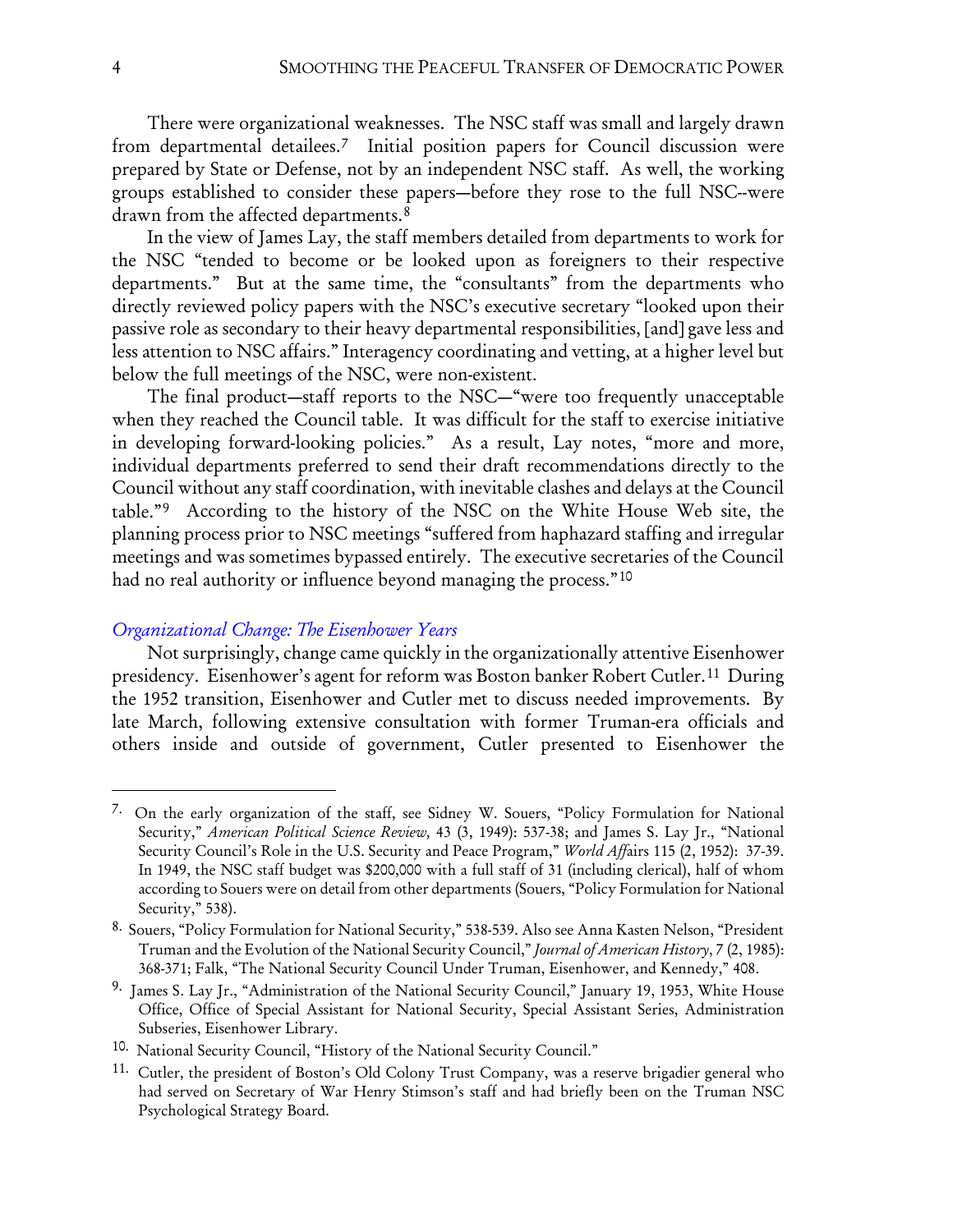architecture of a new national security process, which, with some tinkering, the president approved.

One major change was the appointment of a new White House official—Cutler himself—as the major domo of the process, above the executive secretary level. Eisenhower informed Cutler that he had decided on a new title for his position--several had been discussed—"Special Assistant to the President for National Security Affairs." Cutler's first presidential charge was to put his report into action.

The other organizational changes closely tracked with correcting the deficiencies of the Truman years. The most noticeable feature of the new system was the creation of what came to be dubbed "policy hill." Its organizational topography included a more regular, better organized, and higher level planning operation before matters were considered at full Council meetings: the NSC Planning Board. As the "upside" of policy hill, main task of this interagency group was not only to find areas of consensus and policy agreement but also to ensure that policy alternatives, where agreement could not be obtained beforehand, were placed before the full NSC. Meeting weekly, it especially took care to make sure that departmental points of disagreement—so-called "policy splits"—were clearly brought to the attention of the NSC's members With Cutler as chair, the Planning Board began to set the foundation of the modern NSC advisor's role.

With respect to the NSC staff, Cutler retained Lay as executive secretary and S. Everett Gleason as Lay's deputy. In Cutler's view their institutional memory from the Truman years would be helpful. They are "devoted, capable, and well-informed," he told Eisenhower, "They will provide continuity, effectively operate the staff mechanism, and greatly help in the policy planning."<sup>12</sup> It is an important lesson in the importance of the continuity of expertise and substantive knowledge in the transition from one administration to the next.

At the "top" of policy hill were regular meetings of the NSC (generally weekly, on Thursday mornings—usually two hours in length but sometimes reaching four--with Eisenhower in attendance) and the creation of written "records of action" reflecting NSC deliberations and presidential decisions.[13](#page-10-1) Cutler and his successors would play a

<span id="page-10-0"></span> <sup>12.</sup> Memorandum from Robert Cutler to the President, "Recommendations Regarding the National Security Council," March 16, 1953, White House Office, Office of Special Assistant for National Security, Special Assistant Series, Administration Subseries, Eisenhower Library.

<span id="page-10-1"></span><sup>13.</sup> Cutler's recommendations also included Eisenhower's desire that the secretary of the treasury and the director of the Bureau of the Budget be made non-statutory members of the NSC so that the fiscal and economic impact of national security decisions would be properly factored in. Fiscal concerns also figured in another recommendation adopted: the requirement of financial appendixes to Planning Board policy options that were up for discussion by the full NSC; see Dwight D. Eisenhower, Mandate for Change, 1953-1956, Garden City, NY: Doubleday, 1963, 131-32. The Director of the U.S. Information Agency was also added as a non-statutory member of the NSC. Additional ad hoc members of the NSC were added as needed, such as the attorney general when matters of constitutional or legal import arose (Robert Cutler, No Time for Rest, Boston: Little, Brown 1965, 299; also see Herbert Brownell with John P. Burke, Advising Ike: The Memoirs of Attorney General Herbert Brownell, Lawrence, KS: University Press of Kansas, 1993, 291-93). With respect to the "records of action," these were prepared generally by the Friday after the Thursday NSC meeting, or by Monday or Tuesday of the next week at the latest. According to Gordon Gray (Eisenhower's last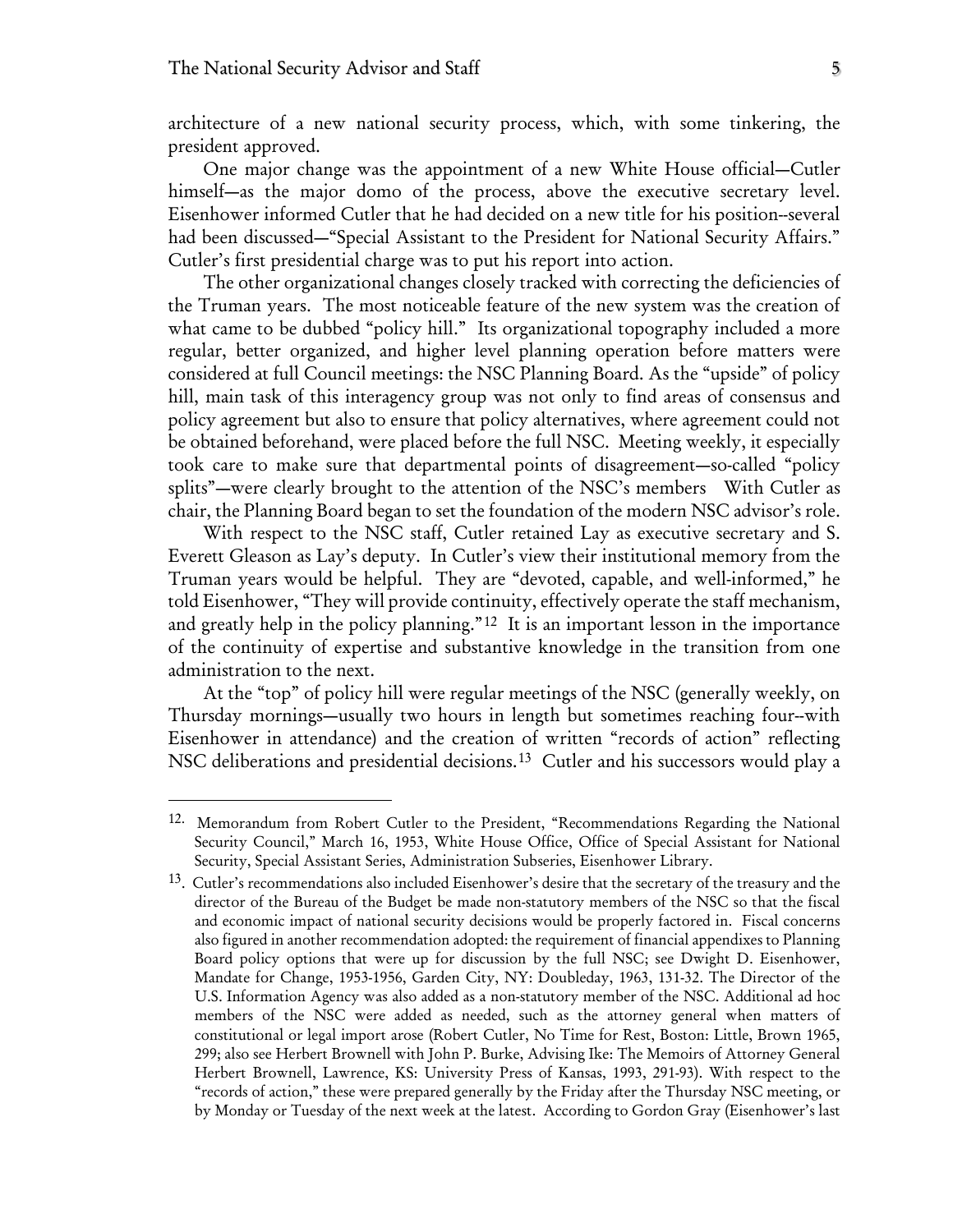role: not in tendering personal advice but in fairly presenting the view of others and in keeping the discussion on track.

What would come to be the "down slope" of policy hill—the Operations Coordinating Board (OCB)--was not the product of Cutler's direct handiwork, but the result of another board, the Jackson Committee (of which Cutler was a member). Chaired by William H. Jackson (a businessman and former CIA official who would also serve as acting NSC special assistant in the latter months of 1956) its purpose (much like Cutler's) was to examine and improve on the policy mechanisms of the Truman years, in this case the Psychological Strategy Board.[14](#page-11-0) In September 1953, the committee recommended that a new OCB would have *as part* of its duties the development of psychological strategy aimed at Cold War propaganda. But it was given a broader mandate: it would monitor and coordinate policy implementation by agencies and departments.[15](#page-11-1) The new OCB was chaired (until January 1960) by the under secretary of state (initially Eisenhower's war-time chief of staff, Gen. Walter Bedell Smith) and its members consisted of representatives from other agencies and departments (here much like the Planning Board) as well as Cutler from the NSC.[16](#page-11-2)

Creation of the Planning Board, while important, was not the only alteration in process. Effective day-to-day operations, as much as good organization and structure for policy planning, were objects of Cutler's scrutiny and remedy. Much would lay the foundation for the NSC advisor as an "honest broker" of the deliberative process—and it was the leitmotif of Cutler's understanding of the job. Cutler's early recommendations for reform included a strong charge—indeed "an unbreakable

 $\overline{a}$ 

NSC adviser), they also offered the opportunity for "reclammas," which were put forward from time to time by departments that might object to something in the record (Gordon Gray Oral History, June 25, 1975, Eisenhower Library, 18). More generally, as Bowie and Immerman note, records of actions provided "insurance against an official charged with implementation misinterpreting a decision or directive" (Robert Bowie and Richard Immerman, Waging Peace: How Eisenhower Shaped an Enduring Cold War Strategy, New York: Oxford University Press, 1998, 89).

<span id="page-11-0"></span><sup>14.</sup> On the Wm. Jackson Committee and its work, see Bowie and Immerman, *Waging Peace*, 93-95. As Bowie and Immerman note, the OCB was the weaker part of the Eisenhower national security system: "Over the subsequent months and years the administration continually tinkered with the OCB's organization and functions; still, its performance never met the president's expectations. But the OCB's important contribution to America's national security was never questioned, and Eisenhower and his advisers viewed his successor's decision to dismantle it as a grave mistake" (Bowie and Immerman, *Waging Peace*, 95). On problems with the Truman-era PSB and the subsequent development of the OCB also see Elmer Staats Oral History, July 13, 1964, Kennedy Library, 8-10.

<span id="page-11-1"></span><sup>15.</sup> In his earlier consultations with Cutler, General George C. Marshall was especially instructive about the importance of later stages of the policy process when he "spoke at length about the need for policy coordination. Policy is 10% planning and 90% carrying into effect. Some one must keep constant watch to see that policies are being carried out (a follow-up)" (NSC Study, "General George C. Marshall," February 19, 1953, White House Office, Office of Special Assistant for National Security, Special Assistant Series, Administration Subseries, Eisenhower Library).

<span id="page-11-2"></span><sup>16.</sup> In January 1960, NSC advisor Gordon Gray took over the chairmanship of the OCB. In 1957, during Cutler's second stint as NSC advisor, the OCB was formally brought within the EOP and Cutler was made its vice-chair. Cutler was not comfortable in that capacity and persuaded Eisenhower to appoint a second special assistant on the NSC staff (Frederick Dearborn) to take on that task.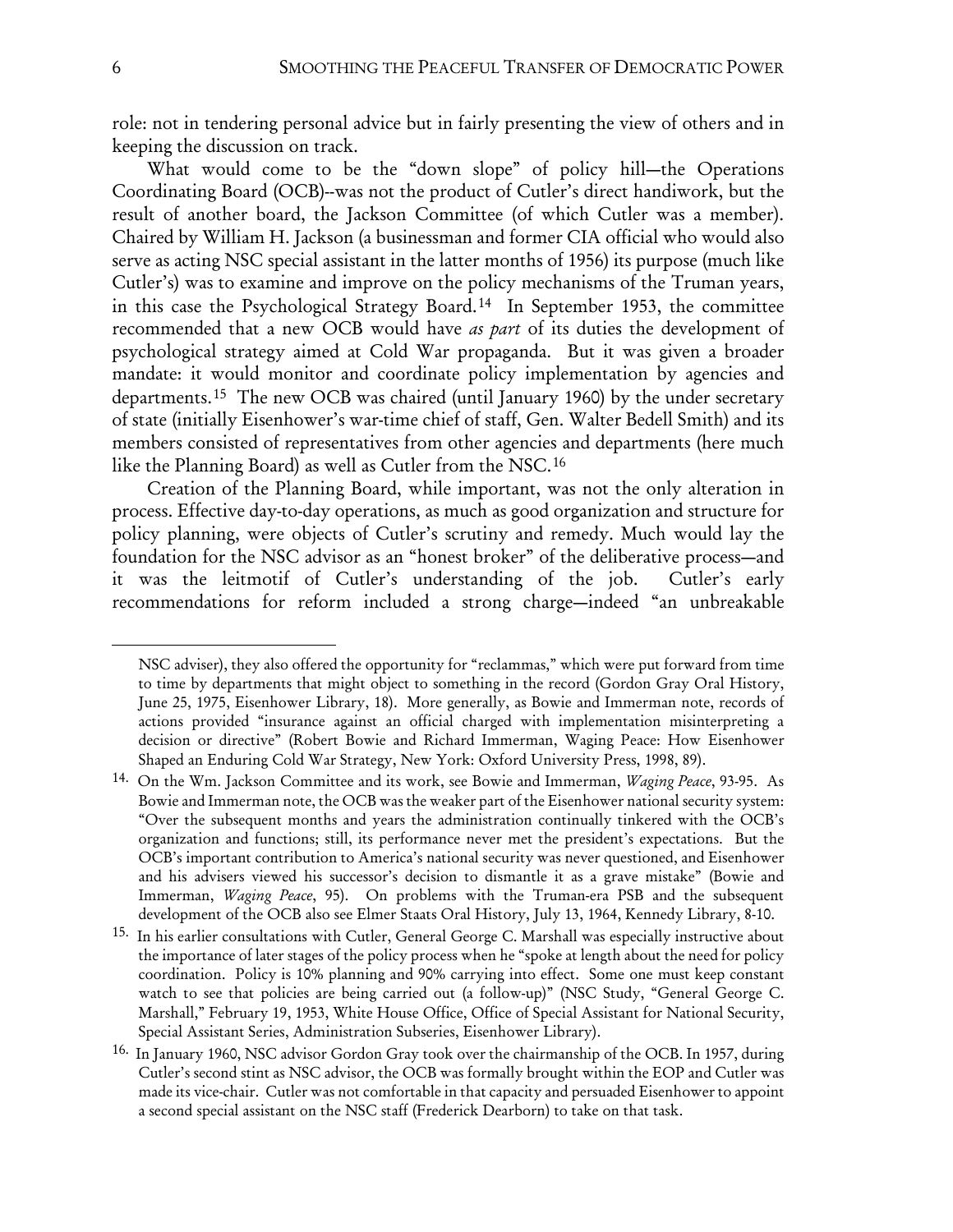engagement" in his words—that NSC principals be briefed by their Planning Board representatives before Council meetings. Cutler also stressed that every Planning Board participant "must express and stand by his honest views; those views, if substantial conflicts cannot be fairly resolved, may never be suppressed or compromised, but should be reported to the Council."[17](#page-12-0) Indeed, the report clearly states that each Planning Board member "has the *right* to have included in any report sent up to the Council, in his own words, any disagreement on the part of his department or agency with any part of such report."[18](#page-12-1) Here we see the importance of the NSC advisor as a fair and honest broker of the policy process.

Other changes made included better circulation of policy papers before NSC meetings, clear agendas (set by Cutler and his staff), and regular briefings of Eisenhower by Cutler of agenda matters on the afternoon before NSC meetings. Cutler also included in his recommendations a clear list of his own duties as NSC special assistant/advisor. Some reflected elements of brokerage: oversight of the deliberative process and power to remedy any deficiencies. Cutler had "responsibility for the rate of flow of work through the Planning Board, and the manner of presentation and quality of such work." Cutler presided at Planning Board meetings, but he saw as his special duty—and here we explicitly see direct brokerage—to "lead the discussion in such manner as to bring out the most active participation by all present." It also was Cutler's duty to bring "to the attention of the president with recommendations for appropriate action, [and any] lack of progress of an agency in carrying out a particular policy which has been assigned to it."[19](#page-12-2) Cutler's role as honest broker was not restricted to organizational matters: brokerage also occurred in NSC meetings. As Fred I. Greenstein and Richard Immerman summarize, "The assistant for national security affairs played an active, but largely procedural part in the deliberations. He kept the debate on track, directed the council's attention to disagreements and ambiguities, and watched for signs of policy slippage."[20](#page-12-3)

The formal organization of the Eisenhower NSC process was not without its critics, particularly the Senate subcommittee investigation led by Senator Henry Jackson

<span id="page-12-0"></span> <sup>17.</sup> Memorandum from Robert Cutler to the President, Recommendations Regarding the National Security Council, March 16, 1953, White House Office, Office of Special Assistant for National Security, Special Assistant Series, Administration Subseries, Eisenhower Library.

<span id="page-12-1"></span><sup>18.</sup> Memorandum from Robert Cutler to the President, Recommendations Regarding the National Security Council, March 16, 1953, White House Office, Office of Special Assistant for National Security, Special Assistant Series, Administration Subseries, Eisenhower Library (emphasis added).

<span id="page-12-2"></span><sup>19.</sup> Memorandum from Robert Cutler to the President, Recommendations Regarding the National Security Council, March 16, 1953, White House Office, Office of Special Assistant for National Security, Special Assistant Series, Administration Subseries, Eisenhower Library. On the internal operations of the Planning Board, see Bowie and Immerman, *Waging Peace*, 91-92.

<span id="page-12-3"></span><sup>&</sup>lt;sup>20.</sup> Fred I. Greenstein and Richard Immerman, "Effective National Security Advising: Recovering the Eisenhower Legacy," *Political Science Quarterly* 115 (3, 2000): 342. According to Bowie and Immerman, Cutler and his Eisenhower-era successors "effectively if imperfectly promoted multiple advocacy by playing role that closely approximated Alexander George's model 'custodian manager'" (Bowie and Immerman, *Waging Peace*, 257).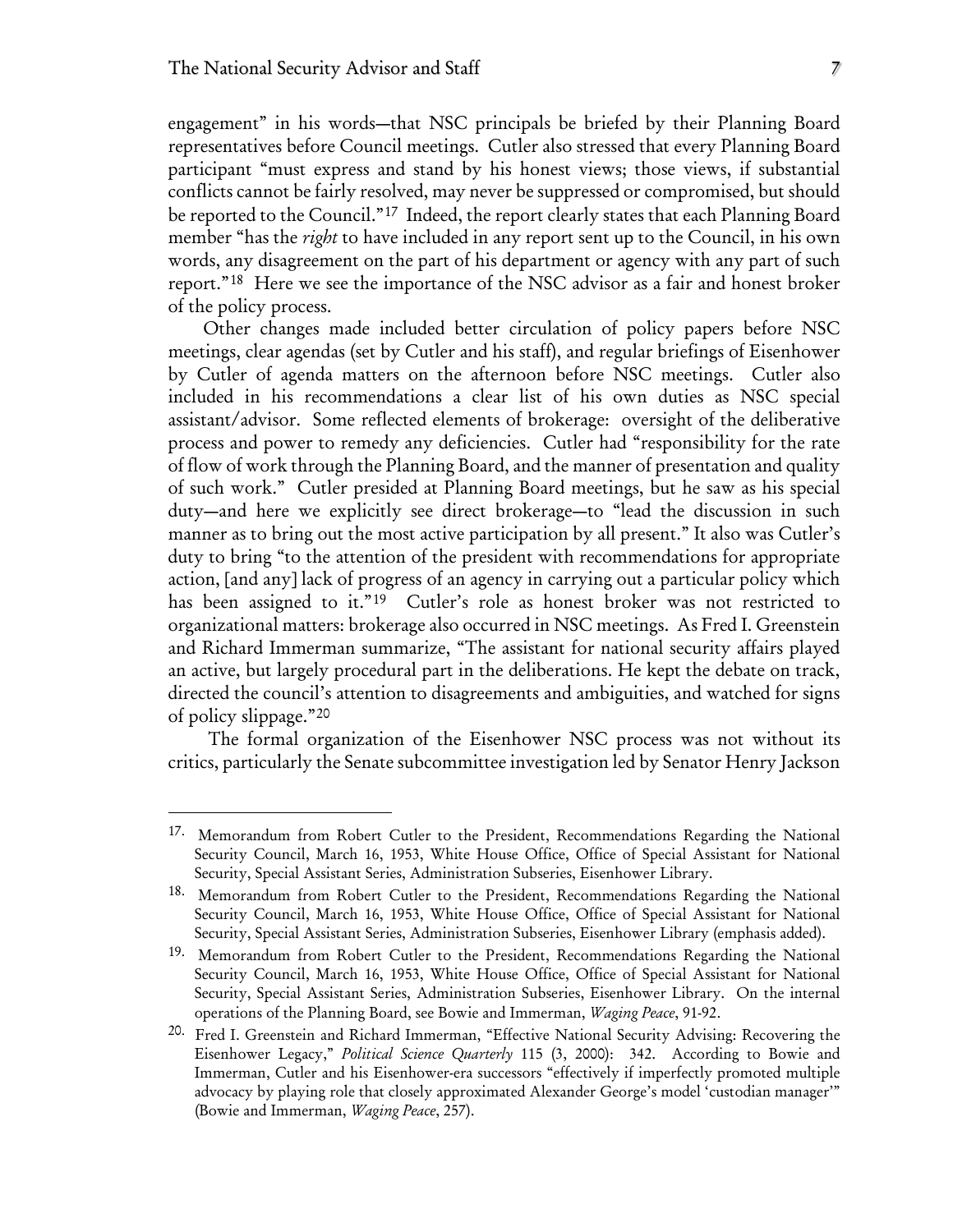(D-WA) toward the close of the administration.[21](#page-13-1) The charge was that it was bureaucratically cumbersome, slow in its deliberative operations, and prone to compromise and "lowest common denominator" policy recommendations.

Even today, when there is greater appreciation of the inner workings of the Eisenhower presidency and of Eisenhower's leadership style, the debate continues. As Arthur Schlesinger Jr. asked as late as 2000, "Is the layered Eisenhower machinery really 'a precedent for effective national security advising'? On the record, surely not. It is wrong too in theory. Organization charts are less important than people." Moreover, according to Schlesinger, the Eisenhower model "is all the more wrong" with the onset of the digital age: "the vertical arrangements of the past are being replaced by increasingly horizontal arrangements—which is the way that presidents like FDR and JFK operated instinctively."[22](#page-13-2) By contrast, in the view of Laurin Henry, the author of an extensive early study of presidential transitions, "The Planning Board, the NSC, and the OCB constituted an architectonic system for policy formulation, decision, and execution of which the administration was extremely proud."[23](#page-13-3) Subsequent empirical studies of decision making during the Eisenhower years bear out the merits its national security deliberative arrangements, as noted below.

#### <span id="page-13-0"></span>*The McGeorge Bundy Years: Change, but for the Better?*

In the post-Eisenhower years, the job of NSC advisor evolved considerably. Eisenhower saw the NSC system and its staff as a device for effectively harnessing the relevant agencies and departments so that they would have productive input on policy options. For his immediate successor, however, that system was too ossified and bureaucratic. For John F. Kennedy, the NSC advisor and staff needed to be more forcefully a presidential instrument, one serving as a direct source for *presidential* initiatives. Subsequent presidencies have grappled with these two organizationally different models and the different implications they bear for the role of the NSC advisor and staff.

<span id="page-13-1"></span> <sup>21.</sup> The most widely available report of the Jackson subcommittee [its formal title was the U.S. Senate Committee on Government Operations, Subcommittee on National Policy Machinery] is Henry M. Jackson, ed., *The National Security Council: Jackson Subcommittee Papers on Policy-Making at the Presidential Level*, New York, Praeger, 1965. For other criticisms of the Eisenhower NSC machinery (including analysis of the Jackson subcommittee), see Falk, "The National Security Council under Truman, Eisenhower, and Kennedy," 423-429; Anna Kasten Nelson, "National Security I: Inventing a Process (1945-1961)," in Hugh Heclo and Lester M. Salamon, eds., *The Illusion of Presidential Government*, Boulder CO: Wesview, 1981, 252-255; Paul Y. Hammond, "The National Security Council as a Device for Interdepartmental Coordination," *American Political Science Review*, 54 (4, 1960): 903-910; Paul Y. Hammond, *Organizing for Defense: The American Military Establishment in the Twentieth Century*, Princeton, NJ: Princeton University Press, 1961, 357-70; Bowie and Immerman, *Waging Peace*, 94-95; H. W. Brands, "The Age of Vulnerability Eisenhower and the National Insecurity State," *American Historical Review*, 94 (4, 1989): 966-74.

<span id="page-13-2"></span><sup>22.</sup> Arthur Schlesinger Jr., "Effective National Security Advising: A Most Dubious Precedent," *Political Science Quarterly* 115 (3, 2000): 351.

<span id="page-13-3"></span><sup>23.</sup> Laurin L. Henry, *Presidential Transitions*, Washington, DC: Brookings Institution, 1960, 617-618.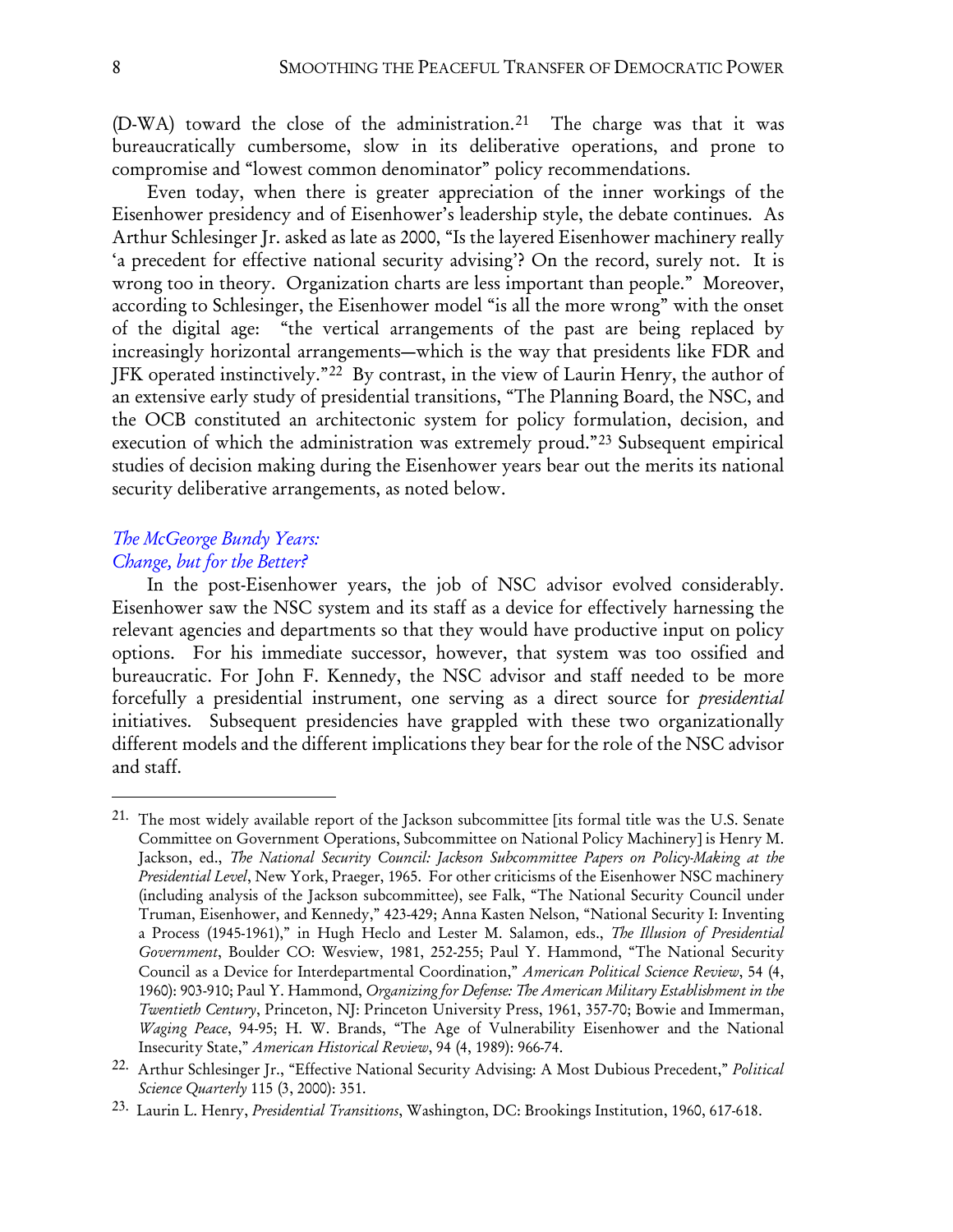McGeorge Bundy's tenure as NSC advisor is illustrative of some of the dilemmas. Both Kennedy and Bundy found the organizational structure of the Eisenhower policy process cumbersome and overly bureaucratic. Both the Planning Board and the OCB were quickly abolished. Kennedy, an instinctively informal as well highly collegial decision maker, also preferred venues other than the organized and somewhat large NSC meetings of the Eisenhower years. According to Theodore Sorensen, Kennedy's chief White House adviser, NSC meetings were used—when they were used—for "minor decisions" or "major ones actually settled earlier." Kennedy "strongly preferred to make all major decisions with far fewer people present." During and after crises, the NSC would often be convened, but for the purpose of getting everyone on record and to "silence outside critics."[24](#page-14-0) As Kennedy himself observed in a NBC television interview in April 1961, meetings of the NSC are "not as effective" as smaller decisions groups; "it is more difficult to decide matters involving national security if there is a wider group present."[25](#page-14-1)

There also may have been some initial hope that a strong policy-making linkage would develop between the president and the secretary of state, perhaps along the lines of the Truman-Dean Acheson relationship. The choice of Dean Rusk, a cautious and reticent man, precluded that possibility. (Alternatively it may have just been a rhetorical ploy to satisfy critics, with JFK intending to serve as his own secretary of state all along).[26](#page-14-2) 

But what developed was haphazard. The early policy process was highly problematic, culminating in the Bay of Pigs fiasco of April 1961. Bundy recognized that organizational changes were needed, but he had difficulty gaining Kennedy's attention and support. In a May 16, 1961 memo to the president, Bundy told Kennedy that although the White House was once again the "center of energy. . . .We do have a problem of management; centrally it is a problem of your use of time and your use of staff. . . but in the process you have overstrained your own calendar, limited your chances for thought, and used your staff incompletely. You are altogether too valuable to go on this way." Bundy then proposed three correctives. One suggestion was that the president try to stick to his schedule. The second was more regular and focused meetings with Bundy: Kennedy needed a "real and regular time each day for national security discussion and action." The third was better staff work.<sup>[27](#page-14-3)</sup>

Bundy began to fill the vacuum, especially in meeting more frequently with JFK. Organizational changes that he did make increased his power and that of his NSC staff. Abolishment of the Planning Board and OCB eliminated staff positions involved in *interdepartmental* coordination of the policy-making and implementation processes. In

<span id="page-14-0"></span> <sup>24.</sup> Theodore Sorensen, *Kennedy*, New York: Harper & Row, 1965, 281.

<span id="page-14-1"></span><sup>25.</sup> Bromley K. Smith, Organizational History of the National Security Council during the Kennedy and Johnson Administrations, Washington, DC: National Security Council, 1988, 17.

<span id="page-14-2"></span><sup>26.</sup> McGeorge Bundy, "Letter to the Jackson Subcommittee," in Karl F. Inderfurth and Loch K. Johnson, eds., *Fateful Decisions: Inside the National Security Council*, New York: Oxford University Press, 2004, 82-84.

<span id="page-14-3"></span><sup>&</sup>lt;sup>27.</sup> Memorandum from McGeorge Bundy to the President, May 16, 1961, President's Office Files, Staff Memoranda-Bundy, Kennedy Library.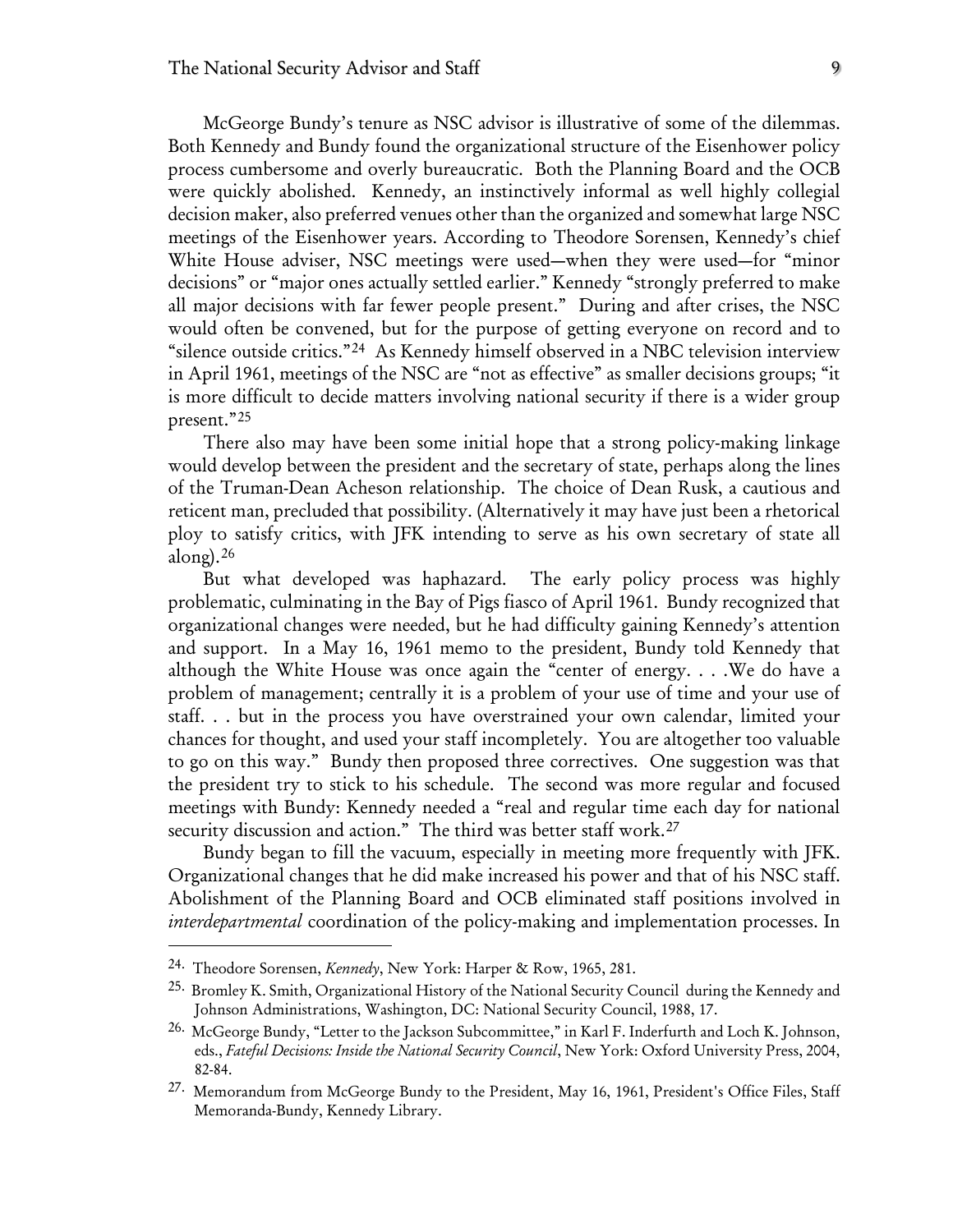their place, Bundy and his staff became more directly involved as the authors of national security policy—even though jerry-rigged "task forces" were often constituted to provide some semblance of wider coordination and input. In place of the OCB, Bundy and his staff took on the job of issuing National Security Action Memoranda (NSAMs) informing recipients of policy directives.[28](#page-15-0) Yet Bundy's NSAMs lacked the rigor of the Eisenhower deliberative process: they were directed at "action" rather than "planning," on "what was happening at the moment."[29](#page-15-1) With all these changes and despite any organizational weaknesses, the NSC staff—and the NSC advisor—were potentially placed in a greater policy advocacy role, eclipsing any initial hope for a return to State Department dominance.

Bundy would press Kennedy for further attention to organizational matters throughout the remaining years of his presidency, but efforts were fitful. By the time of the Cuban Missile Crisis, Kennedy had worked out a better venue for his collegial decision making with the creation of ExCom (the Executive Committee of the National Security Council). But as Bundy would tell him in April 1963, ExCom was a good first step and "a good instrument for major interdepartmental decision." But it was "not so good for lesser matters of coordination." In his view, ExCom "has not proved effective at all, except during the extraordinary week of October 16-22, in the process of forward planning." [30](#page-15-2)

Nor were some of Bundy's organizational changes all that beneficial. It was he who now regularly briefed the president on intelligence matters, not the CIA director (at Eisenhower's NSC meetings) or through the staff secretary position that Gen. Andrew Goodpaster had effectively operated. As Goodpaster would later recollect, "raw intelligence. . . should not come to the president. You can give the president too much. . . .not even McGeorge Bundy, as brilliant as he is, can do a job of analysis for the staff over in CIA and DIA [Defense Intelligence Agency]."[31](#page-15-3)

<span id="page-15-0"></span> <sup>28.</sup> Andrew Preston, *The War Council: McGeorge Bundy, the NSC, and Vietnam*, Cambridge, MA: Harvard University Press, 2006, 41.

<span id="page-15-1"></span><sup>29.</sup> Kai Bird, *The Color of Truth, McGeorge Bundy and William Bundy: Brothers in Arms*, New York: Simon & Schuster, 1998, 186; I.M. Destler, *Presidents, Bureaucrats, and Foreign Policy*, Princeton, NJ: Princeton University Press, 1972, 101.

<span id="page-15-2"></span><sup>30.</sup> Memorandum from McGeorge Bundy to the President, April 2 1963, National Security Files, Meetings and Memoranda, Kennedy Library. It is also worth noting that Robert Kennedy had expressed his own concerns to his brother about the need for a better decision process. At the end of a memo calling for more meetings to discuss Cuba and South American policy, the attorney general noted that: "PS: I think this kind of effort should be applied to other problems as well. The best minds (\*me) in Government should be utilized in fining solutions to these major problems. They should be available in times other than deep crisis and emergencies as is now the case. You talk to McNamara but mostly on Defense matters, you talk to Dillon but primarily on financial questions, Dave Bell on AID matters, etc. These me should be sitting down and thinking of some of the problems facing us in a broader context. I think you could get a good deal more out of what is available in Government than you are at the present time." Memorandum from Robert Kennedy to the President, March 14, 1963, Latin America Folder, Subject Files 1961-1964, Sorensen Papers, Kennedy Library.

<span id="page-15-3"></span><sup>31.</sup> Andrew Goodpaster Oral History, June 11, 1980. Eisenhower Library, 66.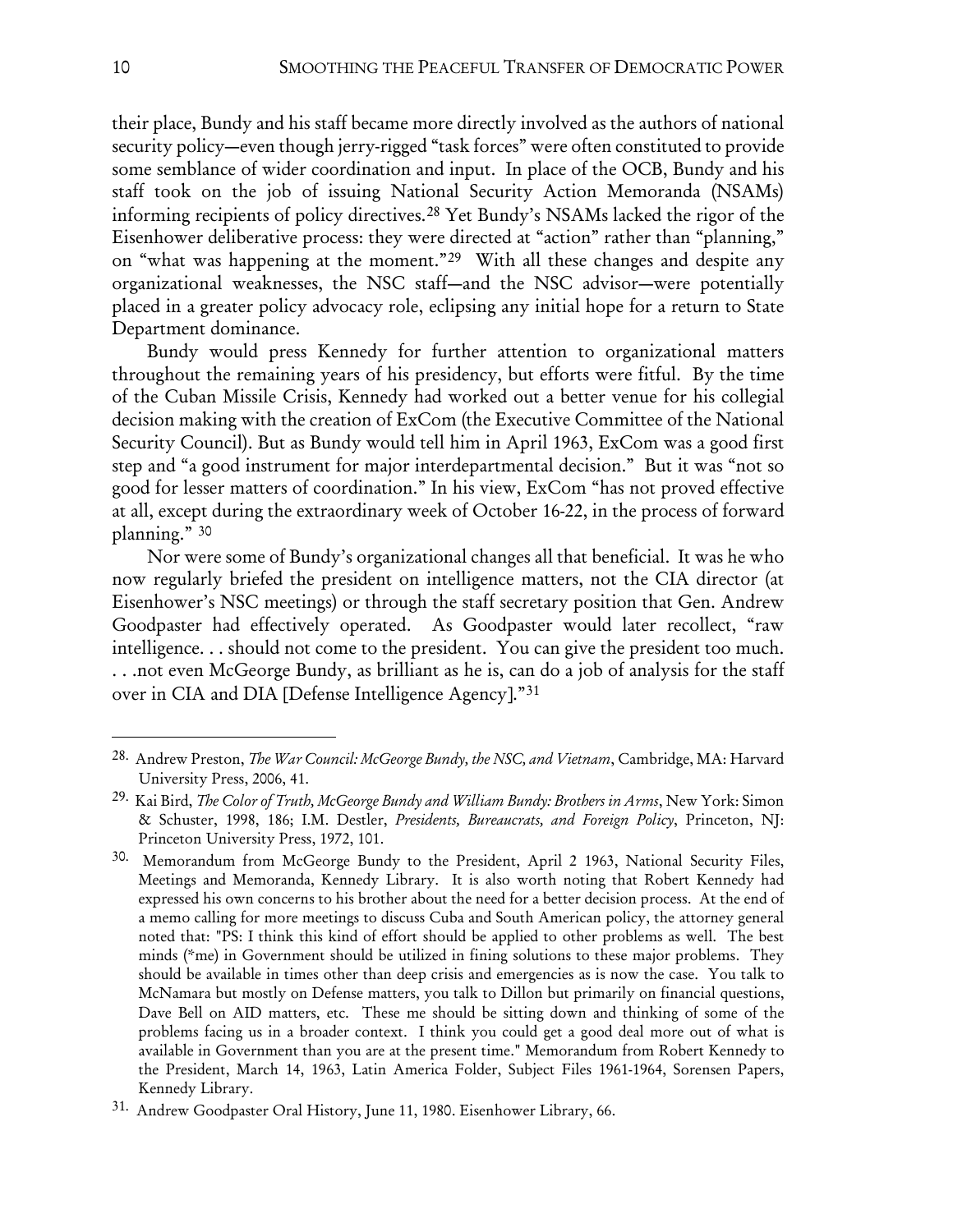Bundy's tenure as NSC advisor also begins to reveal some of the tensions in the various parts of the role as it came to be expanded. While Bundy was sometimes concerned for effective organization, he was often an advocate rather than an honest broker during meetings. The secret tape recordings of ExCom's meetings during the missile crisis, for example, reveal Bundy largely voicing his own policy views, not the serving as the central agent testing for weaknesses in options, questioning assumptions, or other activities such as encouraging the airing of underrepresented views.[32](#page-16-0) During Lyndon Johnson's presidency, although Bundy often cautioned him about the need to explore more deeply the various policy options on Vietnam before him in 1964 and 1965, Bundy's memos sometimes tilted the deck in favor of courses he preferred. It was not a successfully mix.

Not only was he a policy advocate, in very marked contrast to his Eisenhower predecessors, Bundy and his staff also became increasingly involved in operations. With the creation of the White House Situation Room after the Bay of Pigs fiasco, Bundy and his staff directly received cable traffic and other information. This was positive in some sense: they no longer had to rely on what was forwarded (or might not be forwarded) from State, Defense, and the CIA. But with it came greater control. As Karl Inderfurth and Loch Johnson note, the other side of this involvement in operations was "a procedure known as 'cross-hatching'. . .requiring White House clearance for important outgoing State Department cables."[33](#page-16-1) On many occasions, the NSC staff not only cleared those cables but initiated them.[34](#page-16-2)

Involvement in operations increased in the Johnson presidency. Bundy was sent on fact-finding missions to South Vietnam. Most notably he became heavily involved as a key intermediary among the contending parties in the Dominican Republic crisis of May 1965. According to Rusk, "I was skeptical about McGeorge Bundy's selection to this team, as I would have been about any member of the White House, because his presence involved the White House directly in the outcome."[35](#page-16-3) But it was the State Department's representative, not Bundy, who would eventually guide policy toward a resolution.[36](#page-16-4)

<span id="page-16-0"></span> $32.$  On the recordings made during the missile crisis, see Ernest R. May and Philip D. Zelikow, <sup>The</sup> *Kennedy Tapes: Inside the White House During the Cuban Missile Crisis*, Cambridge, MA: Harvard University Press, 1997, and (with somewhat different transcriptions) Sheldon M. Stern, *Averting the*  'Fin*al Failure': John F. Kennedy and the Secret Cuban Missile Crisis Meetings*, Stanford, CA: Stanford University Press, 2003.

<span id="page-16-1"></span><sup>33.</sup> Karl F. Inderfurth and Loch K. Johnson, "Transformation," in Karl F. Inderfurth and Loch K. Johnson, eds., *Fateful Decisions: Inside the National Security Council*, New York: Oxford University Press, 2004, 66.

<span id="page-16-3"></span><span id="page-16-2"></span><sup>34.</sup> Preston, *The War Council*, 42.

<sup>35.</sup> Dean Rusk, *As I Saw It*, New York: Norton, 1990, 375.

<span id="page-16-4"></span><sup>36.</sup> Preston, *The War Council*, 200-201. On the lack of deliberation on sending troops and the questionable assumption that a Castro-ite coup was in the offing, see Bird, *The Color of Truth*, 324-325. On the administration's position see Dean Rusk Oral History, January 2, 1970, Part II, Johnson Library, 15- 26.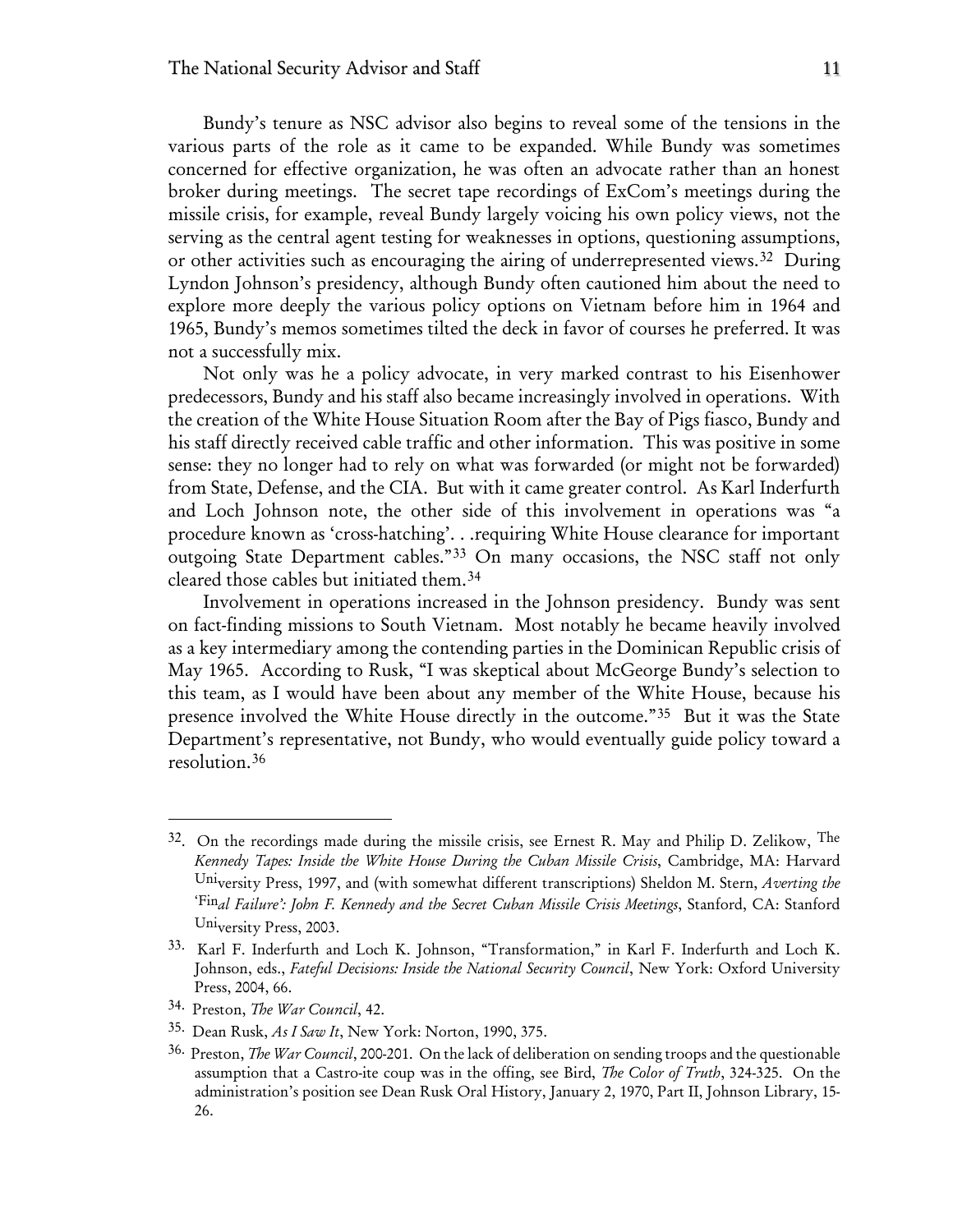Under Johnson, Bundy's pubic visibility increased. He became one of the chief defenders of the administration's Vietnam war policy. We clearly see here another marked departure from the Eisenhower years. Bundy was a more effective spokesperson in the Johnson years than the more placid Rusk. Yet his efforts sometimes were overbearing and aroused controversy. They also began to grate on a media attentive and distrustful Johnson. At one "debate" between Bundy and Prof. Hans J. Morgenthau, a prominent University of Chicago professor of international relations, according to historian Andrew Preston, Bundy's "aggressive debating tactics came across as mean spirited," marked "a particularly sour moment" in his tenure as NSC advisor, and they "struck blows to the administration's credibility."[37](#page-17-2) The debate didn't help his relations with the president either: LBJ had not given Bundy permission to appear, was livid at his defiance, and even temporarily told aide Bill Moyers that he was going to fire Bundy.[38](#page-17-3) Bundy's picture on the cover of *Time* magazine and a lengthy, favorable article that week did not help matters.

Bundy developed extensive contact with the Washington press corps, especially key figures such as Walter Lippman, Joseph Alsop, Ben Bradlee, and reporters from the *New York Times* and the Washington papers, especially the *Post.* These contacts were in marked departure from his press-shy Eisenhower predecessors, but they set a foundation that would be followed by his successors. Johnson, however, kept a wary eye on Bundy's dealing with reporters and had him report on press contacts. On one occasion, Johnson refused permission for Bundy to appear on *Meet the Press*; Bundy was disappointed, telling Johnson "I admit I enjoy this kind of thing."[39](#page-17-4)

## II. THE MODERN NSC ADVISOR

<span id="page-17-0"></span>For Bundy and his successors, the responsibilities of the NSC advisor have grown. The particular combination of these tasks varies from one NSC advisor to another, as does the emphases given to each and the particular ways they have been carried out.

#### <span id="page-17-1"></span>*Responsibilities of the NSC Advisor*

Some responsibilities that more recent NSC advisors have taken on relate directly to the president:

- source of personal advice and counsel to the president
- focal channel for information during situations of crisis
- conduit for written information to and from the other principals
- organizer of the president's daily national security briefing
- provision of day-to-day staff support to the president

<span id="page-17-2"></span> <sup>37.</sup> *Preston, The War Council*, 197-198; on Bundy and the college teach-ins also see Bird, *The Color* of *Truth*, 318-323.

<span id="page-17-3"></span><sup>38.</sup> Bird, *The Color of Truth*, 321-322.

<span id="page-17-4"></span><sup>39.</sup> Bird, The Color of Truth, 300.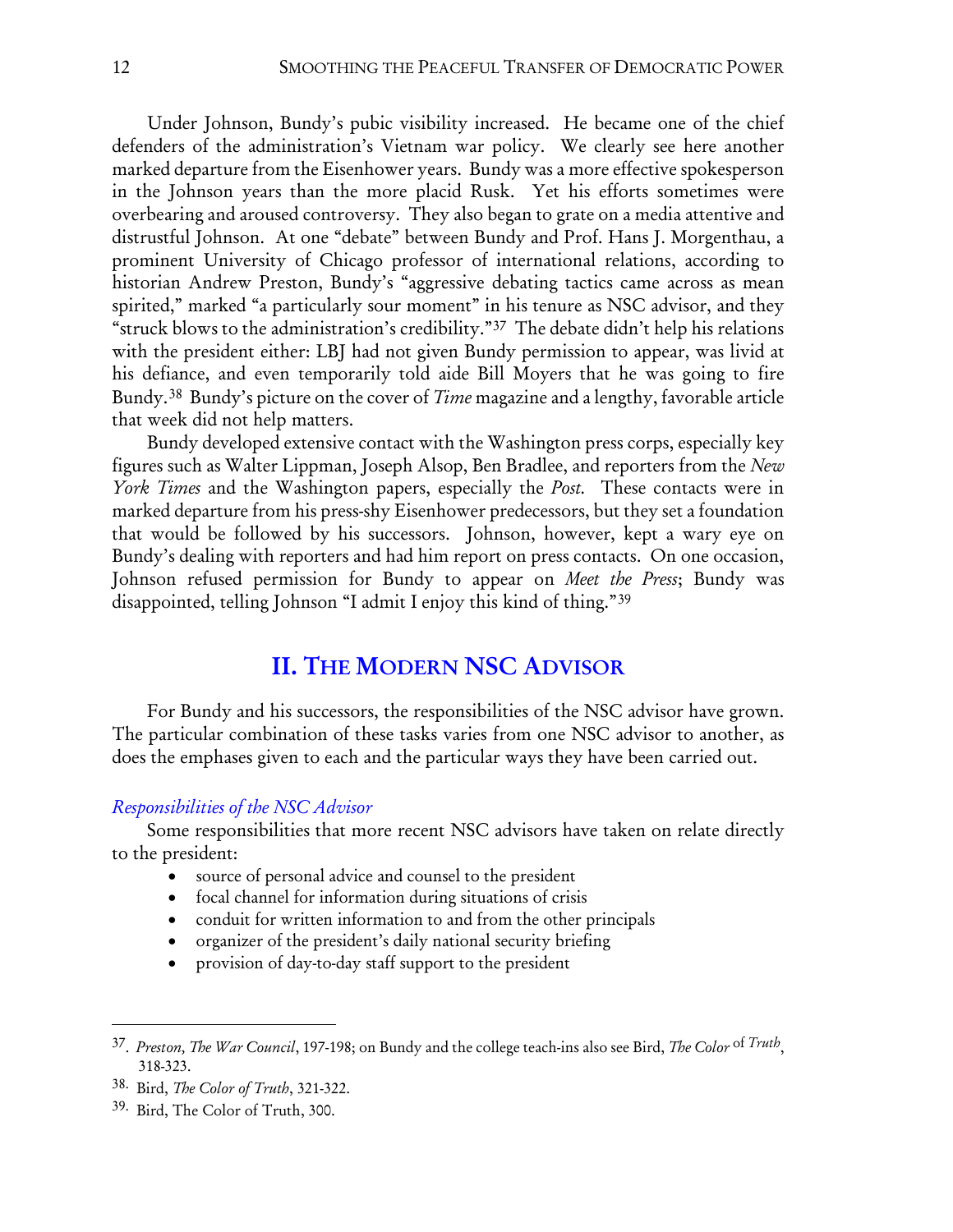• watchdog of the president's political interests as they relate to national security matters

In addition to responsibilities relating to a president's cognitive decision-making needs, Alexander George has noted several other presidential needs that, by implication, the NSC advisor might have a place in fulfilling:

- providing emotional support
- assisting a president in gaining understanding and support for actions taken within the circle of presidential advisors
- assistance in obtaining political support and a sense of legitimacy for those decisions and actions from the even wider audience of Congress and the public<sup>[40](#page-18-0)</sup>

Some responsibilities relate more broadly to the foreign policy environment:

- service as a visible spokesperson and media figure
- involvement in the implementation of national security policy, including diplomatic contacts and sometimes diplomatic missions

Some relate to the operations of the National Security Council or the meetings of its subset—the "principals"—which is the more frequent forum for deliberation among the presidents and his or her top advisers:

- coordination of lower-level agency and department input before it reaches higher level policy makers
- setting of meeting agendas
- tasks related to making sure meetings operate effectively
- efforts after meetings to communicate presidential decisions and relay information about other policy matters

Some relate to the NSC staff:

- selection of skilled and experienced personnel
- selection, especially, of an effective deputy NSC advisor
- effective organization of the different layers and sub-units of the NSC staff system so that they contribute to effective decision making
- effective provision, as part of that organizational task, of an inter-agency process that brings agencies and departments—and the NSC staff--into the early stages of policy formulation in a cooperative and workable manner
- other managerial tasks such as fostering good morale, commitment to presidential policy goals, but also fostering an organizational atmosphere that tolerates reasonable dissent

<span id="page-18-0"></span> <sup>40.</sup> Alexander George, Presidential Decision-making in Foreign Policy: The Effective Use of Information and Advice, Boulder, CO: Westview, 1980, 81.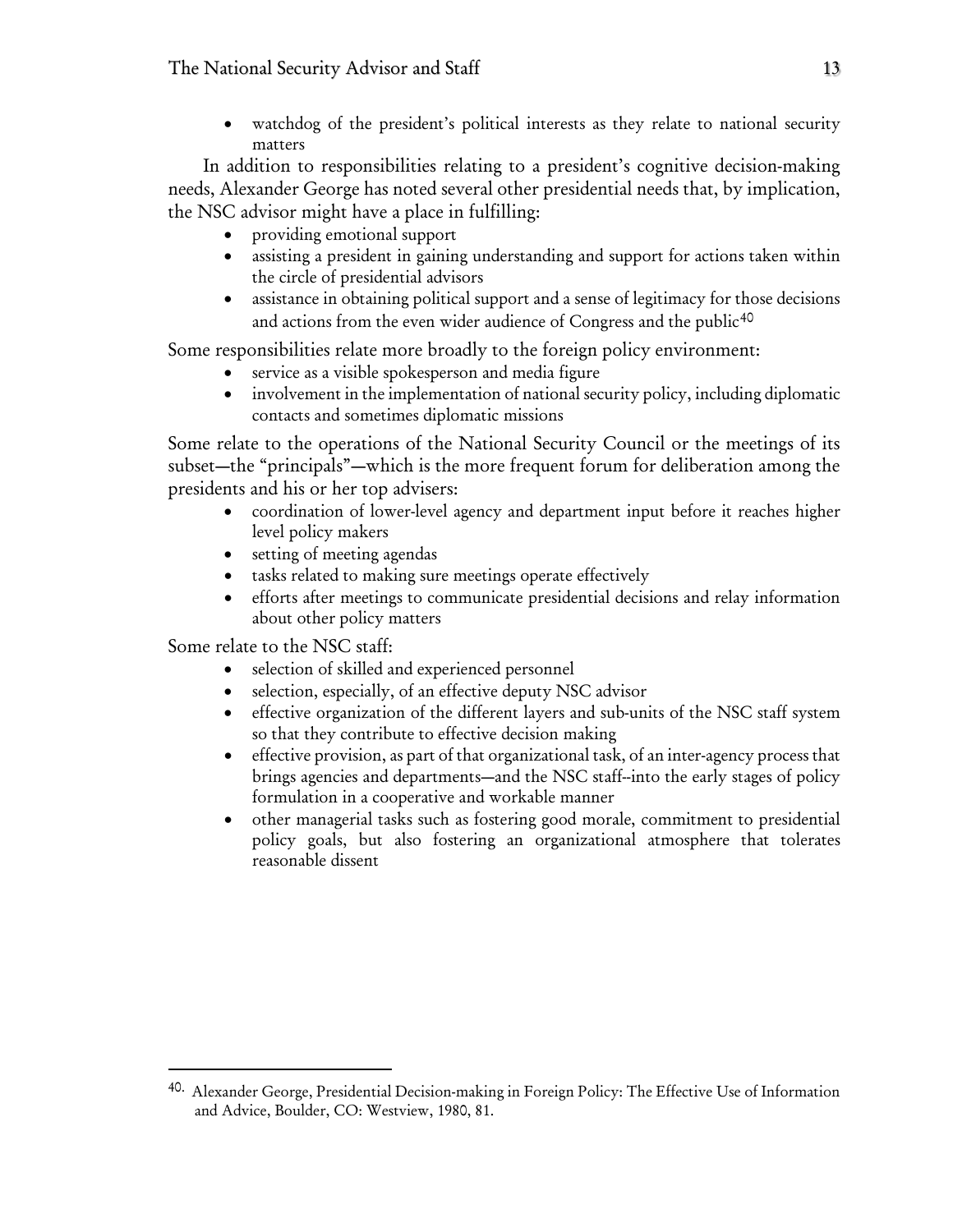*Transition Challenges*: One of the major tasks during a transition is to figure out which "package" of these various duties is most appropriate. Part will depend on what the NSC advisor brings to the table in terms of experience and expertise. Part will depend on the strengths and weaknesses of other actors. For example, are the secretaries of state or defense likely to be effective spokespersons? If so, the need for the NSC advisor to do so may be lessened a bit, and vice versa. Likewise, what substantive expertise do they bring to policy matters? That will likely have some impact on the NSC advisor's exercise of policy advocacy. A major part also depends on the president-elect. What foreign policy experience does the president-elect possess? What broader foreign and national security policies and goals have been articulated in the campaign? Finally, part will depend on other aspects of the NSC advisor's role and the context in which it is situated, to which we will now turn.

# III. A CHIEF RESPONSIBILITY: THE NEED FOR HONEST BROKERAGE

<span id="page-19-0"></span>One of the most important responsibilities, perhaps "foundational" in its relation to effective policy making, is the presence of what has come to be termed honest brokerage. The role of the NSC advisor as an honest broker in the national security decision process has its practical origins in the Eisenhower presidency. As a matter of academic scrutiny, it is best embodied in Alexander George's discussion of the NSC advisor as "managerial custodian." According to George, six tasks are required of the managerial custodian:

- balancing actor resources within the policy-making system;
- strengthening weaker advocates;
- bringing in new advisers to argue for unpopular options;
- setting up new channels of information so that the president and other advisers are not dependent upon a single channel;
- arranging for independent evaluation of decisional premises and options, when necessary;
- monitoring the workings of the policy-making process to identify possibly dangerous malfunctions and instituting appropriate corrective action.<sup>[41](#page-19-1)</sup>

George's list represents an ideal; no NSC advisor, even in the Eisenhower years, embraced all of them. However, a more limited and practicable definition of the broker role might include two general elements distilled from them: 1) a concern for the fair and balanced representation of views among the principals and others at various points in the deliberative process; and 2) attention to the quality of the organization and processes in which deliberation occurs at various stages.

<span id="page-19-1"></span> <sup>41.</sup> George, Presidential Decisionmaking in Foreign Policy, 195-196.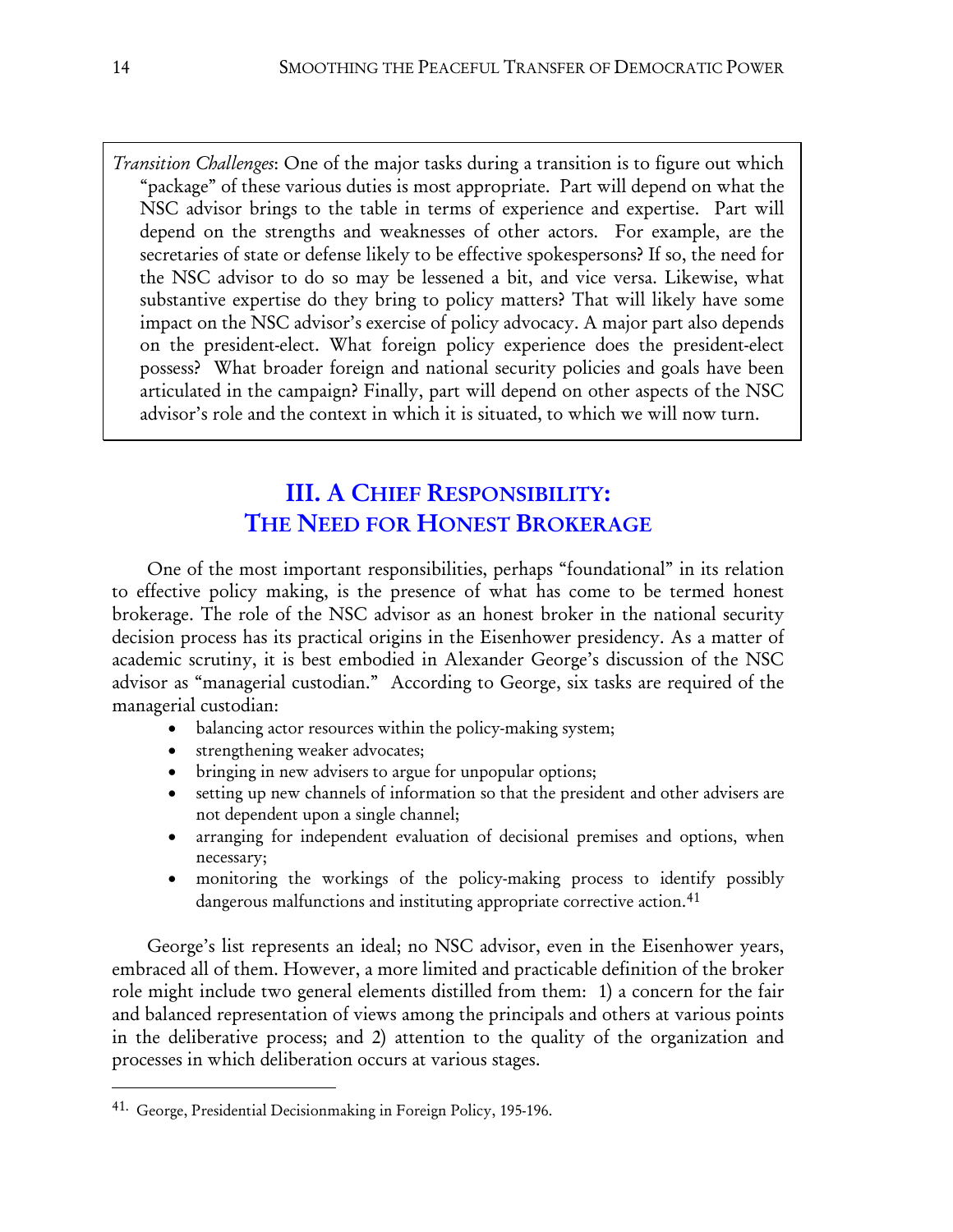There is a strong case to be made that honest brokerage is an important and vital contributor—although not necessarily the only contributor—to effective decision making. Many NSC advisors have identified honest brokerage as an important part of the job of being an effective advisor. As Brent Scowcroft--who served as NSC advisor under Presidents Gerald Ford and George H.W. Bush (and deputy under Nixon)--points out, brokerage remains central, if not foundational to being effective in that role:

If you are not an honest broker the system doesn't work well. The first thing you have to do is to establish in the minds of all of the members of the NSC that their views will be presented honestly and straightforwardly to the president….Once they are comfortable with that, they certainly expect that you will present your own views but that you will do it in a way that doesn't disadvantage theirs.  $42$ 

According to Anthony Lake, President Bill Clinton's NSC advisor during his first term, while he increasingly expressed his own policy views, "I tried at the same time to absolutely be an honest broker, because if that doesn't happen the whole system collapses. I am positive I never blocked any information or access by anybody else."[43](#page-20-1) 

Some empirical studies of what makes for decision-making success identify the presence of some components of the honest broker role. Greenstein and I found the presence of honest brokerage to be a positive contributing factor to Eisenhower's 1954 Indochina decision making, while its absence was notable in Johnson's problematic escalation of the Vietnam War in 1965.[44](#page-20-2) Meena Bose reached similar conclusions about Eisenhower in her study, noting now a contrast with Bundy's tenure as NSC advisor under JFK.[45](#page-20-3) Early empirical confirmation of the benefits of the broker role was also established by Roger Porter in his extensive examination of the Economic Policy Board during the Ford administration.<sup>46</sup> Other studies have suggested higher quality policy decisions when brokerage was present.<sup>[47](#page-20-5)</sup>

Likewise studies of decision failures, such as the Tower Commission's report on the Iran-Contra scandal of the Reagan years, have identified problems that might have been remedied through more effective brokerage activity. As its report notes,

<span id="page-20-1"></span><span id="page-20-0"></span><sup>&</sup>lt;sup>42.</sup> Burke telephone interview with Gen. Brent Scowcroft, November 15, 2007.

<sup>43.</sup> Burke telephone interview with Anthony Lake, November 1, 2007.

<span id="page-20-2"></span><sup>44.</sup> John P. Burke and Fred I Greenstein, with Larry Berman and Richard Immerman, *How Presidents Test Reality: Decisions on Vietnam, 1954 and 1965*, New York: Russell Sage, 1989.

<span id="page-20-3"></span><sup>45.</sup> Meena Bose, Shaping and Signaling Presidential Policy: The National Security Decision Making of Eisenhower and Kennedy, College Sta., TX: Texas A&M University Press, 1998.

<span id="page-20-4"></span><sup>46.</sup> Roger Porter, *Presidential Decision Making: The Economic Policy Board*. Cambridge, MA: Cambridge University Press, 1980, 214-215.

<span id="page-20-5"></span><sup>&</sup>lt;sup>47.</sup> See the nineteen case studies from the Truman through Nixon presidencies in Gregory M. Herek, Irving L. Janis, and Paul Huth, "Decision Making during International Crises: Is Quality of Process Related to Outcome?" *Journal of Conflict Resolution* 31(2, 1987): 203-226. Also see the ten case studies from the Truman through the G. H. W. Bush presidencies in Patrick J. Haney, *Organizing for Foreign Policy Crises: Presidents, Advisers, and the Management of Decision Making*, Ann Arbor: University of Michigan Press, 1997. In both studies, the decisions that showed fewest symptoms of defective decision making occurred in the Eisenhower presidency.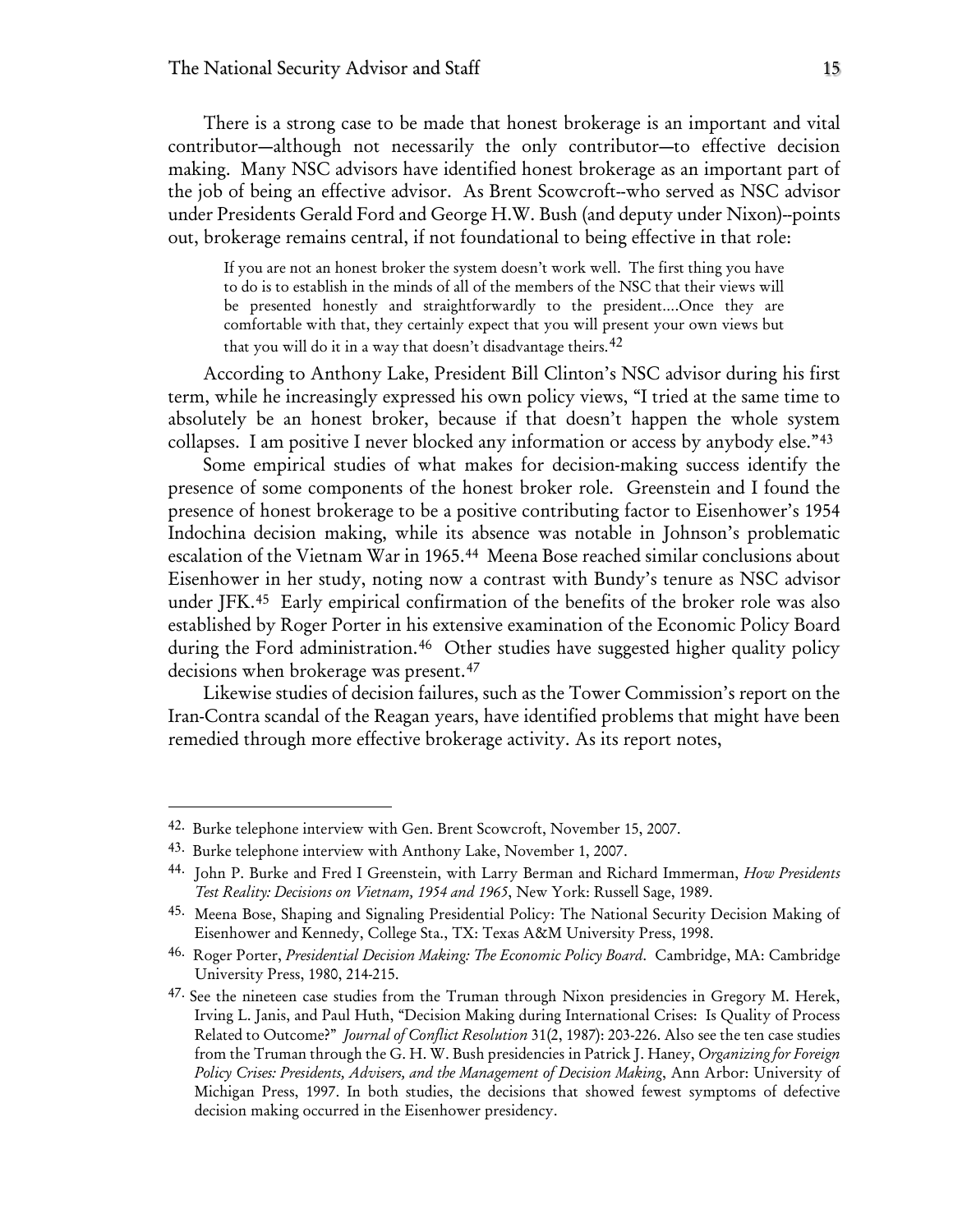The Iran initiative ran directly counter to the Administration's own policies on terrorism, the Iran/Iraq war, and military support to Iran. . . .Established procedures for making national security decisions were ignored. Reviews of the initiative by all the NSC principals were too infrequent. The initiatives were not adequately vetted below the cabinet level. Intelligence resources were underutilized. Applicable legal constraints were not adequately addressed. . . .This pattern persisted in the implementation of the Iran initiative. The NSC staff assumed direct operational control. . . .How the initiative was to be carried out never received adequate attention from the NSC principals or a tough working-level review. No periodic evaluation of the progress of the initiative was ever conducted. The result was an unprofessional and, in substantial part, unsatisfactory operation.[48](#page-21-0)

The Tower Commission's recommendations for reform are also notable in the way they echo many of the components of the broker role. "It is the National Security Adviser who is primarily responsible for managing this process on a daily basis. It is *his responsibility* to ensure":

- that matters submitted for consideration by the Council cover the full range of issues on which review is required
- that those issues are fully analyzed
- that a full range of options is considered
- that the prospects and risks of each are examined
- that all relevant intelligence and other information is available to the principals
- that legal considerations are addressed
- that difficulties in implementation are confronted

The national security advisor, moreover, has these responsibilities "not only with respect to the president but with respect to all the NSC principals." They should be "informed of the president's thinking and decisions." They should have "adequate notice and an agenda for all meetings." Decision papers should be "provided in advance." Adequate records should be kept of "NSC consultations and presidential decisions." Finally, it is the responsibility of the NSC advisor "to monitor policy implementation and to ensure that policies are executed in conformity with the intent of the president's decisions."[49](#page-21-1)

*Transition Challenges*: Is the place of honest brokerage recognized in selecting a candidate for national security advisor? Is the president-elect cognizant of its importance? There is tremendous pressure during the transition to select persons who have been loyal to the candidate, allegiant to his or her agenda, and hopefully knowledgeable about the substance of policy. But decision making after Inauguration Day may require more: attention to how that decision making can operate effectively and, especially, the role of the NSC advisor in fulfilling that task.

<span id="page-21-0"></span> <sup>48.</sup> John Tower, Edmund Muskie, and Brent Scowcroft, *The Tower Commission Report: The Full Text of the President's Special Review Board*, New York: Random House, 1987, 62-63.

<span id="page-21-1"></span><sup>49.</sup> Tower, Muskie, and Scowcroft, *Tower Commission Report*, 90, emphasis added.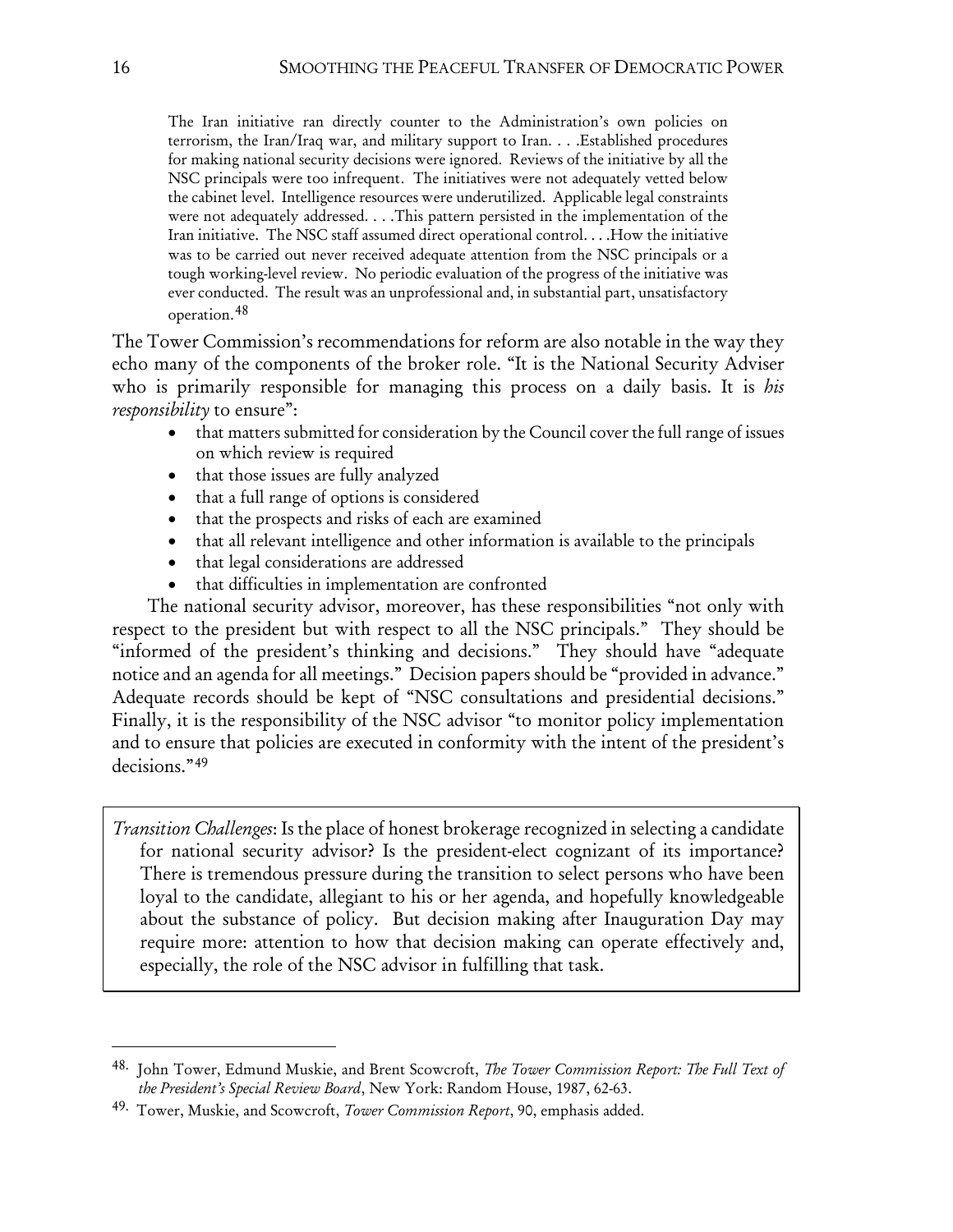## IV. TENSIONS WITH OTHER COMPONENTS OF THE ADVISOR ROLE

<span id="page-22-0"></span>The Tower Commission's findings and recommendations offer powerful warnings about NSC advisors who abandon brokerage and become too deeply enmeshed in policy formulation and implementation. Yet more recent NSC advisors may have had legitimate reasons for expanding their responsibilities beyond those of their Eisenhowerera forebears. Policy advocacy, political involvement, and diplomatic and other implementation efforts have become attached to the duties of some—perhaps if not all recent NSC advisors. These additional responsibilities signal the presence of powerful forces at work that need to be understood in making a realistic assessment of the role of the NSC advisor in the contemporary era. During transitions, they are components of the NSC advisor's job that need to be carefully factored in, both in defining the job and in selecting an appropriate person for the position.

#### <span id="page-22-1"></span>*Advocating Policy*

Policy advocacy, whether among the deliberations of the principals or in the form of counsel tendered privately to the president, is common to all post-Eisenhower NSC advisors in one form or another. Yet it also can be problematic. For example, the introduction to the oral history project of the Brookings Institution on the role of the NSC advisor (which included a roundtable and interviews with nine former national security advisors) observes that: "Since the Kennedy administration, the assistant to the president for national security affairs (a.k.a. 'the national security adviser') has played two roles: manager ('honest broker') of the day-to-day policy process and substantive policy adviser." At the same time, the introduction goes on to note that "Presidents clearly want both, but the roles are in tension. . . .Some national security advisers have balanced these roles adroitly. Others have not, generating discord within the president's senior advisory team."<sup>[50](#page-22-2)</sup>

A more robustly defined role for the NSC advisor—especially in the area of policy advocacy--portends difficulty. According to I. M. Destler, "it changes the staff from *mediating* between the president and senior officialdom to that of *substituting* for officialdom, reducing the president's perceived need to work with and through established channels."[51](#page-22-3) Where brokerage is largely absent and where the national security advisor acts as the dominant policy voice to the president, the risks for error are great, especially as exclusion of other views may come about.

<span id="page-22-2"></span> <sup>50.</sup> Ivo H. Daalder and I. M. Destler, eds., "The Role of the National Security Adviser," The National Security Council Project: Oral History Roundtables, Washington, DC: Center for International and Security Studies and the Brookings Institution, 1999, [www.brookings.edu/fp/research/projects/nsc/transcripts/19991025.htm,](http://www.brookings.edu/fp/research/projects/nsc/transcripts/19991025.htm) 1.

<span id="page-22-3"></span><sup>51.</sup> I. M. Destler, "National Security Management," What Presidents Have Wrought," *Political Science Quarterly*, 95 (4, 1980-81): 583.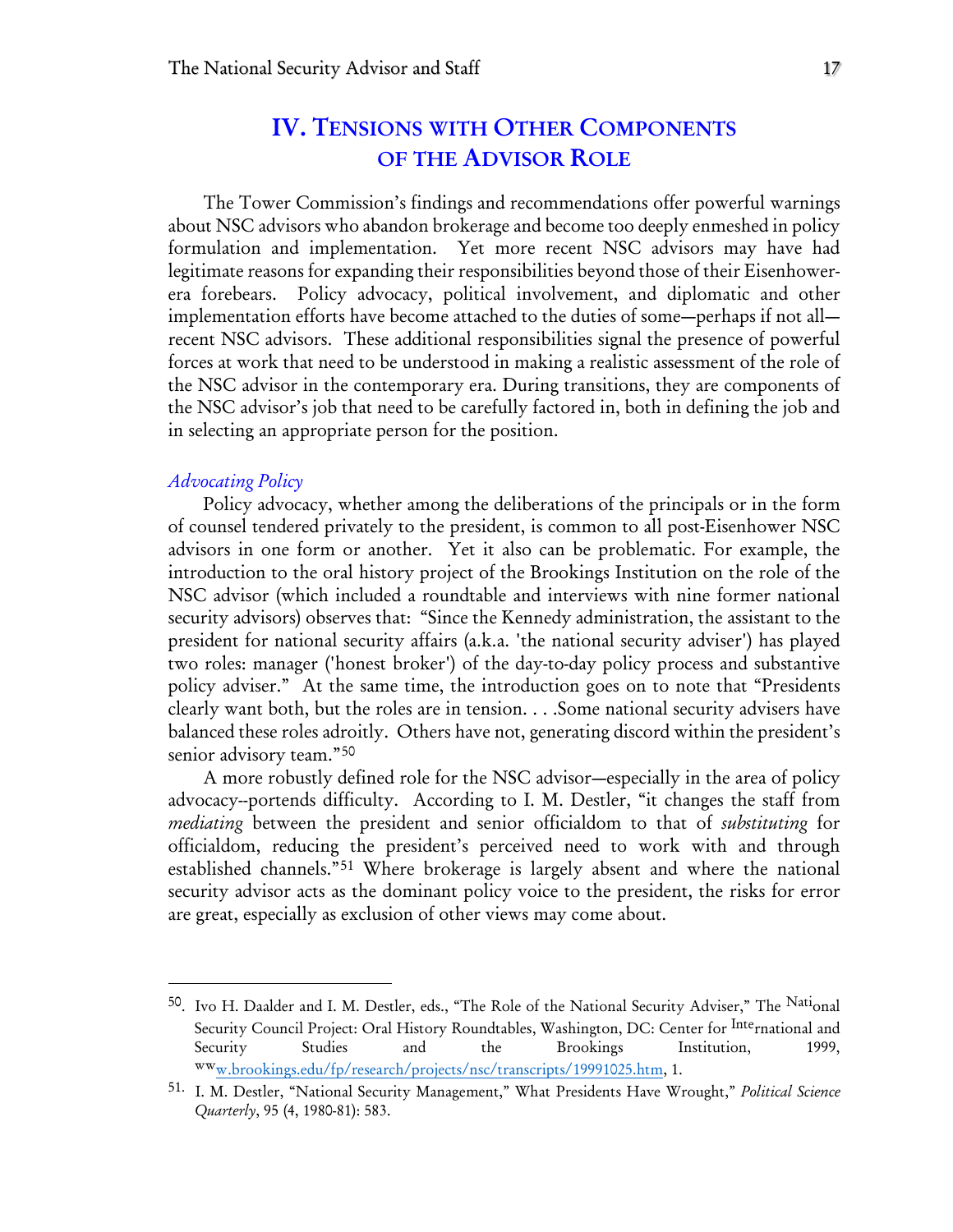Yet, as Anthony Lake recognizes, some balance may be possible. Modern NSC advisors often present their own policy views, "but you also have to make sure that the others know what the views are so there are no surprises." At the same time, in Lake's view, the NSC advisor must be concerned that the national security system is serving the president's decision-making needs: "you have to drive the process, and you have to understand that only the NSC can do that." [52](#page-23-0) Issues are more cross-cutting than they were in the 1950s and "practically every issue now has an economic, military, political, diplomatic dimension, [making] it hard for any cabinet officer to have the absolute lead on that issue. . . .So it has to be coordinated and it has to be led from the White House."[53](#page-23-1) Lake's own efforts over the summer of 1995 to craft an "Endgame Strategy" for resolving the impasse between the Muslims and the Serbs in Bosnia represents an important and successful effort by an NSC advisor to take a more active role in the policy process. But in Lake's view, his advocacy did not stand alone, brokerage was also present: "It was a case of honest broker in the sense that everybody's views were there but I certainly was pushing as hard as I could and in every way I could."[54](#page-23-2)

For academic observers, such as Destler, striking the right balance may provide a solution: "discreet advice or advocacy" is permissible in moderation, but "strong, visible internal advocacy (except of already established presidential priorities)" is not.[55](#page-23-3) Destler's position is echoed in the conclusions of the *Tower Commission Report*: "To the extent that the national security adviser becomes a *strong* advocate. . . .his role as 'honest broker' may be compromised and the president's access to the unedited views of the NSC principals may be impaired."[56](#page-23-4) For Carnes Lord, counterbalancing bureaucratic interests may call for advocacy, "for there can be no guarantee that agency heads will in all cases subordinate their own interests and perspectives to the strategic perspective represented by the [NSC] adviser." In fact, for Lord, that "strategic perspective" offers special entrée for advocacy: "The [NSC] adviser should be considered to have the right to provide advice *in his capacity as strategic planner*." Presidents may choose to embrace the "tactical, political, or personal factors" of others, but only the NSC advisor "can be relied on to keep the strategic perspective within presidential view."[57](#page-23-5)

<span id="page-23-0"></span> <sup>52.</sup> Daalder and Destler, eds., "The Role of the National Security Adviser," 5.

<span id="page-23-1"></span><sup>53.</sup> Burke telephone interview with Anthony Lake, November 1, 2007.

<span id="page-23-2"></span><sup>54.</sup> Burke telephone interview with Anthony Lake, November 1, 2007.

<span id="page-23-3"></span><sup>55.</sup> Destler, "National Security Management," 577.

<span id="page-23-4"></span><sup>56.</sup> Tower, Muskie, and Scowcroft, *The Tower Commission Report*, 11.

<span id="page-23-5"></span><sup>57.</sup> Carnes Lord, The Presidency and the Management of National Security, New York: Free Press, 1988, 94.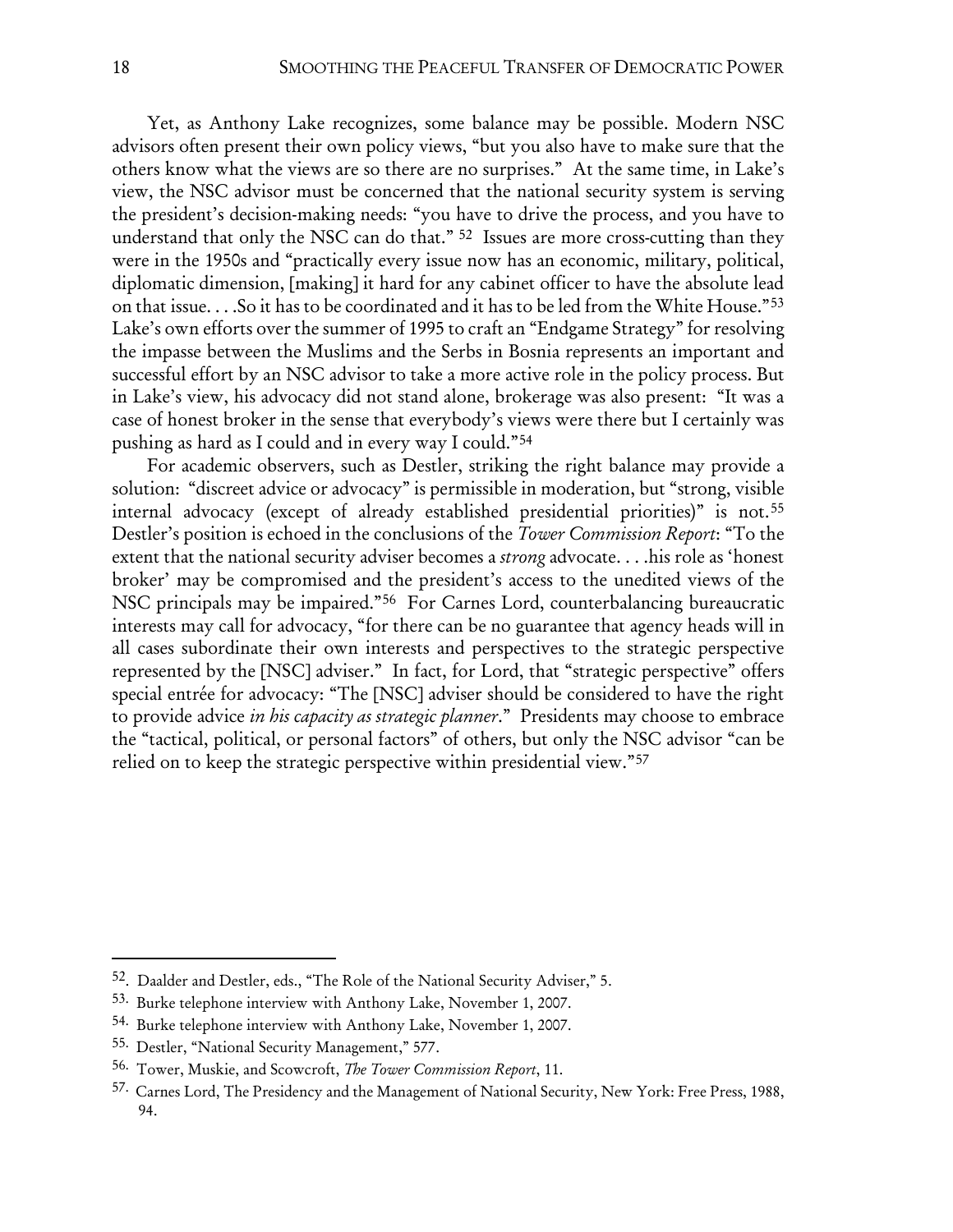*Transition Challenges*: In considering the responsibilities of NSC advisor, advocacy must be factored in, but within limits. Some advocacy might be called for if:

- bureaucratic positions fail to cover the full range of options or opinion
- effective brokerage has generated trust and confidence in the process
- competing views are fairly and fully represented
- participants have a right of appeal
- the NSC advisor is not perceived as pursuing a wholesale policy agenda
- advocacy is discreet and not overbearing-yet others are aware of what the NSC advisor has advocated
- advocacy is seen as generally representing the president's unique, broader strategic interests

#### <span id="page-24-0"></span>*Public Visibility*

Like advocacy, the public visibility of the NSC advisor has also become part of the job. Some NSC advisors such as Henry Kissinger and Zbigniew Brzezinski were highly visible if not their administration's chief foreign policy spokespersons. Others, such as Scowcroft and Lake, had public presences more akin to their predecessors under Eisenhower.

As with advocacy, there is a price to be paid when the NSC advisor becomes a highly visible figure. A number of effects seem possible: competition and bruised relationships with the other principals, the possibility of public pronouncements "locking in" the NSC advisor (and by implication the White House) to set positions and commitments, perceptions of a personal agenda and questions about fairness that might detract from the broker role, and perhaps even the time taken away from other duties.

In the view of the Tower Commission, the NSC advisor should operate offstage, out of the eye of the media and the public: "Ideally, the national security adviser should not have a high public profile. He should not try to compete with the secretary of state or the secretary of defense as the articulator of public policy. . . .While a 'passion for anonymity' is perhaps too strong a term, the national security adviser should generally operate offstage."[58](#page-24-1) For Robert Cutler, Eisenhower's first NSC assistant, anonymity was not too strong a term: "an 'anonymous' Assistant to the President has no charter to speak for his Chief in public." And anonymity, in turn, strengthened his relation to the president. In their private meetings, Cutler recounts in his memoirs, Eisenhower often "seemed to be thinking out loud to test his ideas on someone whom he trusted to keep his mouth shut."[59](#page-24-2)

<span id="page-24-2"></span><span id="page-24-1"></span> <sup>58.</sup> Tower, Muskie, and Scowcroft, *The Tower Commission Report*, 91.

<sup>59.</sup> Cutler, *No Time for Rest*, 295.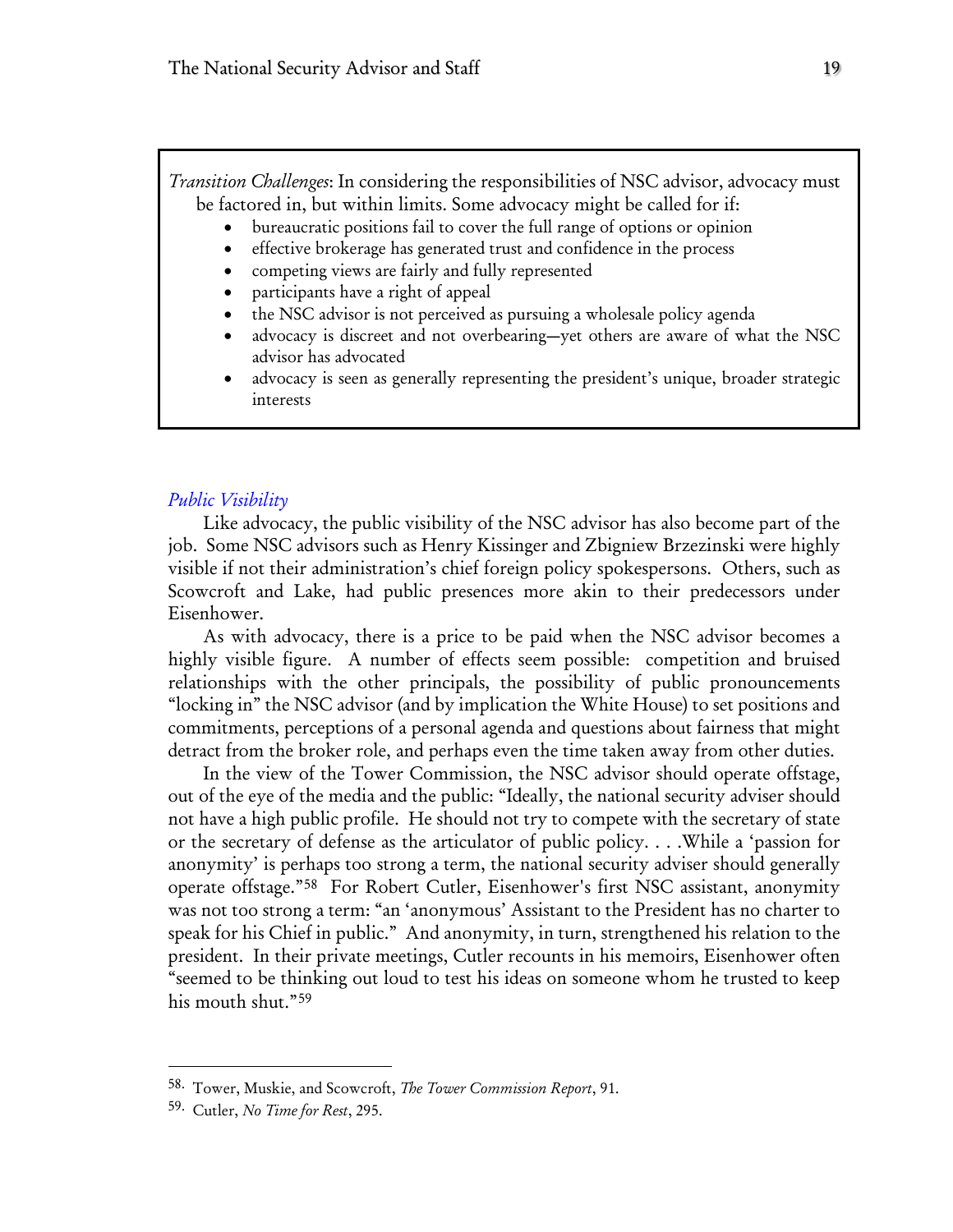Yet given the media realities of the 21<sup>st</sup> century compared to those of the 1950's and 1960's—or even the pre-cable world of the 1970's and the pre-internet world of the early 1990's—the NSC advisor is likely to become a public explainer and defender of the administration's policies. As Lake acknowledges, "I think the president and I probably paid a price for how little I did."[60](#page-25-1)

*Transition Challenges*: As with advocacy, early consideration should be given to the degree and character of the NSC advisor's public role. Again, balance is important. A more public role may be appropriate if:

- the secretaries of state and defense are the administration's principal spokespersons
- the other principals are comfortable with the NSC advisor's public role
- the NSC advisor is an effective public presence
- public activities are carefully orchestrated within a broader communications strategy and the NSC advisor is not free-lancing or flying solo
- at a minimum, the public role of the NSC advisor is a matter that should be threshed out among the principals and the president-elect during the transition period

#### <span id="page-25-0"></span>*Political Advice, Partisan Involvement*

Another facet, although usually present in lesser degree, of the job of more contemporary NSC advisors is either tendering advice of a more political nature or, on occasion, engaging in what might be regarded as partisan political activity. Again, there are costs. Too much political advice or partisan involvement can weaken the NSC advisor's stance as an objective source of policy advice. In Lake's view, a perception of partisanship can "diminish his or her credibility, and only adds to the distrust and divisions between the Executive and Congress."[61](#page-25-2) Moreover, "if the national security advisor is perceived as being political or, worse, offering advice to the president on political grounds, it shakes confidence in the administration, which in itself is bad politics."[62](#page-25-3)

Yet, interjection of political calculation may be important in a decision process. As William Newmann notes, "the president's policy choices are deeply dependent on his overall political beliefs, goals, and fortunes at any given point."[63](#page-25-4) Furthermore, political calculation might play an important role given that policy and politics cannot be neatly separated and are in fact deeply intertwined: Which policy positions will gain greater congressional support? Which will enlist the cooperation of allies, especially in light of their respective domestic political situations? How will political forces cause adversaries

<span id="page-25-1"></span> <sup>60.</sup> Daalder and Destler, "The Role of the National Security Adviser," 6.

<span id="page-25-2"></span><sup>61.</sup> Anthony Lake, *6 Nightmares*, Boston: Little, Brown, 2000, 262.

<span id="page-25-4"></span><span id="page-25-3"></span><sup>62.</sup> Burke telephone interview with Anthony Lake, November 1, 2007.

<sup>63.</sup> William W. Newmann, *Managing National Security Policy: The President and the Process,* Pittsburgh: University of Pittsburgh Press, 2003, 7.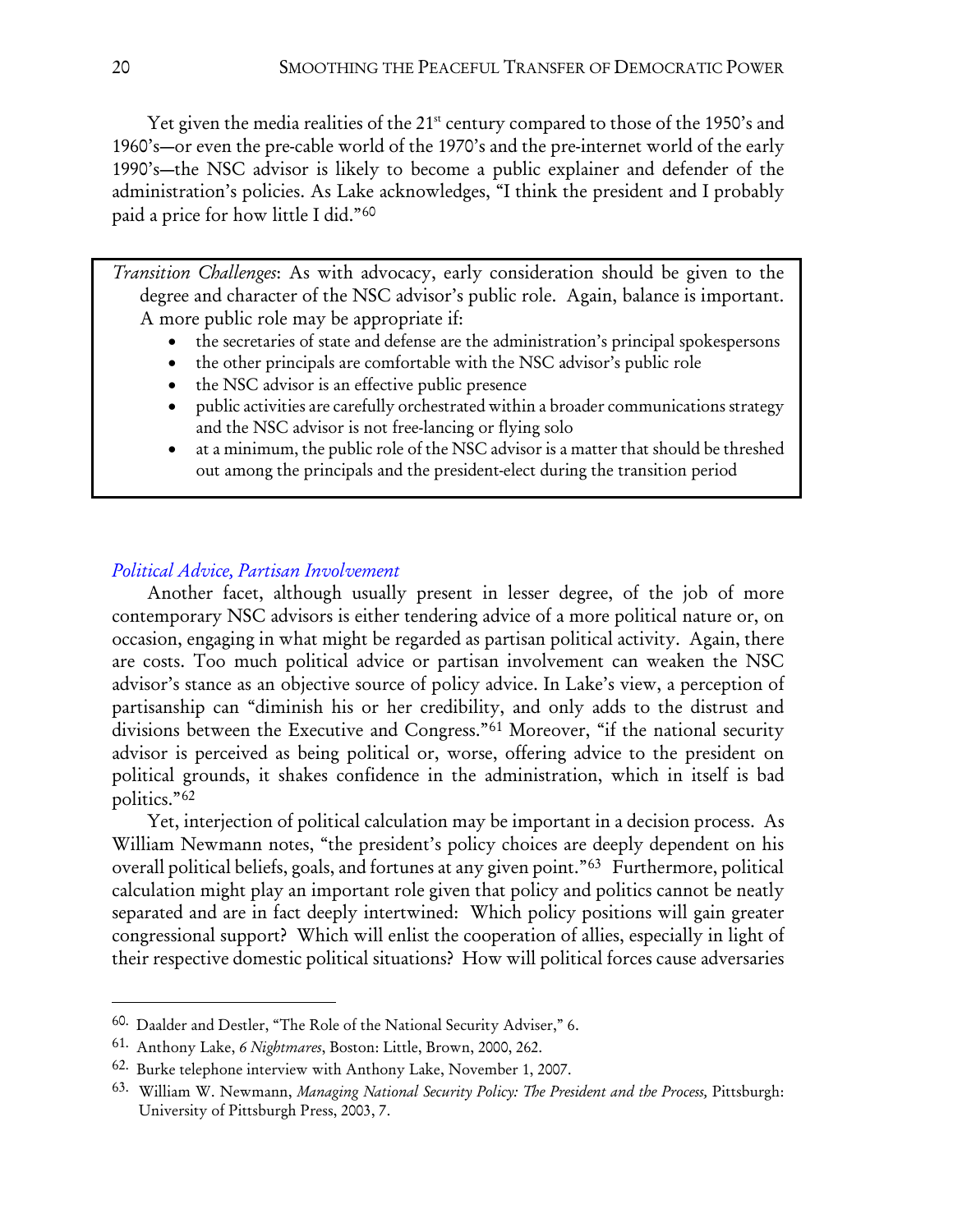to react? Many of these seem to be questions that the NSC advisor might be in a position to answer or at least contribute to during deliberations. They have bearing both on the substance of national security policy as well as the feasibility of one option over another. Policy making cannot operate in a political vacuum if it is to be effective.

At the same time, other senses of political calculation, more akin to that of being a political watchdog, seem more problematic: Which policy option will prove popular with the public or aid the president's broader political standing? Here a "too political" NSC advisor might endanger the broker role. Good policy sometimes does not make for good politics and vice versa.

Political or partisan *involvement* rather than political advice raises a separate set of role-related concerns. In the minds of some NSC advisors, some forms of involvement are reasonable, others are not. According to Frank Carlucci, Ronald Reagan's NSC advisor after Iran-Contra, "I think defending the president's position is perfectly legitimate, but actively engaging in and organizing political activity is inappropriate."[64](#page-26-1) Condoleezza Rice's strong public involvement in the 2004 election was the subject of criticism at the time and would come back to haunt her during her confirmation hearings for secretary of state.

- *Transition Challenges*: Politicization of the NSC advisor's role is an area that should be considered during the transition. If advocacy is problematic, perceptions of pursuing a political agenda or becoming a partisan figure are even more so. Yet the interjection of political considerations into the policy process by the NSC advisor might be in occasional order if:
	- the NSC advisor is uniquely positioned to offer certain forms of political counsel (e.g. domestic politics of foreign governments)
	- issues dealing with political impact are not adequately presented in the counsel coming from other principals (potentially part of the broker role)
	- more public activities are directed at explaining or defending the administration's positions, while perceptions of a partisan political agenda and direct political involvement are generally avoided

#### <span id="page-26-0"></span>*Diplomacy, Operations, and Policy Implementation*

The involvement of the NSC advisor in implementing policy, whether partaking in diplomatic contacts, undertaking missions abroad, or engaging in other activities that carry out rather than formulate policy is another potential part of the job. Again, such activities begin in the post-Eisenhower era. At best, the OCB provided an institutional mechanism for interagency *oversight*; implementing policy was the province of State, Defense, or the CIA. Direct involvement in policy implementation can be problematic, whether Kissinger's secret diplomatic missions or Adm. John Poindexter's *sub rosa*

<span id="page-26-1"></span> <sup>64.</sup> Daalder and Destler, "The Role of the National Security Adviser," 16.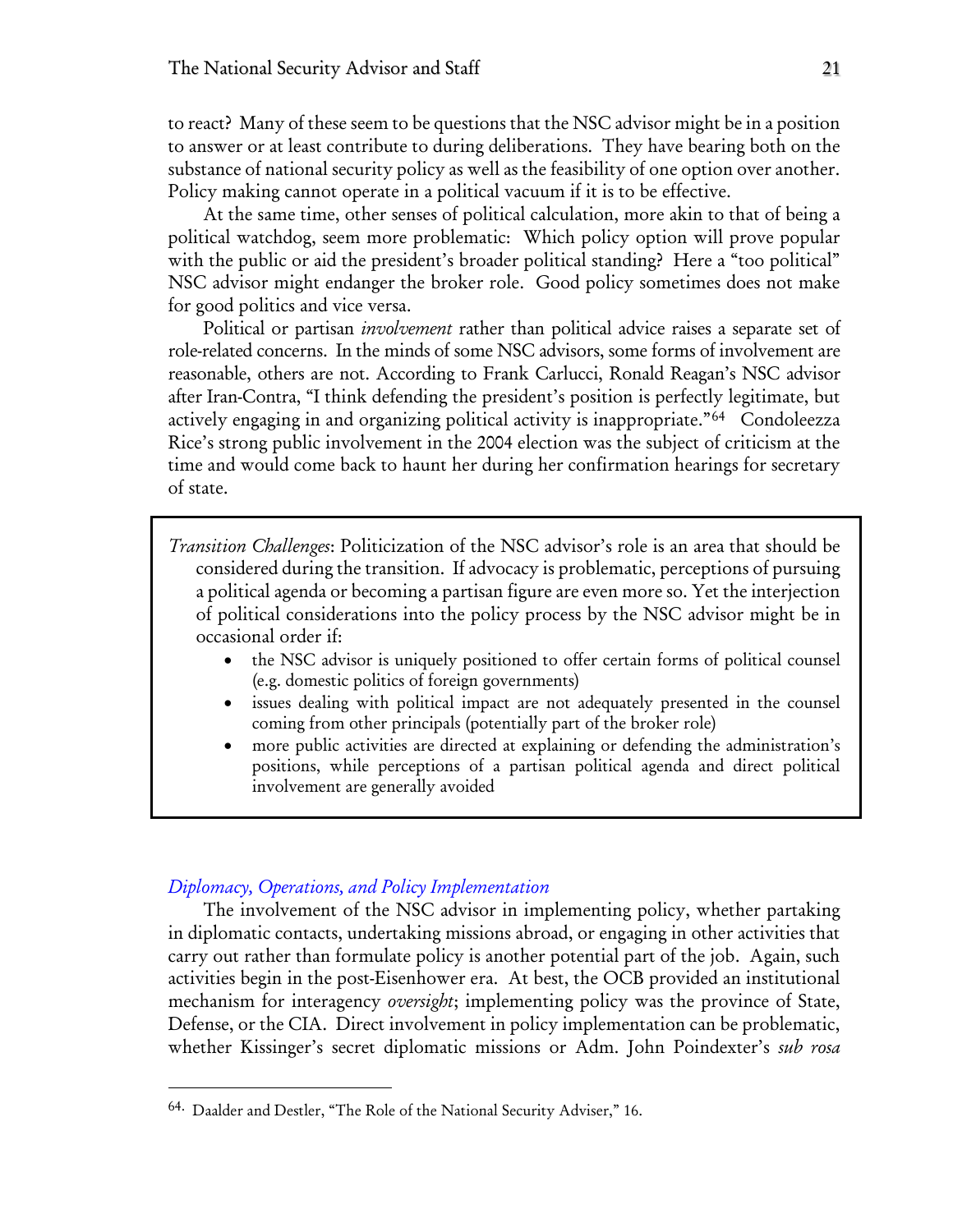efforts in Iran-Contra. The latter is especially notable, given the difficulties it caused the Reagan presidency. According to the Tower Commission, the NSC advisor "should focus on advice and management, not implementation and execution. Implementation is the responsibility and the strength of the departments and agencies." The NSC advisor and staff "generally do not have the depth of resources for the conduct of operations." As well, involvement in operations risks "compromising their objectivity."[65](#page-27-0) So too for Carlucci's practices post Iran-Contra: "I came in with the firm idea that we shouldn't be involved in operational matters, least of all running covert action programs, that our fundamental mission was policy coordination, policy oversight, and seeing that the president's policies were implemented, not necessarily implementing them ourselves."[66](#page-27-1)

Yet, NSC advisors are sometimes involved in diplomatic efforts that involve policy implementation. Back-channel negotiations and a range of secret and sometimes not so secret diplomatic missions are not uncommon. Moreover, foreign governments especially the Soviet Union in the Cold War years--have sometimes requested more private diplomatic contact with the White House through the NSC advisor or to have the NSC advisor serve as an emissary on sensitive missions. Such needs must be accommodated.

Unique circumstances may dictate the involvement of the NSC advisor in operational matters, as was the case with Kissinger's negotiations on normalizing relations with China. As Robert McFarlane observes, had normal channels been used, "it would not have otherwise succeeded. . . .you had to be able to find out if the Chinese were even interested--secretly. Once we confirmed that they were, if you had brought in Democrats and bureaucrats throughout the government, it would have leaked and quickly been aborted."[67](#page-27-2) But even in this case, errors were made that required later correction. More generally, as Walter Isaacson points out, no matter how great Kissinger was "as a gunslinger, the lone cowboy cannot build a policy based on tending to various complex alliances unless he is willing to share information and authority with the bureaucracy." Kissinger launched an "age of bombshell diplomacy." However, "In the long run this trend will probably prove more exciting than wise."<sup>68</sup> In the short run of the Nixon presidency, Kissinger's efforts to keep his diplomatic activities secret enraged Secretary of State Rogers and were a central source of tensions between State and the NSC advisor and his staff that festered for years. It was a problem that would vex Nixon personally, test his patience, and take up much time, as H. R. Haldeman's diaries frequently attest.[69](#page-27-4)

<span id="page-27-0"></span> <sup>65.</sup> Tower, Muskie, and Scowcroft, *The Tower Commission Report*, 92.

<span id="page-27-1"></span><sup>66.</sup> Frank Carlucci, Oral History, Ronald Reagan Oral History Project, Miller Center of Public Affairs, University of Virginia, August 28, 2001, 37.

<span id="page-27-2"></span><sup>67.</sup> Daalder and Destler, "The Role of the National Security Adviser," 46.

<span id="page-27-3"></span><sup>68.</sup> Walter Isaacson, *Kissinger: A Biography*, New York: Simon & Schuster, 1992, 509.

<span id="page-27-4"></span><sup>69.</sup> The published version of select diary entries can be found in H. R. Haldeman, *The Haldeman Diaries: Inside the Nixon White House*, New York: Putnam, 1984. The originals, which are both in written and (later) recorded form, are located at the Nixon Presidential Materials Project, National Archives, College Park, MD.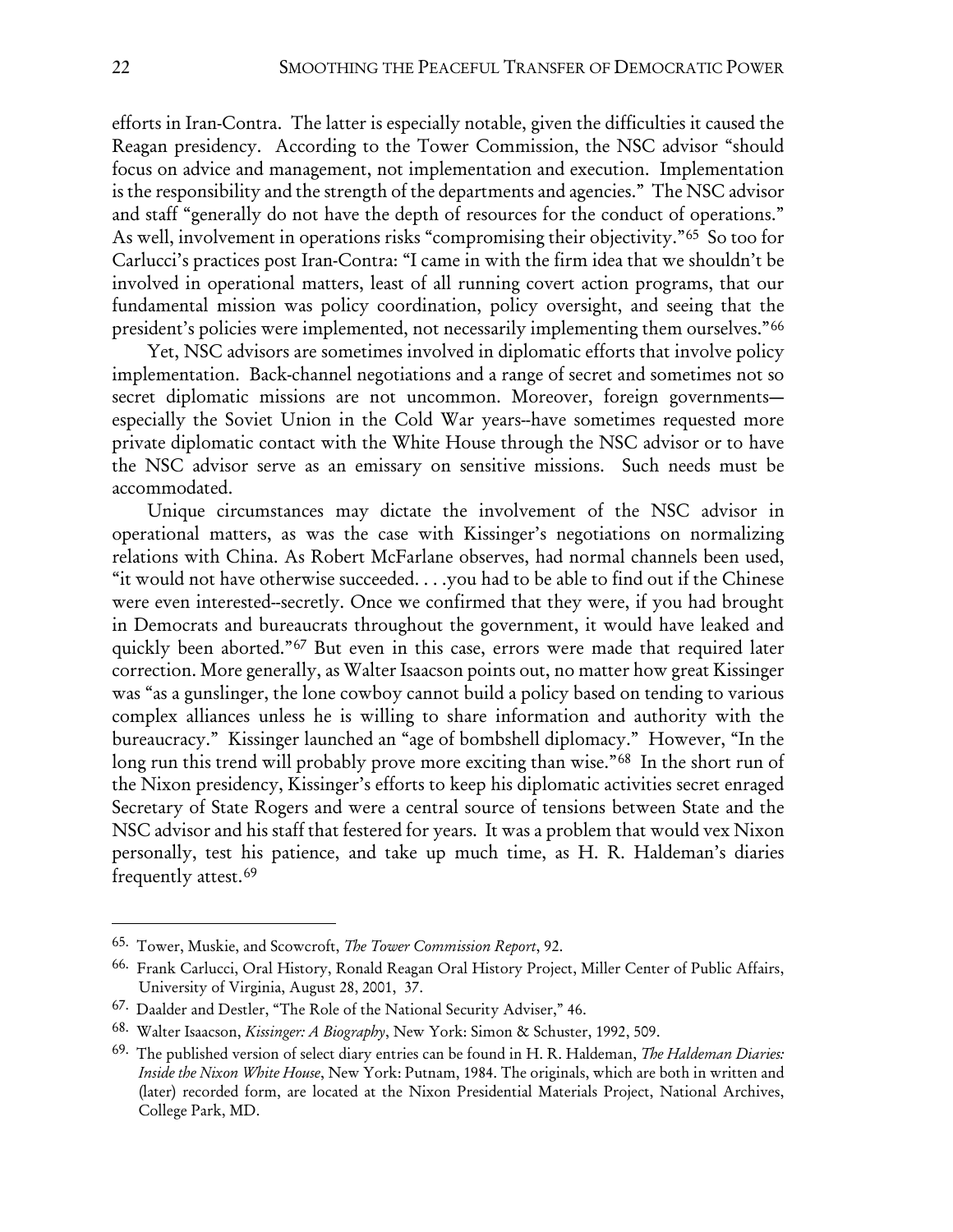Another impetus for diplomatic activity is an effort to emphasize a president's personal interest and concern in a foreign policy issue. According to Lake, "The secretary of state should be the chief diplomatic officer of the United States government. But sometimes it can be more effective for the White House to do it." "In those cases" according to Lake, efforts were undertaken, "without burning the bridge, turning it into a Vance and Brzezinski, Kissinger and Rogers."[70](#page-28-2) 

That said, concerns still may remain, particularly as an operational role may commit the NSC advisor to policies and positions that then later render him or her unable to objectively advise the president.

*Transition Challenges*: Involvement in policy implementation and on-going operations appears to be the riskiest expansion of the NSC advisor's role. Indeed the difficulties are quite apparent in the semantics of the job title: NSC *advisor* rather than bureaucratic operative. Yet some limited activities may be feasible if:

- they are directed at monitoring and oversight
- they result from special circumstances, such as the expectations of foreign governments or as signals of a particular presidential concern or direction, rather than serve as routine practices
- they avoid "free-lancing" and the other principals are informed about and in agreement with them
- <span id="page-28-0"></span>they are carefully weighed against any negative consequences

# V. THE NSC ADVISOR IN CONTEXT

Another set of factors to consider in the appropriate definition of the NSC advisor's role is the place of that person within a web of other actors and broader advisory arrangements. Two particularly stand out: the relation of the NSC advisor to the president and then to the other principals.

#### <span id="page-28-1"></span>*NSC Advisor and the President*

One very important contextual factor is the fit of the NSC advisor's role with the president's own desires and expectations as a decision maker. The paramount position that the president's needs serve in considering how decision-making processes, structures, and organizations are crafted and how the particular roles of those involved in them are defined is well recognized. In general, it would be poor practice to set out an advisory system that did not fit well with a president's decision-making and managerial style.

The NSC advisor is in a particularly important position. His or her proximity to the Oval Office makes them a daily barometer of presidential inclination, intention, and policy will. The need for "fit" appears especially strong. According to Colin Powell,

<span id="page-28-2"></span> <sup>70.</sup> Burke telephone interview with Anthony Lake, November 1, 2007.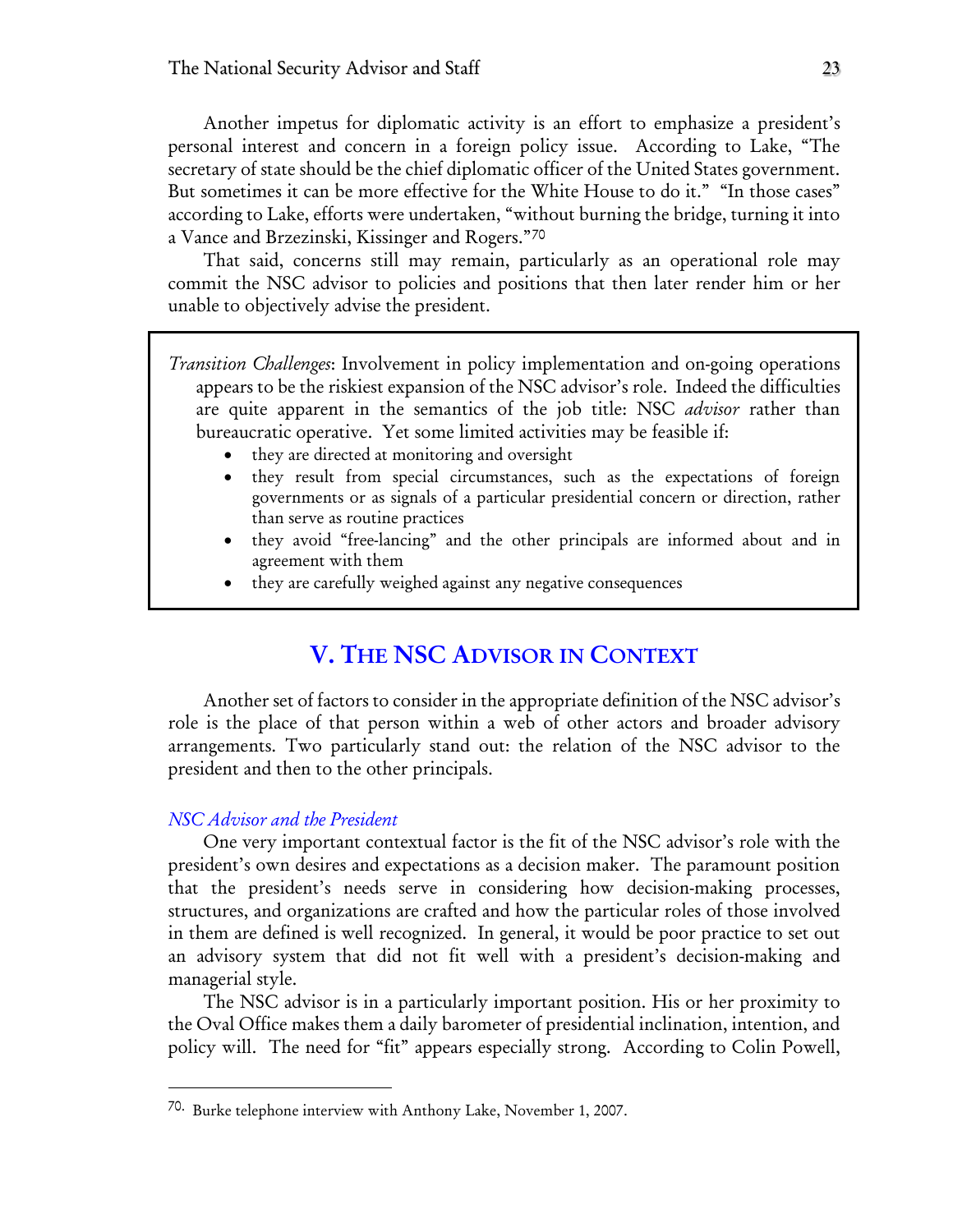who served as Reagan's last NSC advisor, "At the end of the day, the duty of the National Security Council staff and the assistant is to mold themselves to the personality of the president."[71](#page-29-0) More generally, according to the Tower Commission, "Because the system is the vehicle through which the president formulates and implements his national security policy, it must adapt to each individual president's style and management philosophy."<sup>72</sup> Scowcroft, one of the three principal members of the Tower Commission, particularly emphasizes that "advisers must learn to respond to the way in which a president wants information; otherwise they will either frustrate the president or the president will go around the system to get his own information."[73](#page-29-2)

Yet, there are downsides to a perfect fit: some personal predilections may be sources of decision-making weaknesses. As Carnes Lord observes, "presidents should expect to pay severe penalties for indulging quirks of their personalities. . .at the expense of institutional arrangements that reflect the basic logic of the presidential office."[74](#page-29-3) As Bowie and Immerman point out, for example, Nixon "perverted the entire system to serve his own and Henry Kissinger's penchant for secrecy and deviousness."[75](#page-29-4) Catering to Nixon's quirks and idiosyncracies ultimately proved costly—not so much to Kissinger but to Nixon and his presidency. Bundy meshed well with JFK, yet his adjustment to the Johnson persona may have been too close a fit for a president with strong emotions and weak decision-making instincts. Reagan's emotional commitment to freeing the hostages in Lebanon encouraged NSC advisor Robert McFarlane to devise the arms-forhostages scheme, and it was an operation whose implications Reagan apparently did not fully grasp at the time. Reagan's loose management and reliance on delegation provided an opportunity for Admiral Poindexter, McFarlane's successor, to take it upon himself to add the diversion of funds to the Nicaragua contras piece of it, which would ultimately prove so damaging.

The close proximity of the NSC advisor to the president raises another set of concerns: the temptation to bypass the broader system and make decisions on the fly. Powell, for example, always exercised care when he met privately with Reagan: he would invite someone else along and make sure that someone was taking notes.[76](#page-29-5) Perhaps it was his innate caution, perhaps he sought to avoid misunderstandings with the other principals, or perhaps it was a lesson he drew from Iran-Contra. Scowcroft also was careful that his morning meeting with the president not become an occasion for presidential decision making without the knowledge and participation of the other principals. "The president can make a decision anytime he wants," Scowcroft notes. But, mindful of what had transpired at points between Reagan and his NSC advisors during

<span id="page-29-0"></span> <sup>71.</sup> Daalder and Destler, "The Role of the National Security Adviser," 52.

<span id="page-29-1"></span><sup>72.</sup> Tower, Muskie, and Scowcroft, *The Tower Commission Report*, 88.

<span id="page-29-2"></span><sup>73.</sup> Brent Scowcroft, "Ford as President and his Foreign Policy," in Kenneth W. Thompson, ed., *The Ford Presidency: Twenty-Two Intimate Perspectives of Gerald R. Ford*, Lanham, MD: University Press of America, 1988, 312.

<span id="page-29-3"></span><sup>74.</sup> Lord, The Presidency and the Management of National Security, 86.

<span id="page-29-4"></span><sup>75.</sup> Bowie and Immerman, *Waging Peace*, 259.

<span id="page-29-5"></span><sup>76.</sup> Karen DeYoung, *Soldier: The Life of Colin Powell*, New York: Knopf, 2006, 164.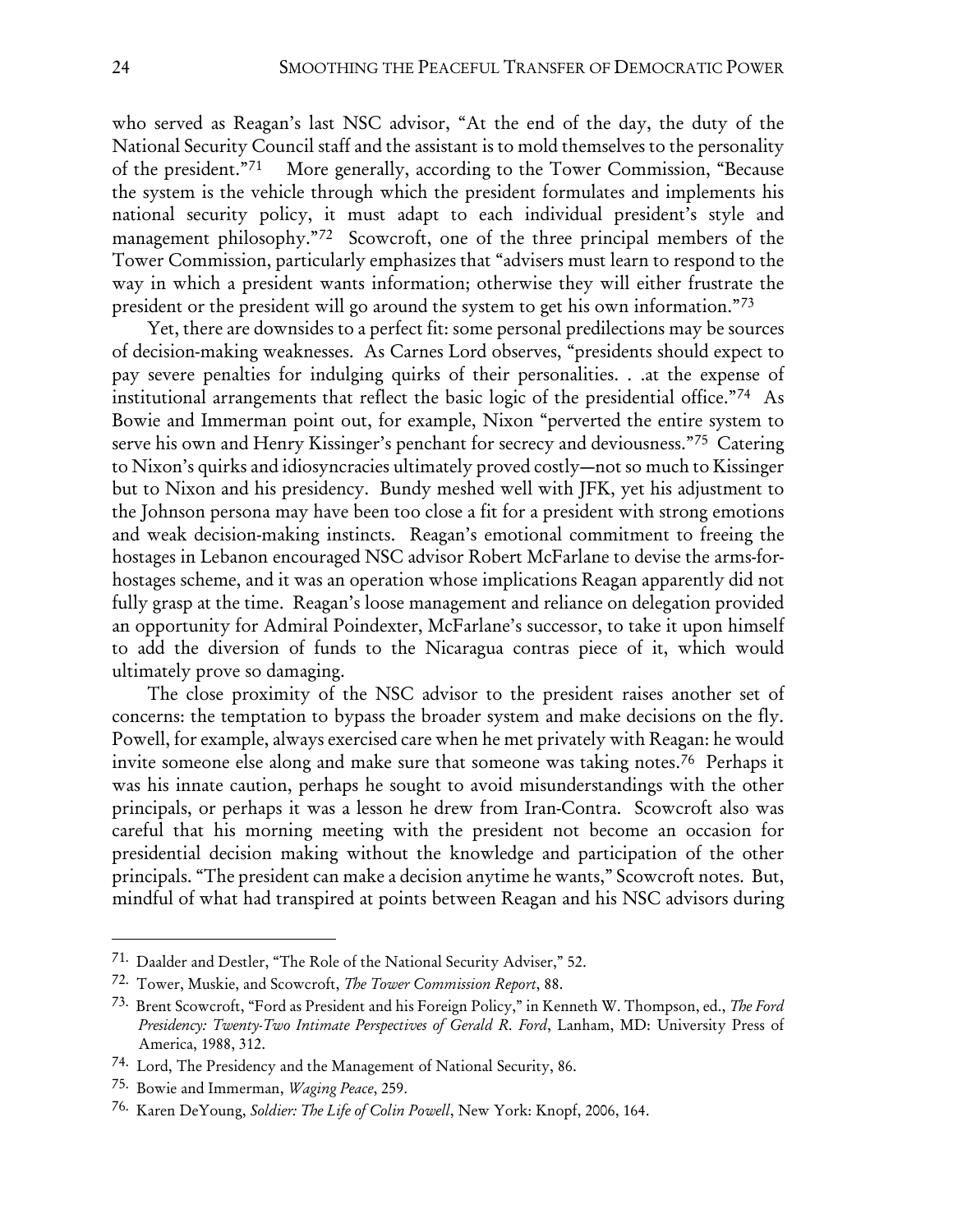Iran-Contra, "when that happened and the president said 'I think we ought to do this,' I said, 'Fine, we'll do that; but let me check with my colleagues and see if there are any problems we haven't thought about.' So I would call around to them and say, 'The president wants to do this, do you have a problem with it?'"[77](#page-30-0) In addition, Scowcroft had his deputy, Robert Gates, attend in order to make sure that what transpired was interpreted properly; the same went for meetings of the NSC as well.[78](#page-30-1) In Scowcroft's view, they were all part of the honest broker role.[79](#page-30-2) Lake also made it a practice not to use his private meetings with Clinton to press for a decision in the direction that he favored, as Kissinger had done:

When you are with the president, it could be very tempting on the every morning when you are meeting with the president to use that to make decisions. At least in my mind I was trying to make those implementation meetings on decisions that had already been made: "You want me to be doing this, you want me to be doing that". . . and then teeing up policy discussions, saying "you are going to have to have a meeting on this or a meeting on that." And certainly giving my advice but never letting that come to a final policy decision.[80](#page-30-3)

Presidents also face their own responsibilities in dealing with the NSC advisor. They must be prepared to listen, prioritize when necessary, set goals, and ultimately make decisions. One example: at their daily briefings, as Powell relates, Reagan "listened carefully and asked a few questions, but gave no guidance." "We would lay out the contrasting views. . . and wait for the president to peel them back to get at underlying motives." Carlucci would present his recommendations, but was often unclear of Reagan's decision; "Was that a yes?" he would later ask Powell. [81](#page-30-4)

As well, presidents are the ultimate managers of the process and must recognize that task as a presidential one. According to Powell, "The president's management style placed a tremendous burden on us."[82](#page-30-5) When Powell took over as NSC advisor, Reagan "never spoke to me about the job, never laid out his expectations, never provided any guidance."[83](#page-30-6) Reagan also let the interpersonal tensions and disputes between Secretary of State George Shultz and Secretary of Defense Caspar Weinberger fester on too long. Similarly, George W. Bush failed to rein in Secretary of Defense Don Rumsfeld's practice of not taking seriously the NSC deliberative process.

<span id="page-30-0"></span> <sup>77.</sup> Burke telephone interview with Gen. Brent Scowcroft, November 15, 2007.

<span id="page-30-1"></span><sup>78.</sup> George H. W. Bush and Brent Scowcroft, *A World Transformed*, New York: Knopf, 1998, 31.

<span id="page-30-3"></span><span id="page-30-2"></span><sup>79.</sup> Burke telephone interview with Gen. Brent Scowcroft, November 15, 2007.

<sup>80.</sup> Burke telephone interview with Anthony Lake, November 1, 2007.

<span id="page-30-4"></span><sup>81.</sup> Colin Powell with Joseph E. Persico, *My American Journey*, New York: Random House, 1995, 334.

<span id="page-30-5"></span><sup>82.</sup> Powell, My American Journey, 334.

<span id="page-30-6"></span><sup>83.</sup> Powell, My American Journey, 349.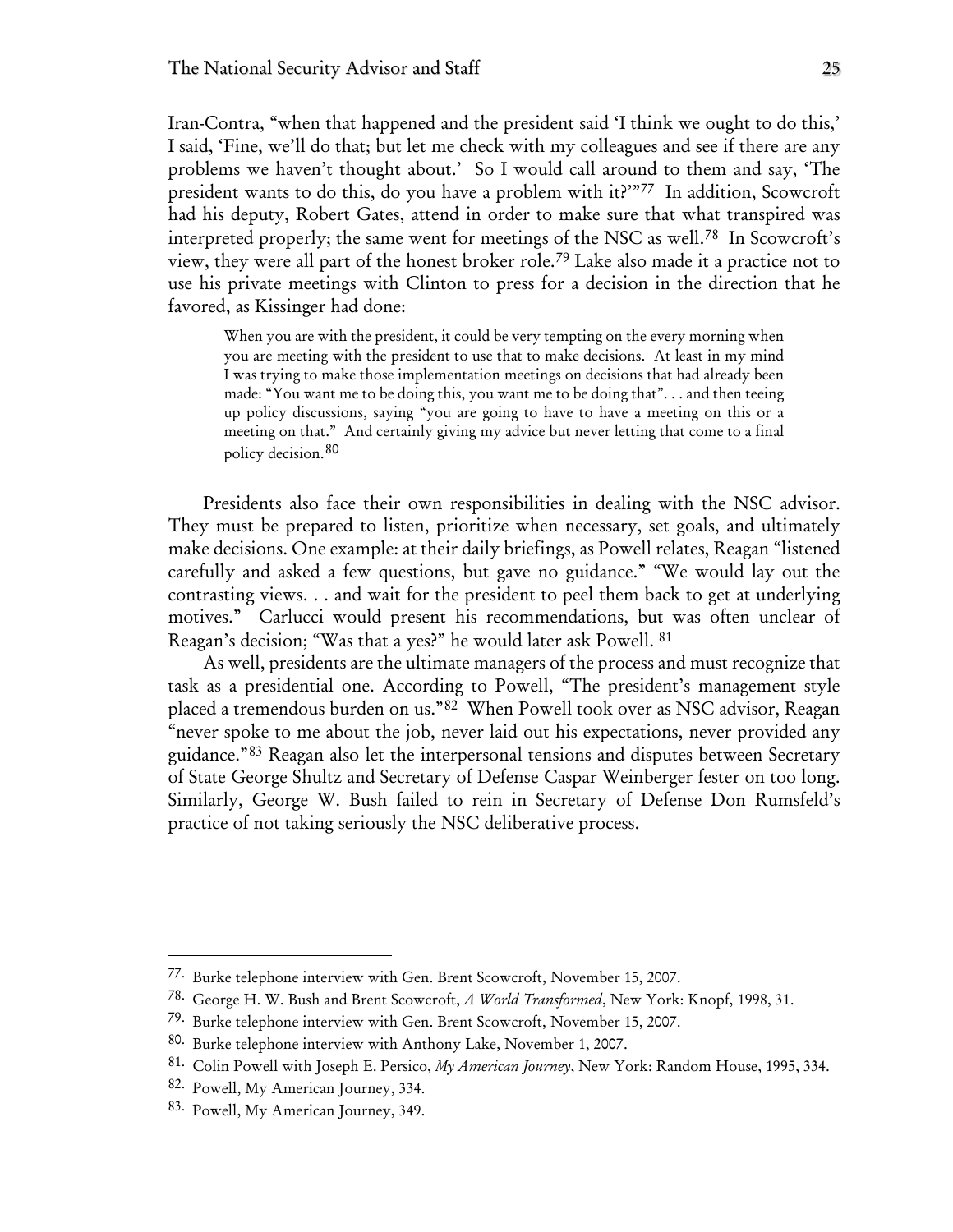*Transition Challenges*: Meeting presidential needs and predilections matter and should be part of the calculus during the transition about how the job of the NSC advisor is defined and how broader advisory arrangements are structured. Yet simple fit may fail to adjust for presidential weaknesses. NSC advisors, once in office, also need to be attentive to their personal time with the president and avoid hasty decisions that may short-circuit the wider deliberative process. Presidents must recognize that they are the ultimate managers in defining expectations, holding participants accountable, and making the system work effectively. The latter seems especially a set of tasks that might be profitably undertaken during the transition or early on in the new administration.

#### <span id="page-31-0"></span>*NSC Advisor and the Other Principals*

One thing that does appear clear is that administrations will have to have live with an enhanced role for the NSC advisor. We cannot return to the days when the State Department and the secretary of state were dominant. As Bert Rockman explains, presidents "find their political and policy needs better served from within the White House. From this vantage point, the departments sooner or later are perceived as representing interests that are not those of the president." Nor, according to Rockman, can the secretary of state serve as both foreign minister and chief policy advocate: "To be both, foreign minister (representing departmental perspectives) and leading foreign policy maker has within it increasingly the seeds of an insoluble role conflict.["84](#page-31-1)

Another dynamic is that foreign and national security policy problems have grown more complex and require cross-cutting input from a variety of agencies and departments. No one department can usually claim exclusive or near-exclusive domain. As Anthony Lake explains,

There are systemic reasons why it is almost inevitable that there will be increasing emphasis on the national security advisor. . . .getting more involved. . . .the fact is that in a world in which practically every issue now has an economic, military, political, diplomatic, etc., dimension, it is very hard for any cabinet officer to have the absolute lead on that issue. This is so because the other cabinet officers increasingly have equity on those issues and they are simply not going to follow that lead. So it has to be coordinated and it has to be led from the White House, and while presidents can do that in making general decisions, it can only be done on a day-to-day basis out of the NSC staff.[85](#page-31-2)

As part of that centrality, the NSC advisor has a crucial task in setting the tone of the interpersonal relationships among the principals. Some NSC advisors have used their pivotal position as gatekeepers to block the information and advice coming from others and to pursue their own policy agendas. Others are more facilitators: rendering

<span id="page-31-1"></span> <sup>84.</sup> Bert A. Rockman, "America's Departments of State: Irregular and Regular Syndromes of Policy Making," *American Political Science Review* 75 (4, 1981): 925. Also see Brzezinski's discussion of the superiority of a "presidential" system to a "secretarial" one (Zbigniew Brzezinski, *Power and Principle: Memoirs of the National Security Adviser 1977-1981*, New York: Farrar, Strauss, and Giroux, 1983, 533- 538).

<span id="page-31-2"></span><sup>85.</sup> Burke telephone interview with Anthony Lake, November 1, 2007.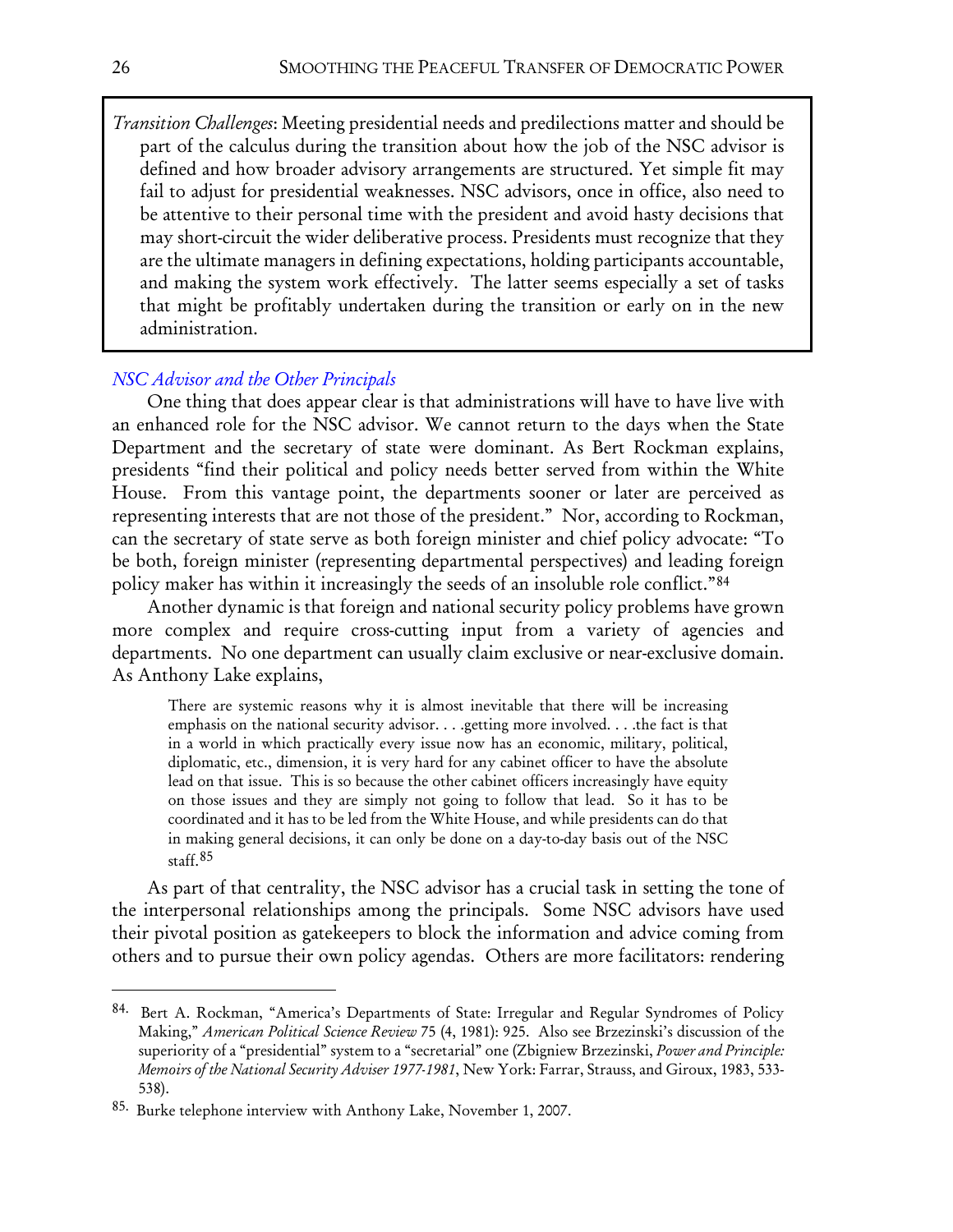advice, but making sure that others are heard. Striking the right balance in relation to the other principals is important in operating effectively and achieving success.

As Lake notes, "A lot of it depends upon personalities. Always."[86](#page-32-0) According to Scowcroft, "It's all personality. . . . I think you need to always be conscious of the interplay of personalities."[87](#page-32-1) Making the various personalities work effectively together clearly contributes to a better advisory process. As Joseph Sisco--a key deputy secretary of state on Middle East affairs during the Nixon and Ford years--observes, "I think it would have been a much easier relationship if Henry [Kissinger] had cooperated more fully with [Secretary of State] Bill Rogers and if there had been much greater sensitivity about the personal relationship. Henry admits this in his book."[88](#page-32-2) By contrast, as Secretary of State James Baker observes of the Bush Sr. team, they were a group of "experienced, collegial peers who had worked together in one capacity or another and who liked and respected one another. . .we trusted one another." Policy differences were sometimes present. Cheney and Scowcroft were more cautious than he was about changing policy, according to Baker. But these differences never led to the "backbiting of the Kissinger-Rogers, Vance-Brzezinski eras or the slugfests of our national security teams during the Reagan years."[89](#page-32-3) 

Part of the equation is also presidential and what he or she brings to the table. The Bush Sr. foreign policy team had much less bureaucratic infighting compared to its Reagan predecessor even though the principals were skilled, experienced, and with welldeveloped policy views. Part had to do with Scowcroft's conception of his role; part, too, the experience of Baker and others who had gone through the Reagan years. But part was also George H.W. Bush's: he understood the institutional and interpersonal forces at work. As he notes in *A World Transformed*, "Brent and Jim did get moderately crosswise, but very rarely." On the one hand, Baker "worried he might be excluded from a decision that affected his department. As a former chief of staff, he knew how a strongwilled presidential adviser, if backed by the president, can easily isolate a cabinet member." On the other hand, Scowcroft and the NSC staff "were also concerned about what State might be up to." The management challenge was recognized and dealt with, not just by the principals but by President Bush himself: "We tried very hard, and I think successfully, to keep all the participants informed and eliminate personality clashes which could undermine policy-making as well as effective diplomacy."<sup>[90](#page-32-4)</sup>

<span id="page-32-0"></span> <sup>86.</sup> Burke telephone interview with Anthony Lake, November 1, 2007.

<span id="page-32-1"></span><sup>87.</sup> Burke telephone interview with Gen. Brent Scowcroft, November 15, 2007.

<span id="page-32-2"></span><sup>88.</sup> Joseph Sisco, "Ford, Kissinger and the Nixon-Ford Foreign Policy," in Kenneth W. Thompson, ed., *The Ford Presidency: Twenty-Two Intimate Perspectives of Gerald R. Ford*, Lanham, MD: University Press of America, 1988, 331.

<span id="page-32-3"></span><sup>89.</sup> James A. Baker III, *The Politics of Diplomacy*, New York: G.P. Putnam's Sons, 1995, 21-22.

<span id="page-32-4"></span><sup>90.</sup> Bush and Scowcroft, *A World Transformed*, 36.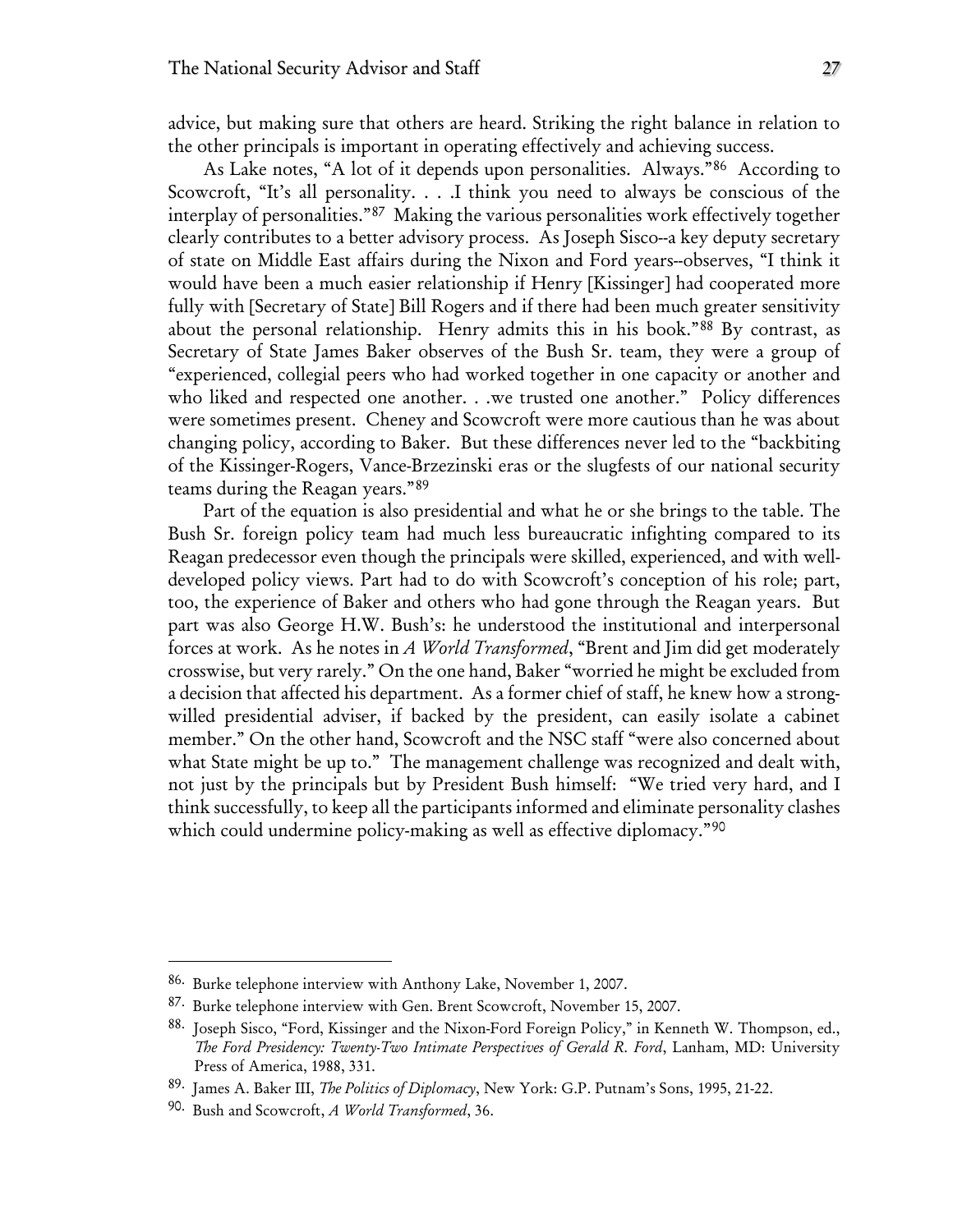*Transition Challenges:* Personalities matter, and it is part of the job of NSC advisor to think about the collective contribution all the principals make to presidential decision making. How the NSC advisor defines the job and works on a daily basis can foster good relations or it can inhibit them. And, again, the president has a management task in setting the tone and eliminating sources of tension. The issue especially has a temporal dimension. These personnel choices are first made during the transition to office. Presidents-elect and their transition advisers make a variety of calculations in selecting key appointees. In the area of national security, how those individuals are likely to work together—not just their merits qua individuals especially needs to be factored in.

## <span id="page-33-0"></span>VI: INTERAGENCY PLANNING AND COORDINATION

NSC advisors, particularly at the start of a new administration, play a crucial role in how the decision-making process is organized, most especially with regard to interagency input and coordination. Cutler's efforts in almost single-handedly creating the Eisenhower-era system were notable, as were Bundy's efforts to disband them and then struggle to find an effective substitute. Subsequent NSC advisors have been equally important in putting their imprint on the broader interagency process.

Some administrations have favored a system in which the State Department is placed in the leading role, others one in which the NSC advisor dominates. Both have proven problematic. In March 1966, the interagency coordination process below the level of the NSC was finally more formalized--during the Kennedy-Johnson years--with overall direction and authority given the secretary of state.<sup>[91](#page-33-1)</sup> A Senior Interdepartmental Group (SIG) was created, chaired by the under secretary of state. A variety of Interdepartmental Regional Groups (IRGs) was also established, usually chaired by a regional representative from State. A special group on Vietnam was created (chaired by the under secretary of state) as well as a principals' level group on arms control (chaired by Rusk).[92](#page-33-2) The State Department-led process, however, harkened back to the weak system under Truman and proved less than effective.<sup>93</sup>

<span id="page-33-1"></span> <sup>91.</sup> Inderfurth and Johnson, "Transformation," 67. The organizational changes were based on a report by Gen. Maxwell Taylor.

<span id="page-33-3"></span><span id="page-33-2"></span><sup>92.</sup> W. W. Rostow, *Diffusion of Power: An Essay on Recent History*, New York: Macmillan, 1972, 362.

<sup>&</sup>lt;sup>93.</sup> According to Inderfurth and Johnson, "the SIG framework never became a very effective method for interagency coordination" ("Transformation," 67). Also see Destler, *Presidents, Bureaucrats, and Foreign Policy*, 104-105. According to Roger Morris, the SIGs and the IRGs "became merely rubber stamps for the process of passing on consensus memoranda, brokered by inter-agency vetos" (Roger Morris, *Uncertain Greatness: Henry Kissinger and American Foreign Policy*, New York: Harper & Row, 1977, 75). According to Bromley Smith, then the executive secretary of the NSC, representatives from State "began sending papers from the [SIG] directly to the president, shorting out the secretary of state….it was not a satisfactory procedure." Rostow "had to pick up the ball and put questions in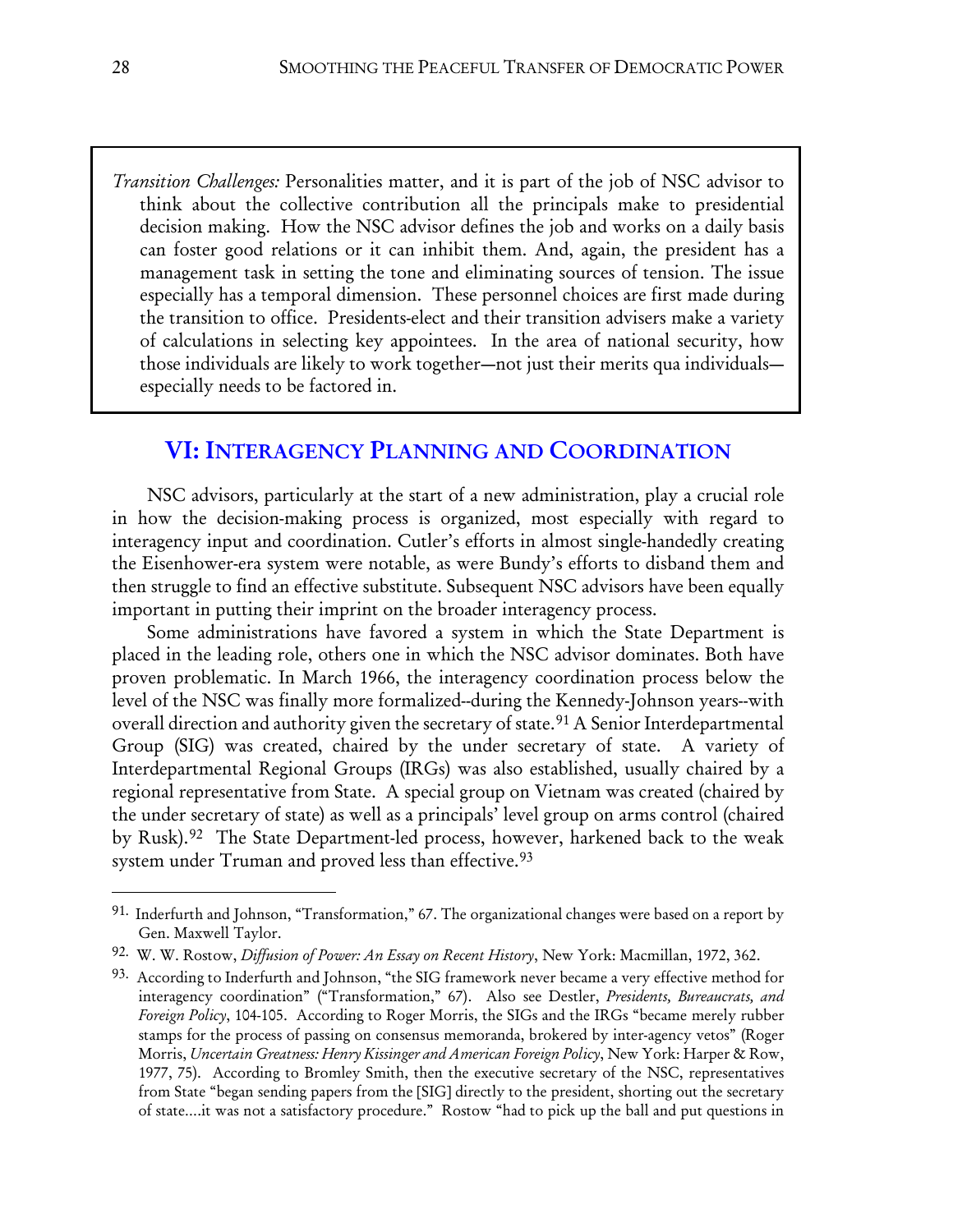$\overline{a}$ 

During the 1968 transition, Nixon partially embraced but also departed from the NSC process in which he himself had participated in as vice president: he wanted more and better organization but without, as Kissinger notes, "lowest common denominator" recommendations or single choices.[94](#page-34-0) Based on recommendations by Kissinger, former Harvard colleague Morton Halperin, and Gen. Andrew Goodpaster, <sup>[95](#page-34-1)</sup> a new system was devised that, while more formally structured, centralized control of policy in Nixon's and Kissinger's--hands. The Johnson-era SIG was abolished. Nor were there to be the more informal Tuesday lunches to work out differences among the principals. Instead, an NSC Review Group was created, below meetings of the full NSC, as well as an NSC Ad Hoc Under Secretary's Committee, below the NSC Review Group, and a variety of inter-agency regional groups.[96](#page-34-2) Key committees were chaired by Kissinger himself, not by departmental representatives. Most important among these latter groups was the interagency Washington Special Action Group (WSAG), set up in April of 1969, to deal with crisis situations. Another was the Review Group, where Kissinger approved papers going to Nixon and NSC members and was able to control the latter's agenda.

The written record of policy options and deliberations was also strengthened with the creation of National Security Decision Memoranda [NSDM]—which reflected Nixon's policy choices--and background analyses, done on an interagency basis, titled National Security Study Memoranda [NSSMs]. Some 165 NSSMs were produced during

shape so the president could deal with them" (Bromley Smith Oral History, July 29, 1969, Johnson Library, 19-20).

<span id="page-34-0"></span><sup>94.</sup> Henry A. Kissinger, *White House Years*, Boston: Little, Brown, 1979, 41. Also see Isaacson, *Kissinger*, 136; Robert Dallek, *Nixon and Kissinger: Partners in Power*, New York: HarperCollins, 2007, 80.

<span id="page-34-1"></span><sup>&</sup>lt;sup>95.</sup> Goodpaster, Eisenhower's former staff secretary, was on temporary leave from his position as deputy commander in Saigon in order to work on the Nixon transition. In the third volume of his memoirs, Kissinger especially singles out Goodpaster as the "architect" of the new system, as well as an important source in recommending that the NSC adviser rather than departmental representatives (especially State) chair key committees (Henry A. Kissinger, *Years of Renewal*, New York: Simon & Schuster, 1999, 75). Roger Morris, however, regards Halperin—who was then at the Defense Department's Office of International Security Affairs--as the key force in drafting the new plan and with Goodpaster in more of an after-the-fact approval role (Morris, *Uncertain Greatness*, 78-84).

<span id="page-34-2"></span><sup>96.</sup> Kissinger, White House Years, 43, Kissinger, Years of Renewal, 75-76. Also see Morris, Uncertain Greatness, 80-81; John Prados, Keeper of the Keys: A History of the National Security Council from Truman to Bush, New York: William Morrow, 1991, 263, 266-267; David Rothkopf, Running the World: The Inside Story of the National Security Council and the Architects of American Power, New York: Public Affairs, 2005, 115-118.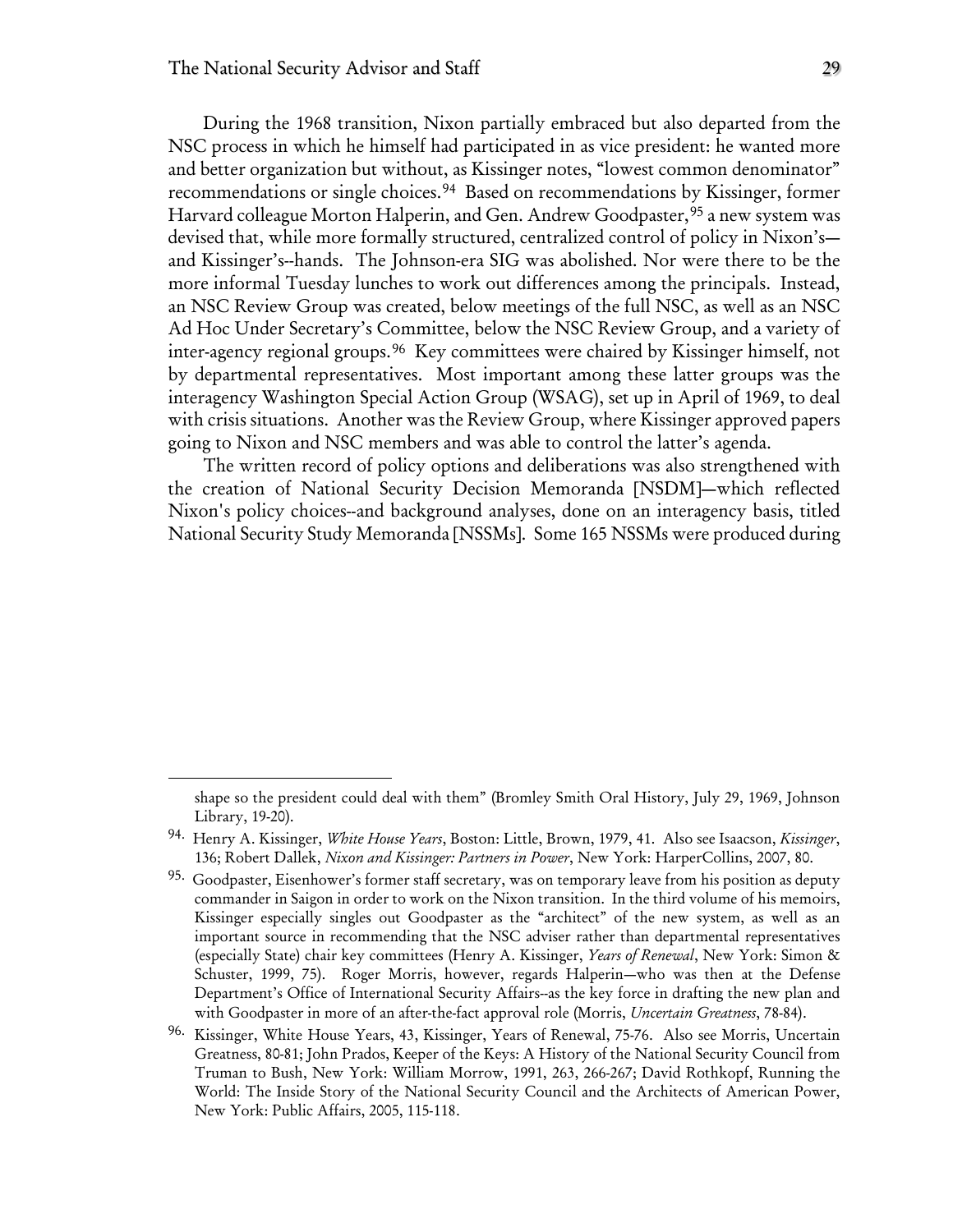the first term alone.[97](#page-35-0) Views vary on whether the NSSMs were just bureaucratic busy work or a useful contribution to policy deliberations.<sup>[98](#page-35-1)</sup>

On December 28, 1968, at Key Biscayne, Nixon told William Rogers, his designate for secretary of state, and Mel Laird, his designate for secretary of state, of the organizational changes. According to Kissinger, "Like so many meetings in the Nixon administration the Key Biscayne session had its script determined in advance."[99](#page-35-2) Rogers and Laird later raised objections, but Nixon resisted any alterations.[100](#page-35-3) It was a harbinger of White House determination to dominate the process and a signal of little tolerance of departmental concerns or perspectives. Once again, we see transition errors leading to future costs.

At the start of the Carter presidency, the interagency process was simplified. Two committees were created: a Policy Review Committee (PRC), usually chaired by the secretary of state or another cabinet member as appropriate, and a Special Coordinating Committee (SCC) chaired by NSC advisor Brzezinski himself.[101](#page-35-4) The latter dealt with "cross-cutting issues," arms-control policy, intelligence activities, and crisis management. Brzezinski also proposed and Carter approved a procedure for organizing NSC paperwork. Brzezinski and his staff prepared and organized most of the staff work, including the preparation of Presidential Review Memoranda (PRMs), as well as gathering information for PRC or SCC meetings, preparing agendas, and coordinating the paper flow. If the principals agreed on policy recommendations, Brzezinski submitted a Presidential Directive (PD) to Carter for approval. If no recommendations were forthcoming, Brzezinski, drawing on his own notes or those of his staff, prepared a summary report for Carter, and the matter would be taken up at the presidential

<span id="page-35-0"></span> <sup>97.</sup> Rothkopf, *Running the World*, 120. For a list of NSSMs through early October 1971, see John Leacacos, "Kissinger's Apparat," in Karl F. Inderfurth and Loch Johnson, eds., *Fateful Decisions: Inside*  the *National Security Council*, New York: Oxford University Press, 2004. 93; 55 NSSMs were ordered by Kissinger in the administration's first 100 days. Morris points out that the NSSMs trailed off to only 8 in the first four months of 1970. In part this reflected that basic national security policies were now set, but also that "increasingly the most important decisions were to be taken outside the NSC" (Morris, *Uncertain Greatness*, 92).

<span id="page-35-1"></span><sup>98.</sup> According to Kissinger, "It enabled me to use the bureaucracy without revealing our purposes" (Isaacson, *Kissinger*, 155).

<span id="page-35-2"></span><sup>99.</sup> Kissinger, *White House Years*, 44; also see Morris, *Uncertain Greatness*, 86-91.

<span id="page-35-3"></span><sup>100.</sup> Kissinger, *White House Years*, 44. Kissinger also provides an interesting account of Nixon's indecisiveness in personally pressing the issue against Rogers' and Laird's opposition by his delay in signing NSDM 2, which put the organizational changes into effect. Nixon finally signed it on January 19. According to Kissinger, NSDM 2 encompassed all the changes Kissinger had proposed, except that Nixon wanted the CIA director to be removed from NSC meetings—an exclusion that Laird and Kissinger eventually got Nixon to rescind (see Kissinger, *White House Years*, 44-47). Morris notes that a reduced CIA role was in Halperin's original plan (Morris, *Uncertain Greatness*, 81, 88).

<span id="page-35-4"></span><sup>101.</sup> In addition to the two principal committees, there were also lower-level, interdepartmental groups, chaired by senior agency officials, to deal with matters not requiring the attention of the SCC or PRC. Also, Vance usually chaired most PRC meetings, although a few were chaired by the secretary of defense, and a couple by the secretary of the treasury (Brzezinski, *Power and Principle*, 59; Brzezinski Miller Center Oral History, February 18, 1982, Carter Library, 62-64).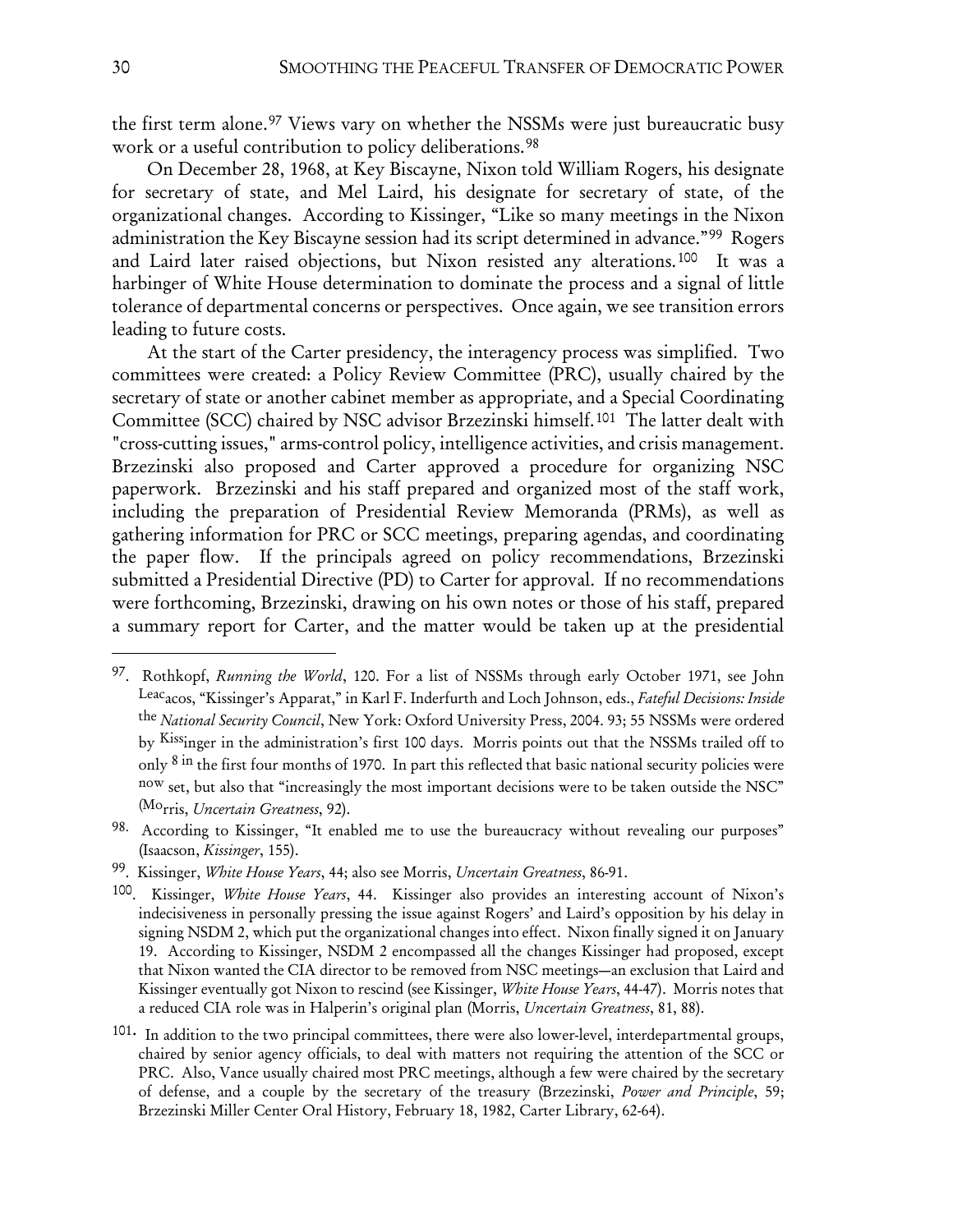level.[102](#page-36-1) It was an orderly process, but one that would create difficulties and reveal the increasingly powerful role of Brzezinski as an advocate and not just a coordinator. The new system was approved by Carter shortly before his inauguration without consultation with Secretary of State-designate Cyrus Vance or Harold Brown, who had been tapped for Defense.[103](#page-36-2) According to Vance, "[I] opposed this arrangement from the beginning, and I said so to the president."[104](#page-36-3)

Under Reagan, the major organizational change was the creation of three senior interagency groups (SIGs) that were closely tied to the departments. State took the lead in the SIG on foreign policy, the Pentagon on defense matters, and the CIA on intelligence. A fourth SIG was created a year later on international economic policy, and Treasury was the lead agency. Under the SIGs, interdepartmental working groups- -chaired by a representative from the lead department--were charged with developing options to be presented to the SIGs.[105](#page-36-4)

At least at the start of the Reagan presidency, the cabinet secretaries (and the director of the CIA) played a major role in their respective SIGs. Also at the start, the NSC advisor was in a comparatively weaker position. Yet, the SIGs proved less important over time, and they were replaced by a stronger NSC advisor and a staffdirected process.[106](#page-36-5)

#### <span id="page-36-0"></span>*The "Scowcroft Model"*

As part of its recommendations for reform, the Tower Commission especially emphasized the need for better organized and more thorough interagency coordination, which NSC advisor Frank Carlucci and his deputy, Colin Powell, put into practice. Much of the commission's recommendations was Scowcroft's handiwork. Plus, he undertook a personal effort: "I actually drew up a model for reform of the NSC system, and I guess I gave it to Carlucci but really Colin Powell."[107](#page-36-6) As a result, early in his tenure, Carlucci submitted NSDD 276 on organizational reform to the president. At

<span id="page-36-1"></span> <sup>102.</sup> On the development of the Carter NSC system, see Brzezinski, *Power and Principle*, 10, 58-63.

<span id="page-36-2"></span><sup>103.</sup> Brzezinski Miller Center Oral History, February 18, 1982, Carter Library, 63, 67.

<span id="page-36-3"></span><sup>104.</sup> Cyrus Vance, *Hard Choices: Critical Years in America's Foreign Policy*, New York: Simon & Schuster, 1983, 37; also see Brzezinski, *Power and Principle*, 62-63.

<span id="page-36-4"></span><sup>105.</sup> The nomenclature of the paper trail also changed—a seemingly endemic occurrence in each new administration. The Carter-era PRMs became National Security Study Documents (NSSDs), while the PDs were labeled National Security Decision Documents (NSDDs). On the SIGs, NSSDs and NSDDs, see Robert McFarlane, with Richard Saunders and Thomas C. Shull, "The National Security Council: Organization for Policy Making," in R. Gordon Hoxie, ed., *The Presidency and National Security Policy*, New York: Center for the Study of the Presidency, 1984, 266-269.

<span id="page-36-5"></span><sup>106.</sup> Writing in 1986, Colin Campbell observes that "only the SIG on intelligence remains active. The Crisis Preplanning Group chaired by the NSC staff director for policy development coordinates the administration's management of major foreign policy emergencies. The Strategic Arms Control group headed by the assistant to the president for national security affairs [the NSC advisor] has supplanted the SIG on defense. And the Economics Policy Council has absorbed the entire case load of the SIG on International Economic Policy" (Colin Campbell, *Managing the Presidency: Carter, Reagan, and the Search for Executive Harmony*, Pittsburgh: University of Pittsburgh Press, 1986, 43).

<span id="page-36-6"></span><sup>107.</sup> Burke telephone interview with Gen. Brent Scowcroft, November 15, 2007.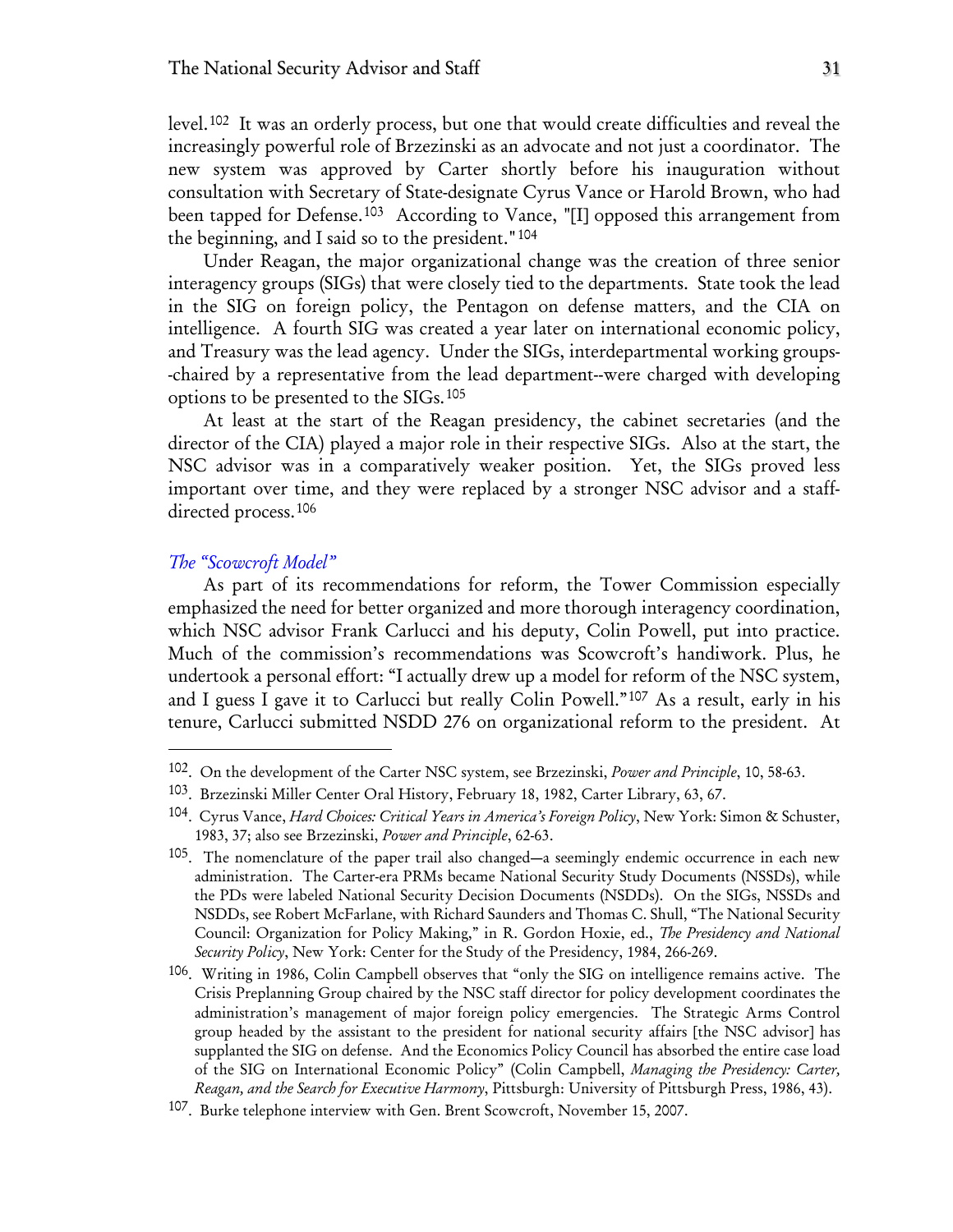the top of the new system was a Senior Review Group, to be chaired by the NSC advisor. Below that were several Policy Review Groups, which Powell, as deputy NSC advisor, chaired. NSC staff control of these committees avoided the department-led groups that had often bogged down the development of policy options earlier in the administration. The new system also prevented "many issues leap-frog[ing] from lower level working groups to full scale NSC meetings, where intense disagreement by the principals often precluded presidential decisions."[108](#page-37-0) The new system did not sit well with Secretary of State Shultz who opposed the NSC advisor chairing meetings of the principals in the president's absence. But it set the foundation for what has come to known as the "Scowcroft model."

Put in place during Scowcroft's second stint as NSC advisor under Bush Sr., the "model" had three levels.<sup>[109](#page-37-1)</sup> The first, below meetings with the president present, was the principals' committee. Chaired by Scowcroft, it was a place to bring all the principals productively and cooperatively together. According to Scowcroft, it had special merit because the principals "were able to agree frequently. . . .What it did was save a lot of the president's time." [110](#page-37-2)

The second level, the deputies' committee, was even more important in some ways. Its members were drawn from the major departments and agencies, but the group was chaired by Scowcroft's own deputy (initially Robert Gates). According to one account, the deputies' group

would meet as often as everyday, and its principal task would be to debate and reach agreement on narrowed policy options that could be brought to Bush and his top national security aides for final decision. A chief goal of the set-up was to reduce the gap that too often existed between the middle level of government where detailed policy was developed, and the top level, where decisions are made. A committee of deputies bridged this gap because its members would be trusted by the top level yet be in a position to communicate easily with the lower level.<sup>111</sup>

<span id="page-37-0"></span> <sup>108.</sup> Dick Kirschten, "Competent Manager," *National Journal*, February 28, 1987, 474.

<span id="page-37-1"></span><sup>109.</sup> Scowcroft had developed the proposal during the 1988 transition. And unlike the fait accompli for cabinet members that Kissinger's organizational changes entailed in the 1968 Nixon transition or Brzezinski's for Carter, Scowcroft circulated his proposal to Baker and Senator John Tower (R-TX), who was then Bush's nominee for secretary of defense. According to Scowcroft, "I had to convince [Baker] in the beginning because it was new. It hadn't been done before, and he was wondering whether that cut into his prerogatives. But I convinced him. It was a collegial operation." Baker had no problems with Scowcroft chairing the principals in the president's absence. Even though "I was junior to them all," Scowcroft later recalled, "there wasn't that kind of problem. It worked beautifully." (Burke telephone interview with Gen. Brent Scowcroft, November 15, 2007).

<span id="page-37-2"></span><sup>110.</sup> Burke telephone interview with Gen. Brent Scowcroft, November 15, 2007.

<span id="page-37-3"></span><sup>111.</sup> David Callahan, "Honest Broker: Brent Scowcroft in the Bush White House," *Foreign Service Journal,* 69 (2, 1992): 31. As Gates would later note, sometimes it was the number three person in the department who was on the committee, since the number two person was usually tasked with managing departmental affairs. Thus Robert Kimmitt, the undersecretary of state for political affairs usually attended instead of Deputy Secretary of State Lawrence Eagleburger, while Paul Wolfowitz, undersecretary of defense for policy, attended for Defense rather than Donald J. Atwood, undersecretary of defense (see Rothkopf, *Running the World*, 266-267).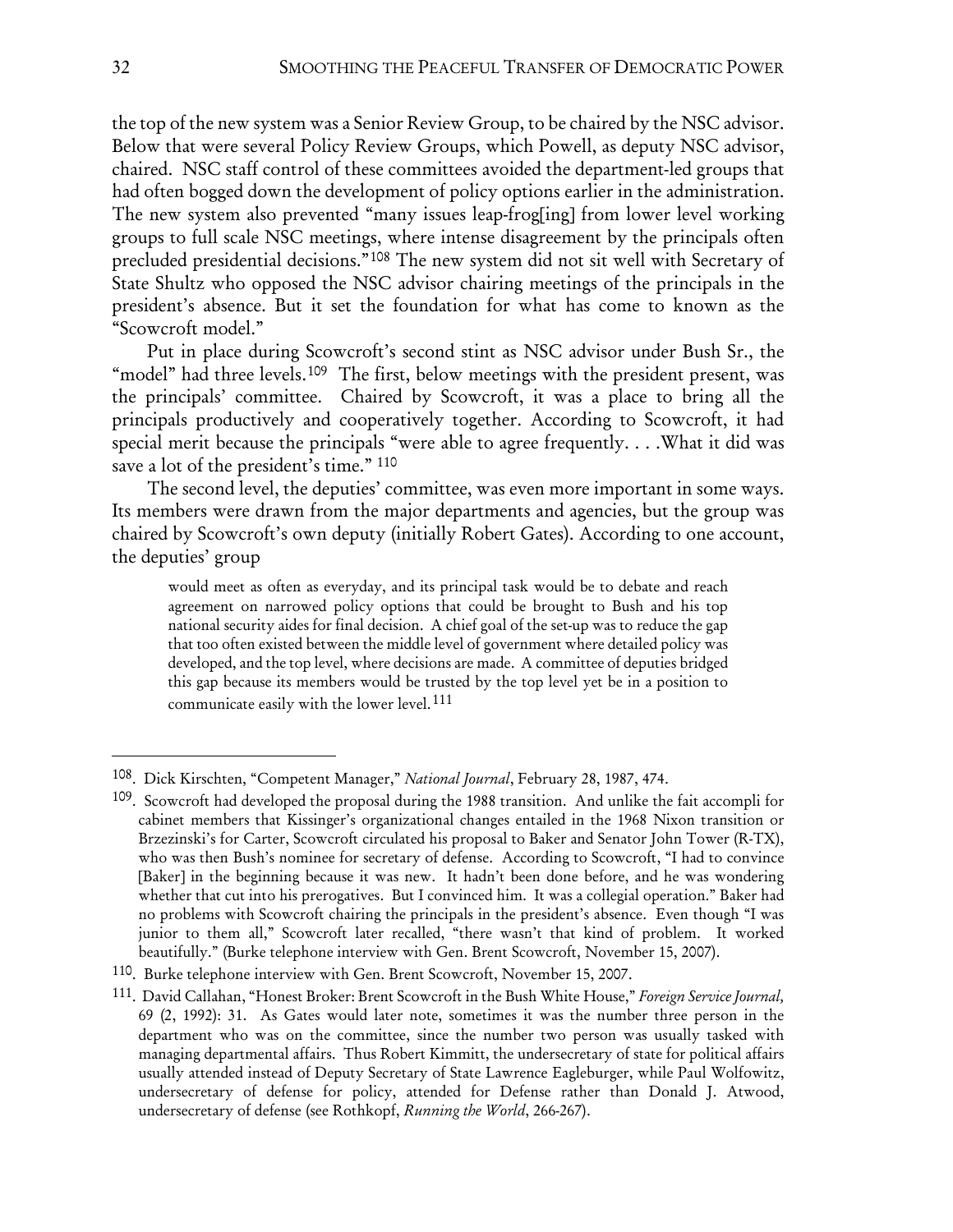In some ways, Scowcroft was able to revive a process that harkened back to the Eisenhower Planning Board, but without its more cumbersome formality.

At the third level of the process were eight (initially, more would be added) Policy Coordinating Committees (PCCs). These groups examined and developed policy proposals. Yet the effectiveness of the work undertaken at this level—dubbed National Security Review (NSR) papers--seems mixed, especially those undertaken early in the new administration. According to Richard Haass, who served on the NSC staff during this period, "one of the real weaknesses of the PCC level is that it was periphery-chaired. It's very hard to have any player be both a player and the referee. The assistant secretary of state comes to the meeting to chair it and to represent the State Department. This puts him in an extremely difficult position." [112](#page-38-0)

During the Clinton presidency (and later under George W. Bush), the policy making structure of the "Scowcroft model" was kept intact: the serious policy work would continue in the principals' committee, and the deputies' committee would continue to provide interagency coordination below the principals' level and serve as the conduit upwards for policy working groups. The latter were now called Interagency Working Groups (IWGs) and were chaired by representatives from either departments, the NSC or the National Economic Council (NEC).[113](#page-38-1) 

But there was one important organizational change. In an effort to better deal with international economic issues, a small staff was created in that area and placed under the control of both the NSC advisor and the director of the NEC. In addition, the director of the NEC was made a member of the NSC, and he and his NEC staff were included in meetings involving international economic issues.

<span id="page-38-0"></span><sup>&</sup>lt;sup>112</sup>. Ivo H. Daalder and I. M. Destler, eds., "The Bush Administration National Security Council," The National Security Council Project: Oral History Roundtables, Washington, DC: Center for International and Security Studies and The Brookings Institution, 1999, [www.cissm.umd.edu/papers/files/Bush.pdf,](http://www.cissm.umd.edu/papers/files/Bush.pdf) 12. Haass was the NSC's chief Middle East expert at the t ime.

<span id="page-38-1"></span><sup>113.</sup> National Security Council, "History of the National Security Council"; also see Vincent A. Auger, "The National Security Council System After the Cold War," in Randall B. Ripley and James M. Lindsay, eds., U.S. Foreign Policy After the Cold War, Pittsburgh: University of Pittsburgh Press, 1997, 52-54.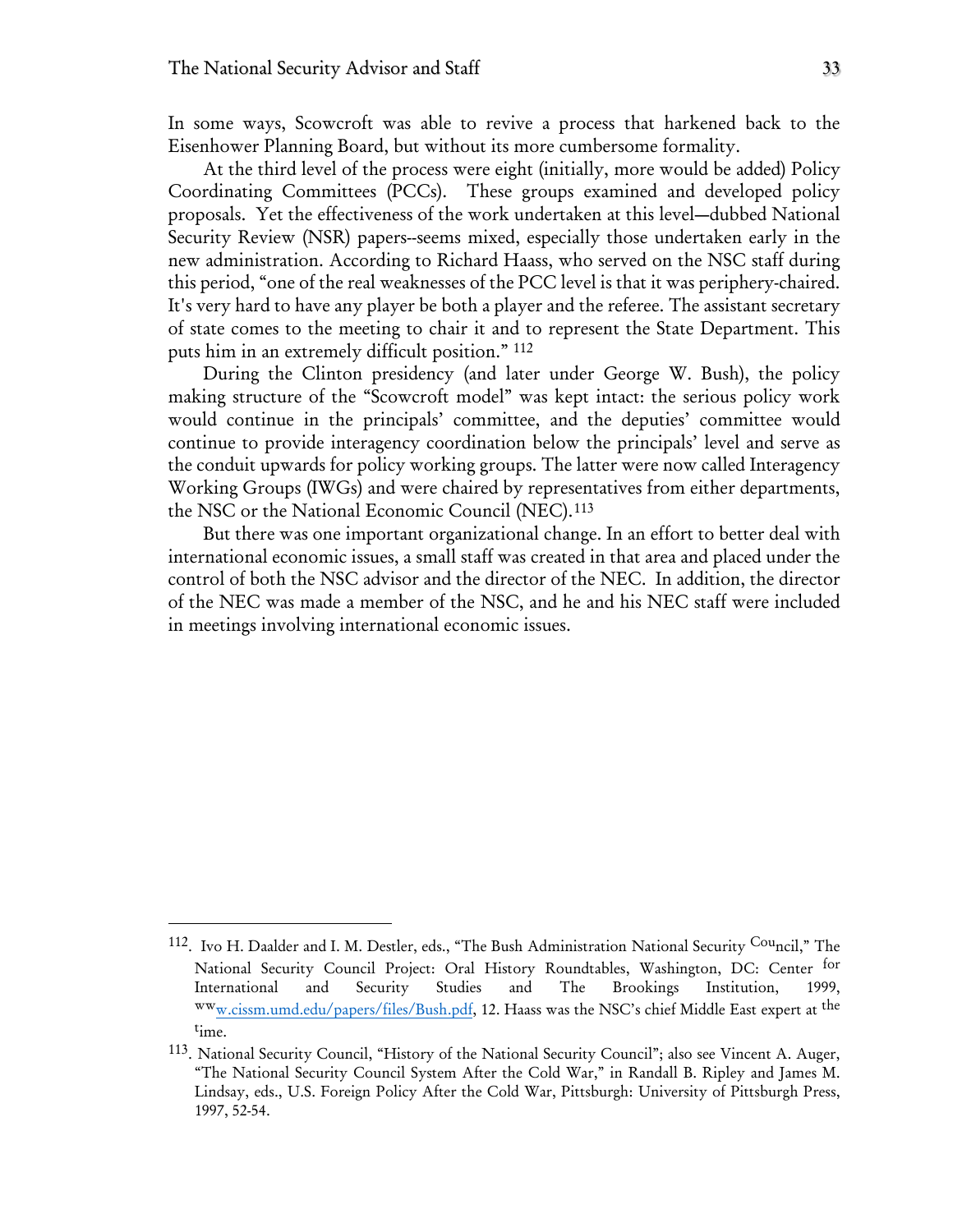*Transition Challenges*: Interagency coordination has been a perennial problem since the NSC's creation in 1947. Yet the development of the Scowcroft model offers good news to presidential transitions: it has now survived through three presidencies, and at least organizationally it seems to offer a reasonable template for effective coordination. But much, again, depends on the efforts of the NSC advisor (and the deputy NSC advisor); some have made the model work effectively, others less so. Attention to the third level of the model, the working groups, is one area that requires further analysis. Here the track record is very mixed. Finally, one of the most important activities during the transition is the preparation of a national security directive, signed by the president and usually issued shortly after the inauguration, in which the organization of the national security system is set out and responsibilities assigned.

## VII. NSC ADVISOR AND THE NSC STAFF

<span id="page-39-0"></span>The size and internal organization of the NSC staff is another matter for the NSC advisor's attention. There is, again, no statutory guidance here, save for budgetary constraints. Historically, the organization of NSC staff has varied. The problem is compounded by the fact that organizational and personnel issues are critical tasks that must be confronted during the transition.

#### <span id="page-39-1"></span>*Deputy NSC Advisor*

With the development of the "Scowcroft model" and the emergence of the deputies' group as a critical layer of interagency coordination, selection of a deputy NSC advisor has taken on greater importance. That person must possess many of the same skills as an effective NSC advisor, especially in serving as an honest broker in his or her own right. Robert Gates's tenure under Scowcroft is especially notable in this regard. Gates had the prior background and the personal skills and inclination to make his part of the system work. According to Scowcroft,

[Gates] was very central. The deputies' committee worked so well because of Bob Gates. Before every meeting, he would come in and say, "Here's the subject." And then he would say, "Where do you think we want to end up?" I would say what I thought. He gave everybody their head at the meeting. But in the end, we would have either a decision or a split down clearly defined lines. He was extremely effective. He was terrific.[114](#page-39-2)

According to Philip Zelikow, NSC staff director for European and Soviet affairs at the time, Gates also kept a watchful eye and firm hand on other parts of the process:

What Gates did was to push down the process of initial policy papers and the breaking out of issues so that that occurred as much as possible and in as rigorous as possible way

<span id="page-39-2"></span> <sup>114.</sup> Burke telephone interview with Gen. Brent Scowcroft, November 15, 2007.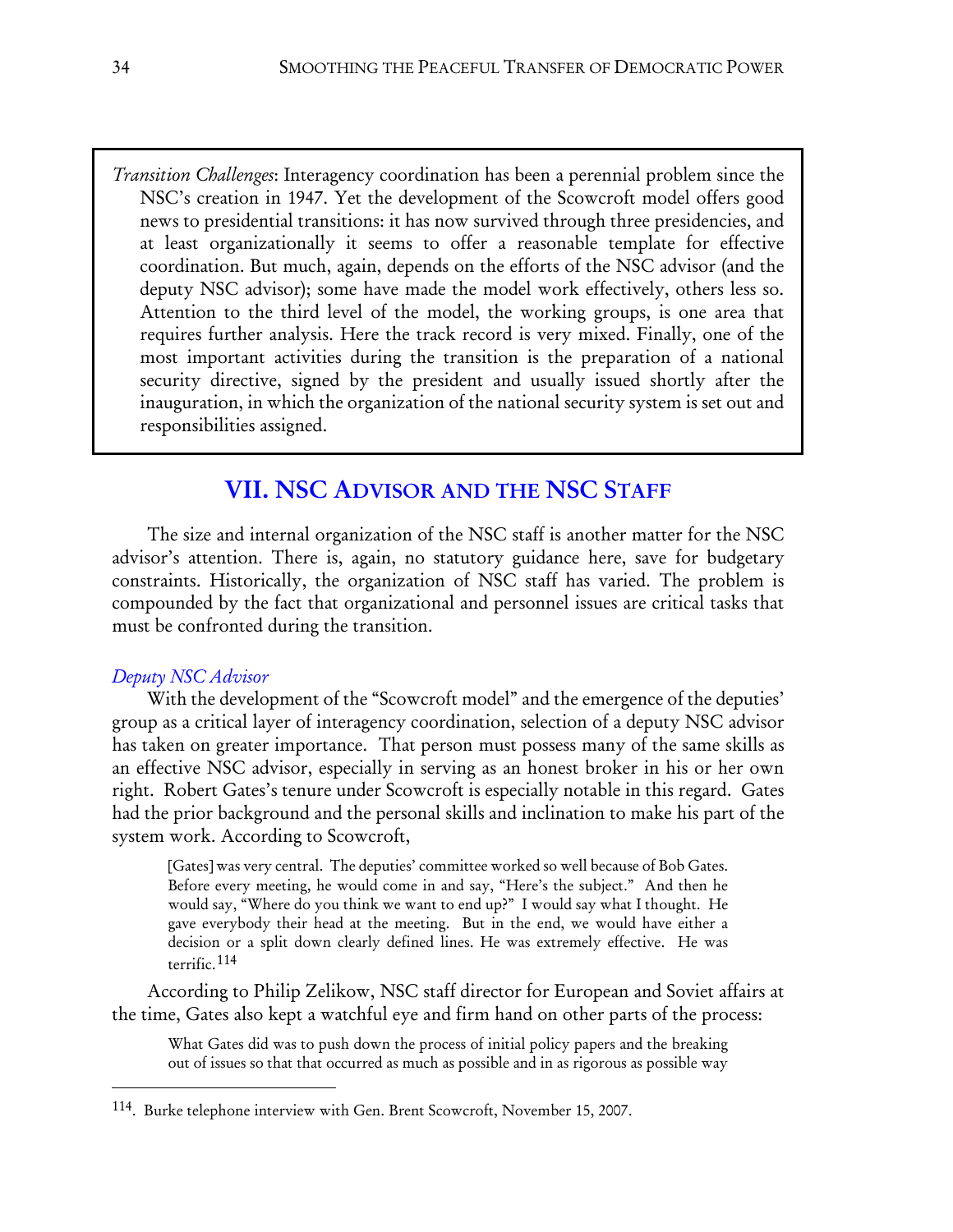at the assistant secretaries' level below the deputies' committee. So by the time you got to the deputies' meeting with Gates, very often the particular issues were already identified with some crispness. And then the quality of the analysis on those issues was correspondingly higher and more focused. By the time something would come to the principals, it was defined even better still.<sup>[115](#page-40-1)</sup>

Gates also managed the NSC staff, freeing Scowcroft up to serve as counselor to the president. According to Zelikow,

[There was] a division of labor between Scowcroft and Gates. Scowcroft is the partner of the president, and he is in effect the White House chief of staff for all foreign matters. . . .The real operation of the machine [was] Gates's job. . . .Gates was the person who had to make the machine really run and stay sharp. It was Gates's job to get things to Brent's attention and frame issues so that Brent could operate in the most effective way. One needed the other to reach their full potential, which is often the case. In a good managerial system, you want to hire people to offset your weaknesses, and vice versa. The Scowcroft-Gates combination was an exceptional team in that way.<sup>[116](#page-40-2)</sup>

The division of labor between the two, of course, was a matter of personal chemistry and how Scowcroft defined *his* role as NSC advisor; others may work out the particulars differently. But that they *were* "worked out" is important and instructive.

#### <span id="page-40-0"></span>*Internal Organization*

As with the Scowcroft model, the core internal organization of the NSC staff has remained fairly consistent over recent administrations, although with some alterations to reflect differing priorities both across presidencies and within them at different points of time. Geographical subdivisions predominate. To take just one comparison, the Fall 1996 staff under Clinton and Lake and the Spring 2004 staff under G. W. Bush and Rice had the following common units:

- African Affairs
- Asian Affairs
- Inter-American Affairs (Clinton)/Western Hemisphere Affairs (Bush)
- Defense Policy and Arms Control
- Intelligence Programs (Clinton)/Intelligence (Bush)
- Legislative Affairs
- Legal Adviser
- Strategic Planning and Speechwriting (Clinton)/Press and Speechwriting (Bush).

Some geographic units were grouped differently under Clinton:

- Central and Eastern Europe
- European Affairs
- Near East and South Asian Affairs
- Russian, Ukrainian, and Eurasian Affairs

under Bush:

- European and Eurasian Affairs
- Near East and North African Affairs.

<span id="page-40-1"></span> <sup>115.</sup> Burke telephone interview with Philip Zelikow, December 21, 2007.

<span id="page-40-2"></span><sup>116.</sup> Burke telephone interview with Philip Zelikow, December 21, 2007.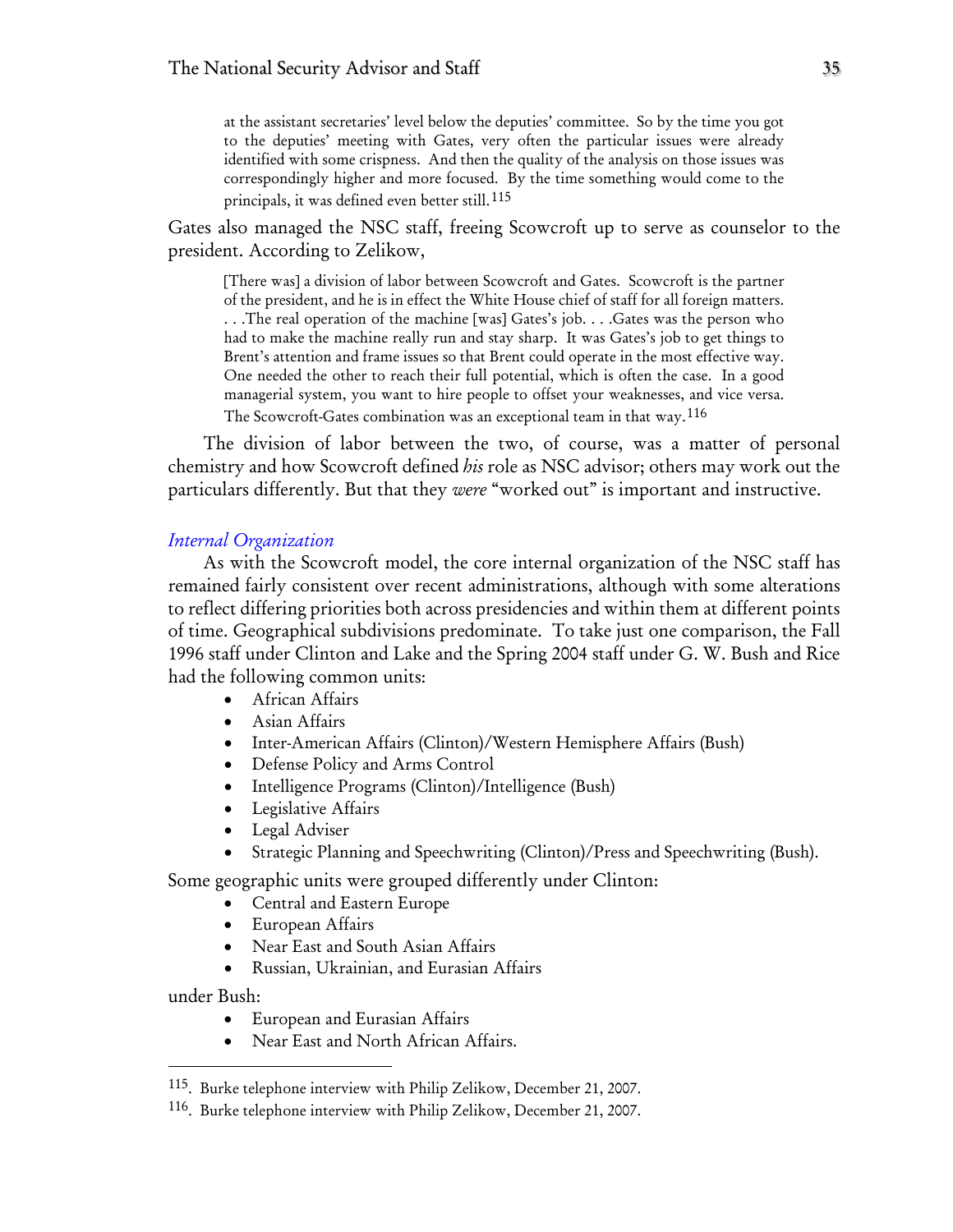Some units were similar but with slightly different emphases:

- Democracy, Human Rights and Humanitarian Affairs (Clinton)
- Democracy, Human Rights and International Operations (Bush)

Some units reflected the administration's priorities. In 1996, the Clinton staff had units dealing with

- Global Issues and Multilateral Affairs
- Nonproliferation and Export Controls
- Public Affairs

By the Fall of 2000, it had additional new staff units dealing with

- South East Europe
- Transnational Threats

By contrast, by 2004, the Bush NSC staff had units dealing with

- Combating Terrorism
- International Economic Affairs
- Proliferation Strategy, Counterproliferation and Homeland Defense
- Strategic Planning and Southwest Asia<sup>[117](#page-41-1)</sup>

#### <span id="page-41-0"></span>*Organizational Culture*

Another area for attention is the organizational culture of the NSC staff. The overall aim here is to ensure cooperative relations between the staff and departments this is matter not just at the level of the principals and NSC advisor, as we saw, but something that should permeate down through their respective organizations.

During the Carter years, according to Madeleine Albright (then on the NSC staff), despite some "we" and "they" tensions between the NSC staff and their counterparts at State, Brzezinski tried hard to foster a unified effort: "I think on the whole there were many staff meetings in which Zbig would make it very clear that he didn't like the 'we' and 'they' kind of thing, and I think all of us were aware that certain people were 'they'."[118](#page-41-2)

During Clinton's first term, Lake also was aware of and sought to tamp down the traditional rivalry between the NSC staff and the State Department. As the NSC's own history notes, "During the Carter years, Lake had witnessed the negative effects of bureaucratic infighting and squabbling between Secretary of State Vance and National Security Adviser Brzezinski. As Clinton's National Security Adviser, Lake was effective in maintaining cordial relations with Secretary of State Warren M. Christopher and in developing an atmosphere of cooperation and collegiality." [119](#page-41-3) The us-versus-them tensions within previous administrations were on both their minds and agendas. According to Lake,

<span id="page-41-1"></span> <sup>117.</sup> *Capital Source*, Washington, DC: National Journal, Fall 1996, 11-12; *Capital Source*, Washington, DC: National Journal, Fall 2000, 13; and *Capital Source*, Washington DC: National Journal, Spring 2004, 12-13.

<span id="page-41-2"></span><sup>118.</sup> Madeleine Albright, in Brzezinski Miller Center Oral History, February 18, 1982, Carter Library, 18.

<span id="page-41-3"></span><sup>119.</sup> National Security Council, "History of the National Security Cuncil."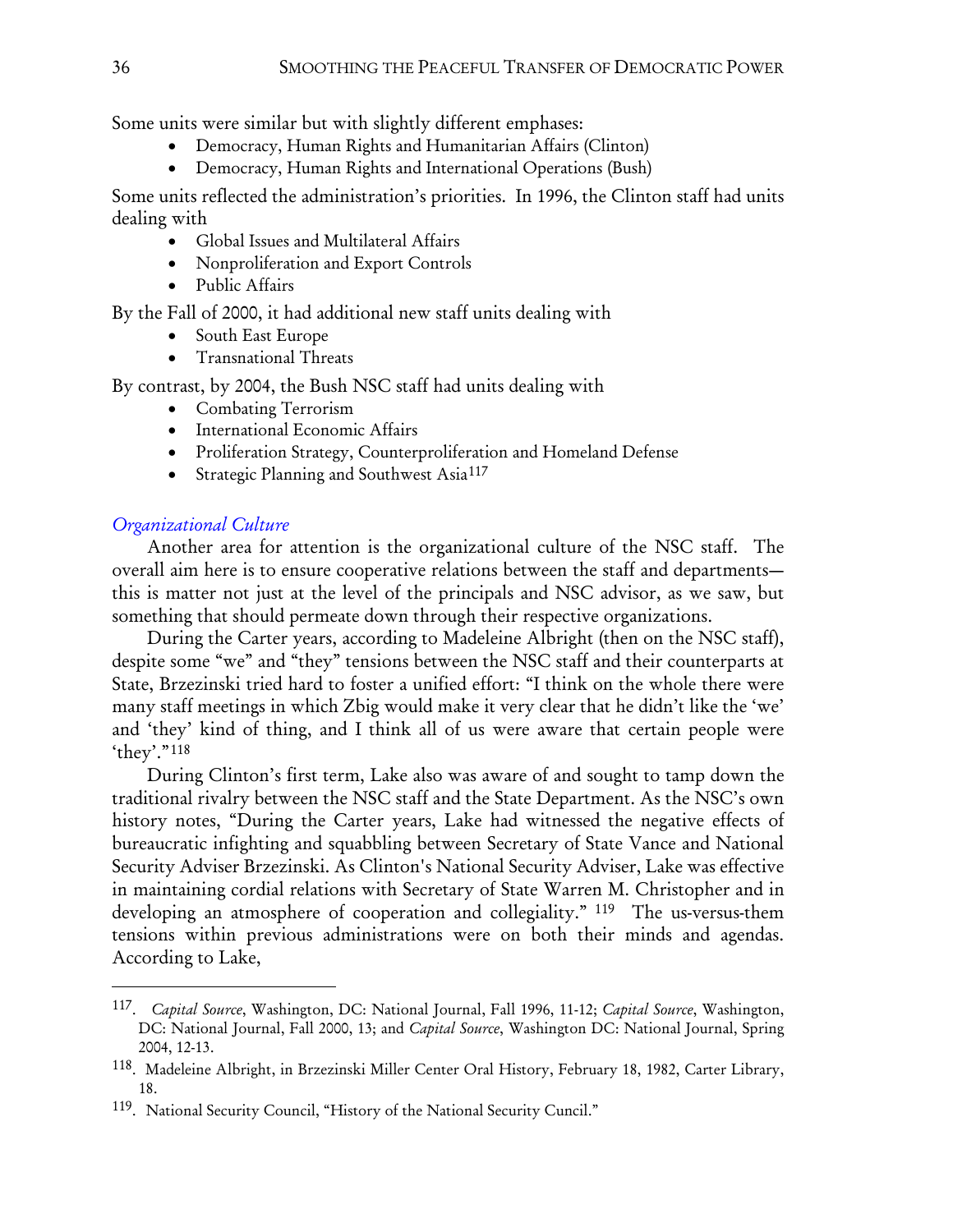I remember more than once telling them [the NSC staff] to avoid the trap. . . both Christopher and I remember this very much from the Carter administration of course. . . .I do remember telling folks at staff meetings, "We must not let this happen." Christopher and I tried to head it off. [120](#page-42-1)

Brzezinski also had another useful practice. Unlike Kissinger, who often kept his staff in the dark and limited their contact with Nixon, Brzezinski held weekly meetings in order to, in his words, "report to the staff in full on my dealings with the president and on presidential business, so that vicariously, if not directly, they have a sense of engagement with a man for whom they are working so hard."[121](#page-42-2) "I made a point of sharing with staff a great deal about my relationship with the President."<sup>122</sup> According to one NSC staff member, "Zbig wants people to be personally responsible and deeply involved." Moreover, "He gets the staff people to meet with the president—that was unheard of before."[123](#page-42-4) Brzezinski especially understood the long hours they put in on the job: "I wanted them to feel involved with the President."[124](#page-42-5)

*Transition Challenges*: Particular attention must be paid early to the selection of a deputy NSC advisor who can fit the particulars of that job as it has now evolved into greater importance. The division of labor between the NSC advisor and the deputy must also be clearly factored in. A second major task is attention to the organization of the NSC staff, especially organizational alterations that have bearing on the administration's policy priorities. A third task is attention to the internal culture and dynamics of the NSC staff. Development of a positive esprit de corps is important, but so too is fostering a sense of cooperation across the administration and a recognition of the role that all play in effective policy development.

### VIII. THE EARLY POLICY AGENDA

<span id="page-42-0"></span>Early efforts to put a new administration's own mark on policy are common; indeed they are expected. But whether in domestic, economic or in foreign and national security policy, that effort is complicated not just by the difficulty of that task in its own

<span id="page-42-1"></span> <sup>120.</sup> As Lake further notes, "Because if it looks like there is a House of York and a House of Lancaster, then reporters will immediately start playing the traditional game of going to folks at the State Department and saying 'Here's what the NSC says is happening' and at the State Department, the testosterone will flow and the State Department officials will on background say 'No, here's what is happening' and then they will take it back to the NSC staffer and the NSC staffer will fight <sup>back</sup>, and it gets out of control" (Burke telephone interview with Anthony Lake, November 1, 2007).

<span id="page-42-2"></span><sup>121.</sup> Dom Bonafede, "Zbigniew Brzezinski," in Karl F. Inderfurth and Loch K. Johnson, eds., *Fateful Decisions: Inside the National Security Council*, New York: Oxford University Press, 2004, 199.

<span id="page-42-3"></span><sup>122.</sup> Brzezinski Miller Center Oral History, February 18, 1982, Carter Library, 82.

<span id="page-42-4"></span><sup>123.</sup> Bonafede, "Zbigniew Brzezinski," 200.

<span id="page-42-5"></span><sup>124.</sup> Brzezinski Miller Center Oral History, February 18, 1982, Carter Library, 82.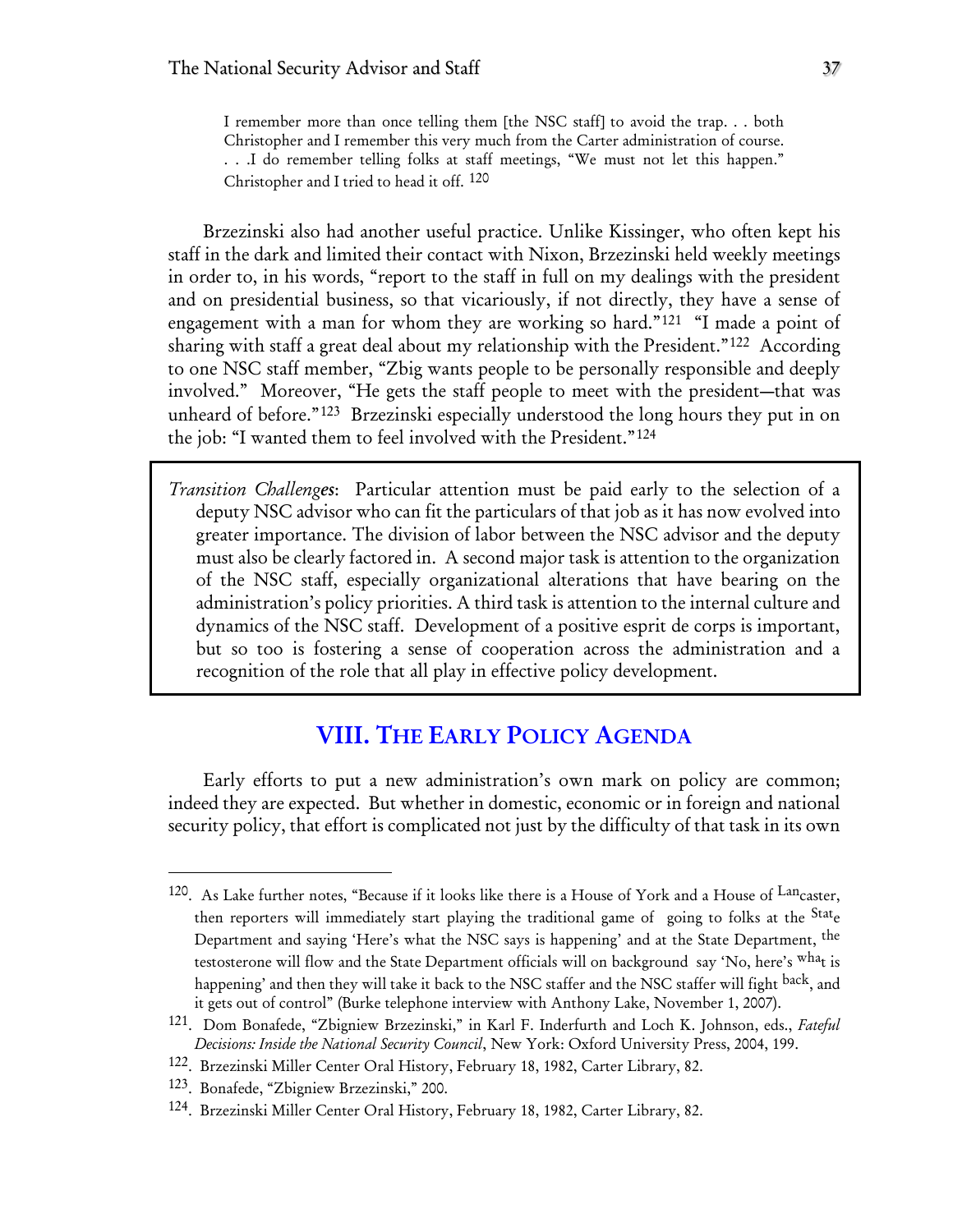right but by the increasing length of time it now takes to fill sub-cabinet appointments. According to a Brookings Institution study of appointments requiring Senate confirmation, by the end of the first 100 days of the George W. Bush presidency, in nine of fourteen departments, only the cabinet secretary had been confirmed. Out of 500 key sub-cabinet positions, only 29 nominees had been confirmed, compared to 42 at that point for Clinton and 72 under Reagan. By the end of August—with September 11 looming—227 had been confirmed, 41 were announced but the paperwork hadn't reached the Senate yet, 55 were in the process of Senate confirmation, and 144 positions remained unfilled.[125](#page-43-0) When the Brookings study was complete, it concluded that it took, *on average*, 8.7 months for the Bush administration to move its nominees through Senate confirmation, compared to 8.3 months in the Clinton presidency and 5.2 under Reagan.[126](#page-43-1)

It is not likely the timetable will change in 2009. In fact, the trend indicates that even more time will be needed. Clearly, efforts to make sub-cabinet appointments in key agenda areas should be a prime area of concern. Special attention must also be given to devising a balanced personnel process. Too little control by the transition team, as occurred with Carter in 1976, can lead to the cabinet secretaries' domination of the selection process, with later repercussions to the White House's agenda. Too much transition control can lead to organizational weakness within a department as a cabinet member operates in an alien and perhaps hostile environment. Perhaps the right balance can begin to be found in the operational code of George W. Bush's 2000 transition. Their aim, according to personnel director Clay Johnson, was "Do it with them, not to them."[127](#page-43-2)

Likewise, and maybe even more importantly, early selection of an NSC advisor is critical. He or she will have a major impact in selecting NSC staff personnel, but without facing the impediment of Senate confirmation. The sooner people are in place, the sooner they can function effectively in their jobs, and the sooner they can turn attention to the new administration's substantive agenda.

Still, the task at hand is daunting. Past efforts to undertake an early review of policy and to engage in a major effort at policy planning have been mixed at best. A largely NSC staff-directed seems the best course in any case, although departmental "buy in" to the effort and its results is also needed. If the organizational structure mandates department-led efforts, the team of political appointees charged with that undertaking at State, Defense or elsewhere may still be thin or, even if confirmed, encumbered with the tasks of learning their basic departmental responsibilities.

The 1988-89 George H.W. Bush transition experience is especially instructive. Here was a president with deep foreign policy interests and experience, working with a foreign policy team that had them as well. In Scowcroft's view, these efforts at long range

<span id="page-43-0"></span> <sup>125.</sup>Presidential Appointee Initiative, August 31, 2001, Brookings Institution, Washington D.C. http://www.appointee.brookings.org.

<span id="page-43-1"></span><sup>126.</sup> Christopher Lee, "Confirmations Fail to Reach Light's Speed," *Washington Post*, June 20, 2003.

<span id="page-43-2"></span><sup>127.</sup> Eric Schmitt, "Cabinet Selection Over, Transition Now Focuses on Those Important No. 2's," *New York Times*, January 5, 2001.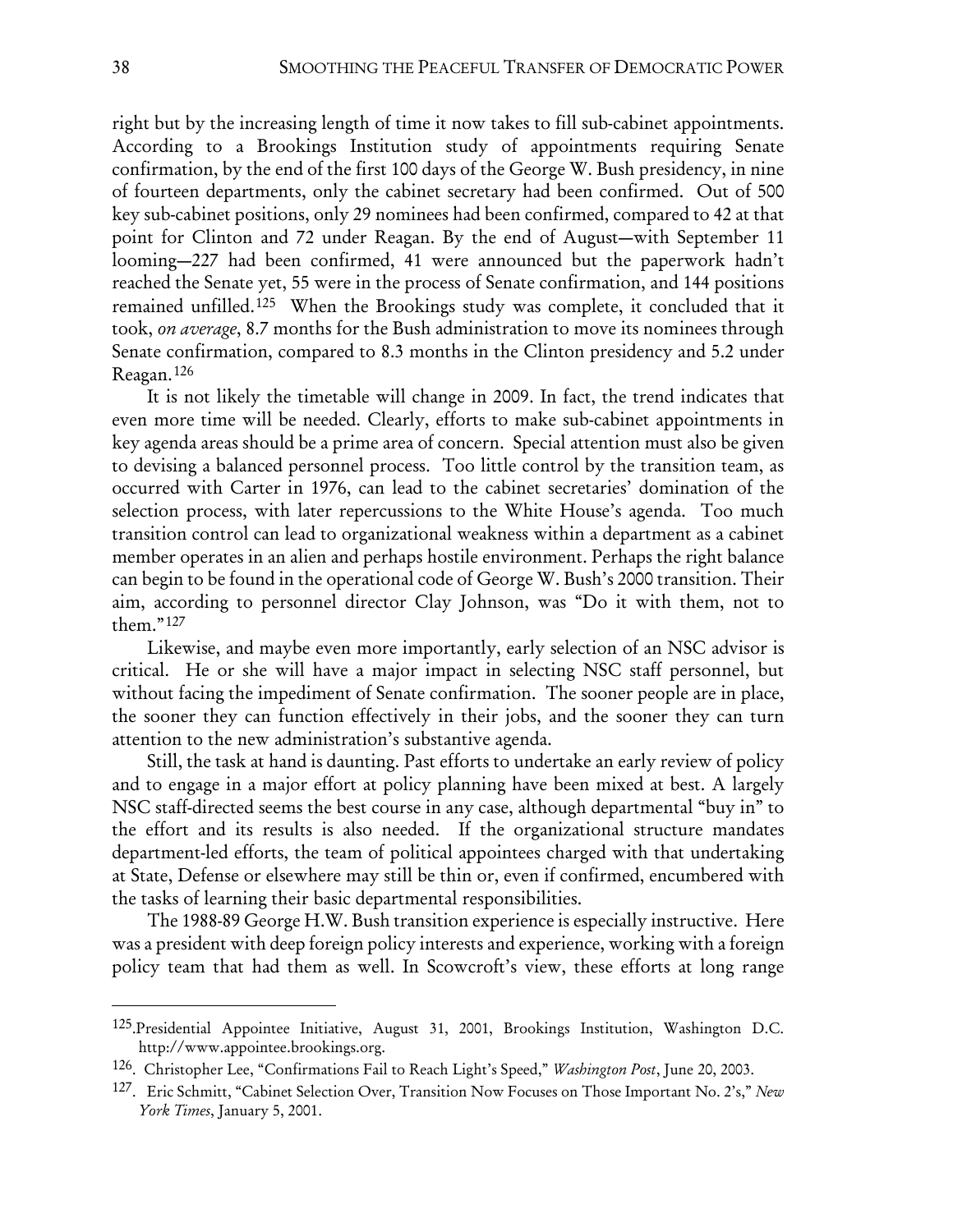planning were important but difficult to achieve in practice: "I always thought that the NSC, as the agent of the president, ought to have a long-range planning function. I tried it both times and it never worked satisfactorily. Either nobody had time to pay attention to it or you had to grab them when a fire broke out. That was one of the most frustrating things to me. Nobody else is in a position to do the broad, long-range thinking that the NSC is, but I don't know how you do it."[128](#page-44-0)

In Secretary of State Baker's view, these early policy reviews in 1989 were handicapped by the fact that many Bush sub-cabinet appointees were still not in place and, as a result, Reagan holdovers—more averse to examining their own policies—played a major role. According to Baker, the existing bureaucracy produced the papers, rather than fresh sources who did not have a vested interest in existing policy. The result was "least-common-denominator thinking, with every potentially controversial—that is, interesting—idea left out in the name of bureaucratic consensus. In the end, what we received was mush."<sup>[129](#page-44-1)</sup>

Yet Scowcroft was organizationally astute and adaptive. NSR-3, on policy toward the Soviet Union, came before Bush in mid-March 1989, but it yielded no major changes from the Reagan years and was characterized as "status-quo plus<sup>"[130](#page-44-2)</sup> According to Scowcroft, "it was disappointing. . . short on detail and substance," and lacked "imaginative initiatives." In its place, Scowcroft asked Condoleezza Rice to draft an alternative think piece, which was much better in Scowcroft's view and evolved into a new approach for dealing with Gorbachev.<sup>[131](#page-44-3)</sup> NSR-12, on basic national security policy, suffered delay, and by May 1989 only sections of an early draft had been produced, and Scowcroft even felt they were inadequate.<sup>[132](#page-44-4)</sup> Slow work ran against the deadline for a NATO summit meeting, and Scowcroft himself took the lead in fashioning a conventional arms reduction proposal for the meeting, an initiative that was warmly greeted by the NATO allies and would lead to a conventional forces treaty with the Soviet Union that was much to U.S. advantage.

Long range planning also bears on crisis decision making. It is obviously not crisis decision making per se. However, as President Eisenhower recognized from his own military experience, continued attention to planning facilitates an adept and effective response to immediate crisis. In a paper produced by Cutler in March 1968 and circulated to Eisenhower, the former president noted in the margins that "through this practice [of continuous planning], the members of the NSC became familiar not only with each other but with the basic factors of problems that might, on some future date, face the president." Furthermore, as Cutler notes in the paper, "Thus in time of sudden, explosive crisis, these men would gather to work with and for the president, not as strangers, but as men intimately made familiar, through continuing association with the

<span id="page-44-0"></span> <sup>128.</sup> Daalder and Destler, eds., "The Role of the National Security Adviser," 20; also see Rothkopf, *Running the World,* 273-274.

<span id="page-44-1"></span><sup>129.</sup> Baker, Politics of Diplomacy, 68.

<span id="page-44-2"></span><sup>130.</sup> Prados, *Keeper of the Keys*, 549.

<span id="page-44-3"></span><sup>131.</sup> Bush and Scowcroft, *A World Transformed*, 40, 53.

<span id="page-44-4"></span><sup>132.</sup> Prados, *Keeper of the Keys*, 549-550.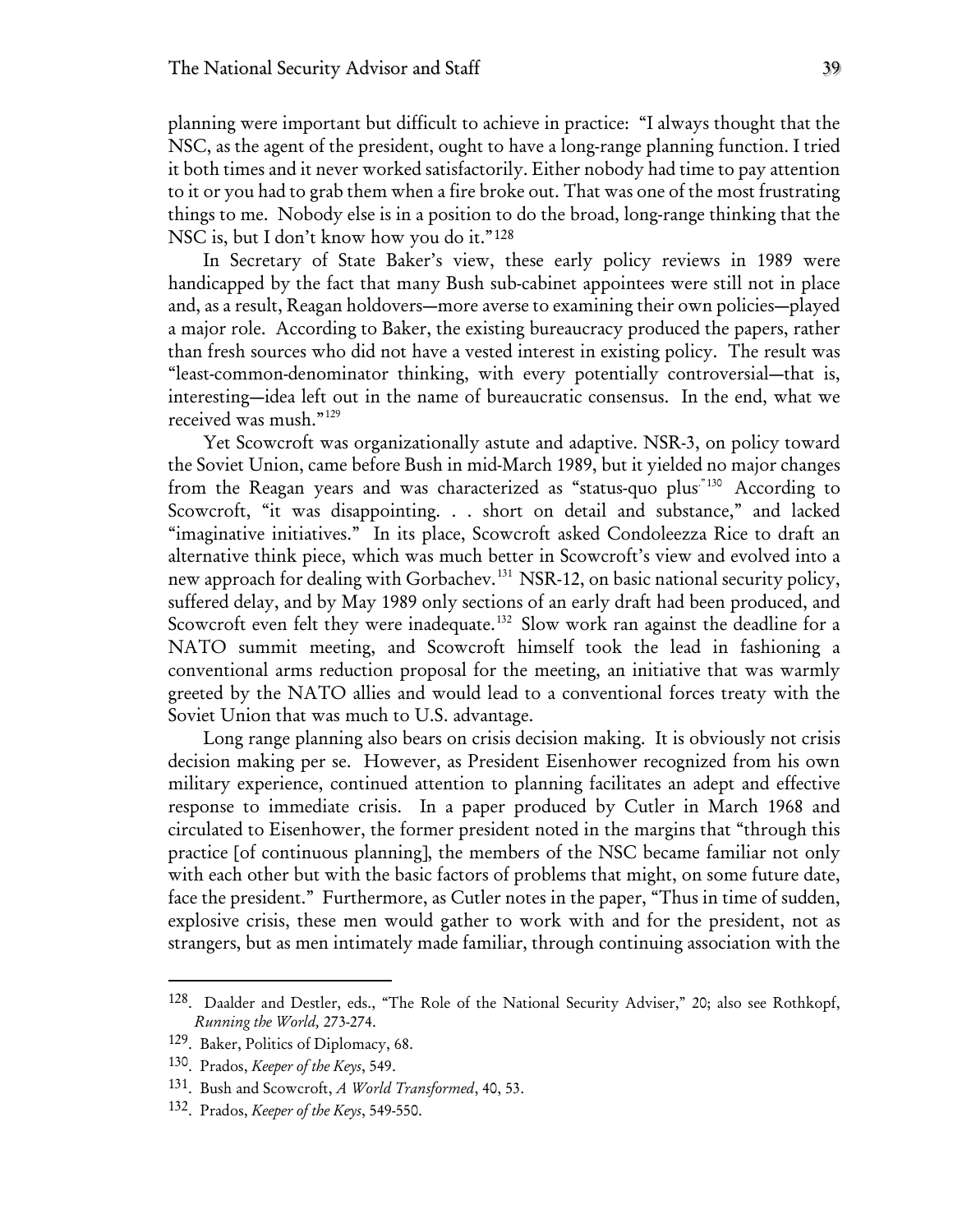character, abilities, and understandings of each colleague at the Council table. Such training and familiarity enabled them to act in an emergency, not as ciphers and not as yes-men for the president, but as men accustomed to express their own views…"[133](#page-45-0)

That many new administrations have faced early crises should also be factored in and prepared for. Some are of the new administration's own making, such as the Bay of Pigs invasion for JFK. Others come from external threats, such as September 11. Some are carried over from the previous administration, but through neglect or policy drift emerge as major challenges: the humanitarian mission to Somalia in the late days of the Bush Sr. presidency that morphed, under Clinton, into a military effort against its warlords, with eventual consequences in the loss of U.S. lives on the streets of Mogadishu.

The aftermath of crises is also noteworthy. For Kennedy, they generated a degree of learning behavior that made him a better decision maker. For other presidents, the opportunity for change goes unrecognized. The Gulf of Tonkin attacks, for example, failed to serve as a warning sign to Lyndon Johnson about the intelligence he was receiving, and they prompted no reconsideration of a troubled decision making process that in less than a year would lead to a major military commitment in Vietnam.

<span id="page-45-0"></span> <sup>133.</sup> R. C. Cutler, "The Use of the NSC Mechanism: Korea, Vietnam, Lebanon," March 1968, Gordon Gray Papers, Eisenhower Library. In the margins of the document, Eisenhower also noted that "there were many split views brought forth at the NSC." Furthermore, as Cutler notes, in his memoirs, even more important than "*what* is planned is that the planners *become accustomed* to working and thinking together on hard problems; enabling them—when put to the ultimate test—to arrive more surely at a reasonable plan or policy" (Cutler, *No Time for Rest*, 296-97, emphasis in original). Similar points are also made in his final report to the president at the end of his first stint as NSC adviser in April 1955: "Every so often history takes charge. Then there is no time for papers to be properly staffed through the Planning Board and decisions must flow from oral discussion. That Council members have been trained in the customary Council procedure serves to condition them for crash problems which must be decided without the usual background material," (Robert Cutler, "Report to the President: Operations of the National Security Council, January 1953-April 1955," April 1, 1955, White House Office, Office of Special Assistant for National Security, Special Assistant Series, Chronological Subseries, Eisenhower Library). Brownell also makes the same point about the impact on crisis management. Members of the team "became accustomed to working with each other." Prior planning "enabled those persons involved in the policy process to draw on knowledge and information acquired earlier that would be useful in responding to any immediate and pressing crises at hand" (Brownell, *Advising Ike*, 293).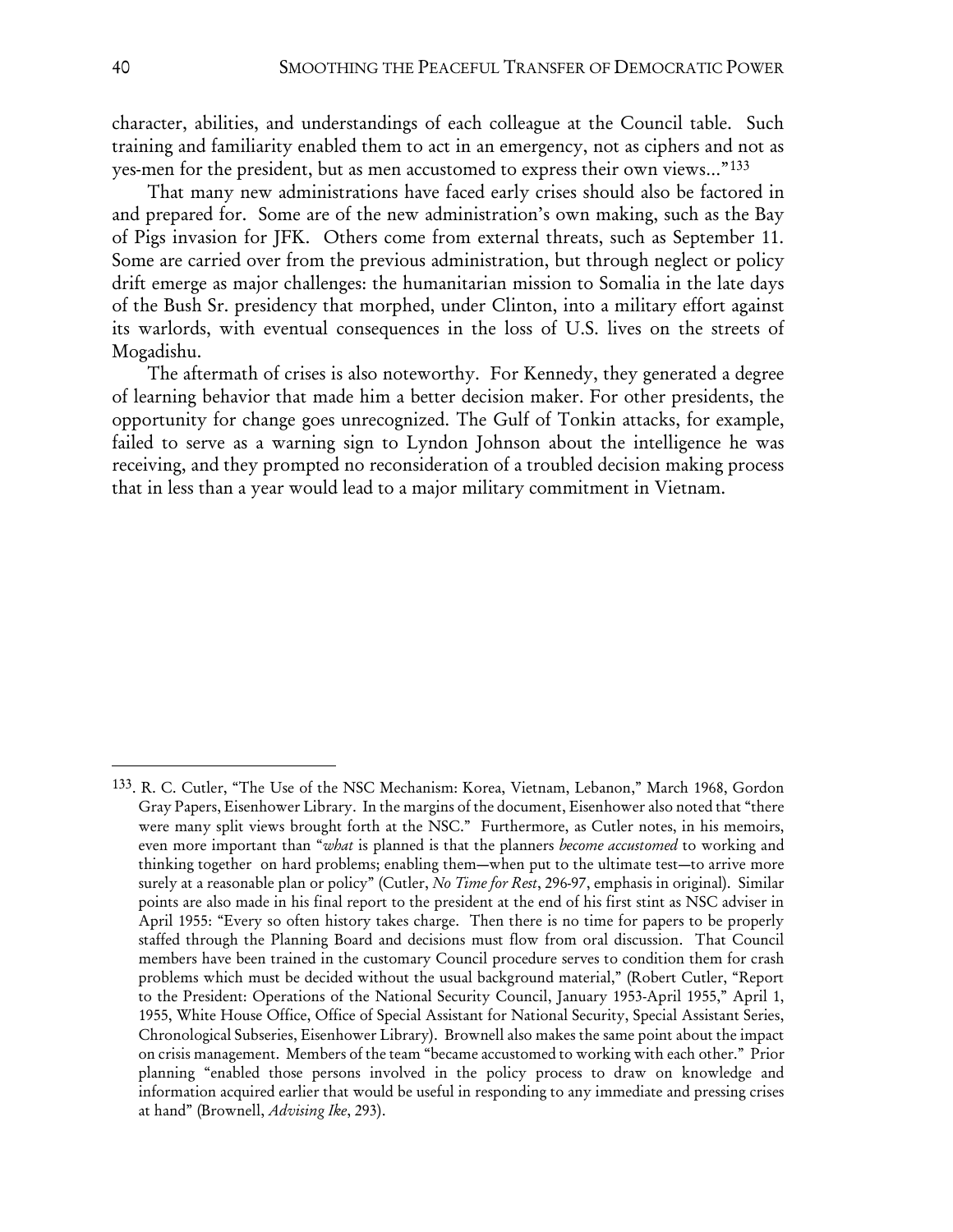*Transition Challenges*: Transitions need to move quickly in selecting key appointees in order to get their agenda off of the ground. Early selection of an NSC advisor is just as important as early selection of a chief of staff. Both play central if not determining roles in how their respective staff organizations are structured and operate, as well as selecting key personnel within them. NSC staff is in a better position to undertake the lead on any broad policy planning reviews; top layers of departments and agencies are likely to be skeletal for considerable time. But new presidencies also must be aware of the difficulties of such an undertaking; departments must eventually "buy in." Finally, the possibility of early crises must be prepared for. In their aftermath, stock must be taken and lessons learned.

# <span id="page-46-0"></span>IX. TAKING STOCK OF POST-9/11 ORGANIZATIONAL **CHANGES**

An historically unique challenge in the 2008-2009 transition will be taking into account the organizational changes that have occurred in the aftermath of the September 11 terrorist attacks. As an April 2008 report by the Congressional Research Service notes,

These organizations have not undergone a presidential transition and may see many political appointees depart federal government service prior to the inauguration of the next President. Also, the organizations that existed during the last presidential transition and the new agencies may have employed many new personnel who are not well-versed in addressing matters of national security during times of presidential transition. Additionally, organizations that pre-date the attacks of September 11, 2001, and that previously had national security responsibilities, may be asked to devote additional attention and resources to presidential transition-related issues Based on the length of time between the previous presidential transition, the departure of senior political and career officials, and the influx of new personnel addressing national security issues, it is possible that some federal agencies may not be properly anticipating the attention required or resources needed to support the incoming Administration's preparation and policy familiarization efforts. Some security observers contend that if proper planning has not occurred, efforts to support the incoming Administration may require personnel and resources to be transferred. This reallocation could detract from ongoing national security related activities and possibly place the nation at risk.<sup>[134](#page-46-1)</sup>

Jamie Gorelick and Slade Gorton--two members of the 9/11 commission--particularly point to early transition efforts in these areas, even pre-dating the November election. In their view, attention must be given to:

<span id="page-46-1"></span> <sup>134.</sup> John Rollins, "2008-2009 Presidential Transition: National Security Considerations and Options," Washington, DC: Congressional Research Service, April 21, 2008, 7-8 (http://fas.org/sgp/crs/natsec/RL34456.pdf.).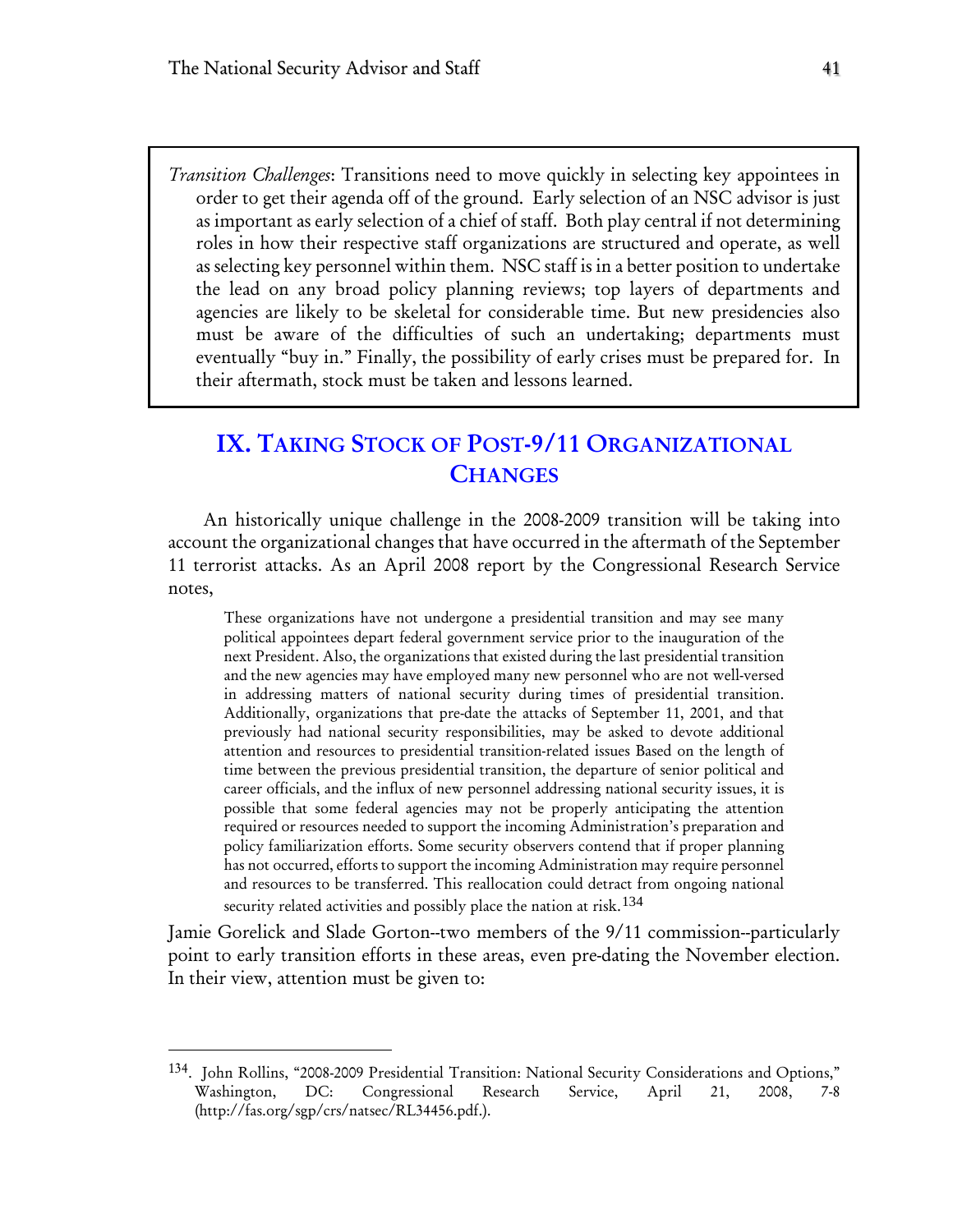- provision to the candidates before Election Day of full information regarding national intelligence programs and practices, beyond the intelligence briefings that presidential candidates are currently provided
- early selection and vetting of key national security officials, even before election day so that time is not wasted in the post-election period
- a change in media and public culture that would allow candidates to vet nominees before election day
- early meetings of prospective appointees with their counterparts in the outgoing administration<sup>[135](#page-47-1)</sup>

Although their recommendations apply broadly to national security, homeland security, and intelligence officials, they are relevant to the transition to office of a new NSC advisor and staff.

*Transition Challenges*: For presidential transitions, there is no historical precedent, to draw upon for insight, for the changed organizational context in the aftermath of 9/11. Nor is there one fraught with such a heavy degree of uncertainty and future danger. The war against terror must figure as central in the calculus of all of those involved, during the transition, in the areas of homeland and national security policy. Indeed, effective integration of *homeland* security and *national* security policy is now a new—and vitally consequential--factor in the effectiveness of presidential transitions.

# X: FINAL POINTS

<span id="page-47-0"></span>I offer no grand finale. Just two quotations—perhaps a closing pas de deux, if you will--to ponder from our foundational NSC staff-system president, Dwight D. Eisenhower. The first from his memoirs:

Organization cannot make a genius out of an incompetent; even less can it, of itself, make the decisions which are required to trigger necessary action. On the other hand, disorganization can scarcely fail to result in inefficiency and can lead to disaster. Organization makes more efficient the gathering and analysis of facts, and the arranging of the findings of experts in logical fashion. Therefore organization helps the responsible individual make the necessary decision, and helps assure that it is satisfactorily carried  $_{\text{out.}}$  [136](#page-47-2)

The second comes from a Columbia University oral history in 1967:

I have been forced to make decisions, some of them of a critical character, for a good many years. And I know of only one way in which you can be sure you've done your best to make a wise decision. That is to get all of the people who have partial and definable responsibility in this particular field, whatever it be. Get them with their different viewpoints in front of you, and listen to them debate. I do not believe in

<span id="page-47-1"></span> <sup>135</sup> Jamie Gorelick and Slade Gorton, "Between Presidents, a Dangerous Gap," *New York Times*, July 16, 2008.

<span id="page-47-2"></span><sup>136.</sup> Eisenhower, *Mandate For Change*, 114.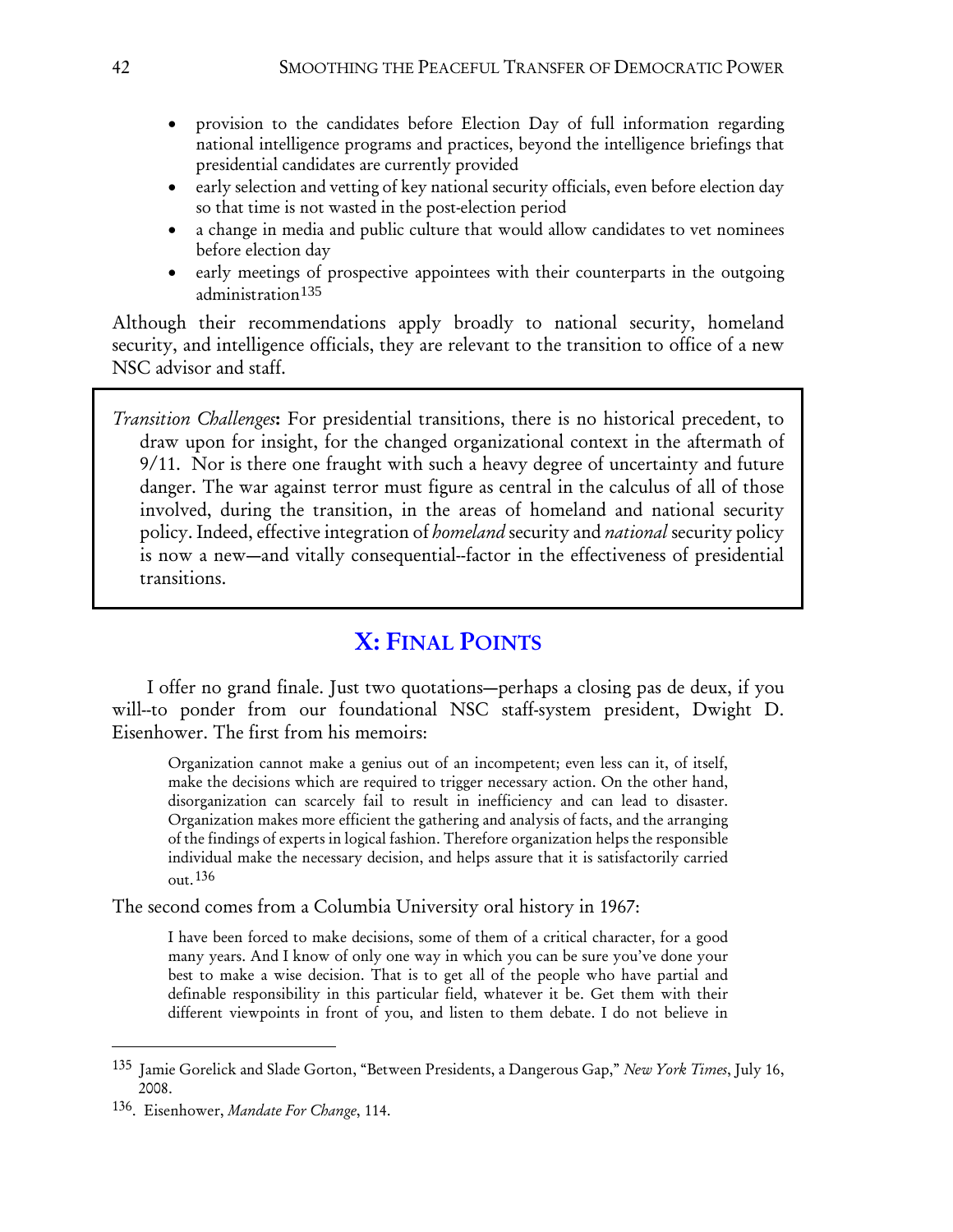bringing them in one at a time, and therefore being more impressed by the most recent one you hear rather than the earlier ones. You must get courageous men, men of strong views, and let them debate and argue with each other. You listen, and you see if there's anything brought up, an idea that changes your own view or enriches or adds to it. Sometimes the case becomes so simple that you can make a decision right then. Or you may go back and wait two or three weeks, if time isn't of the essence. But you make it.[137](#page-48-0)

On both accounts, however, it is important to remember that the president does not stand alone: an effective NSC advisor and staff can make a wealth of positive difference.

<span id="page-48-0"></span> <sup>137.</sup> Quoted in Fred I. Greenstein, *The Hidden Hand Presidency: Eisenhower as Leader*, New York: Basic Books, 1982, 246.